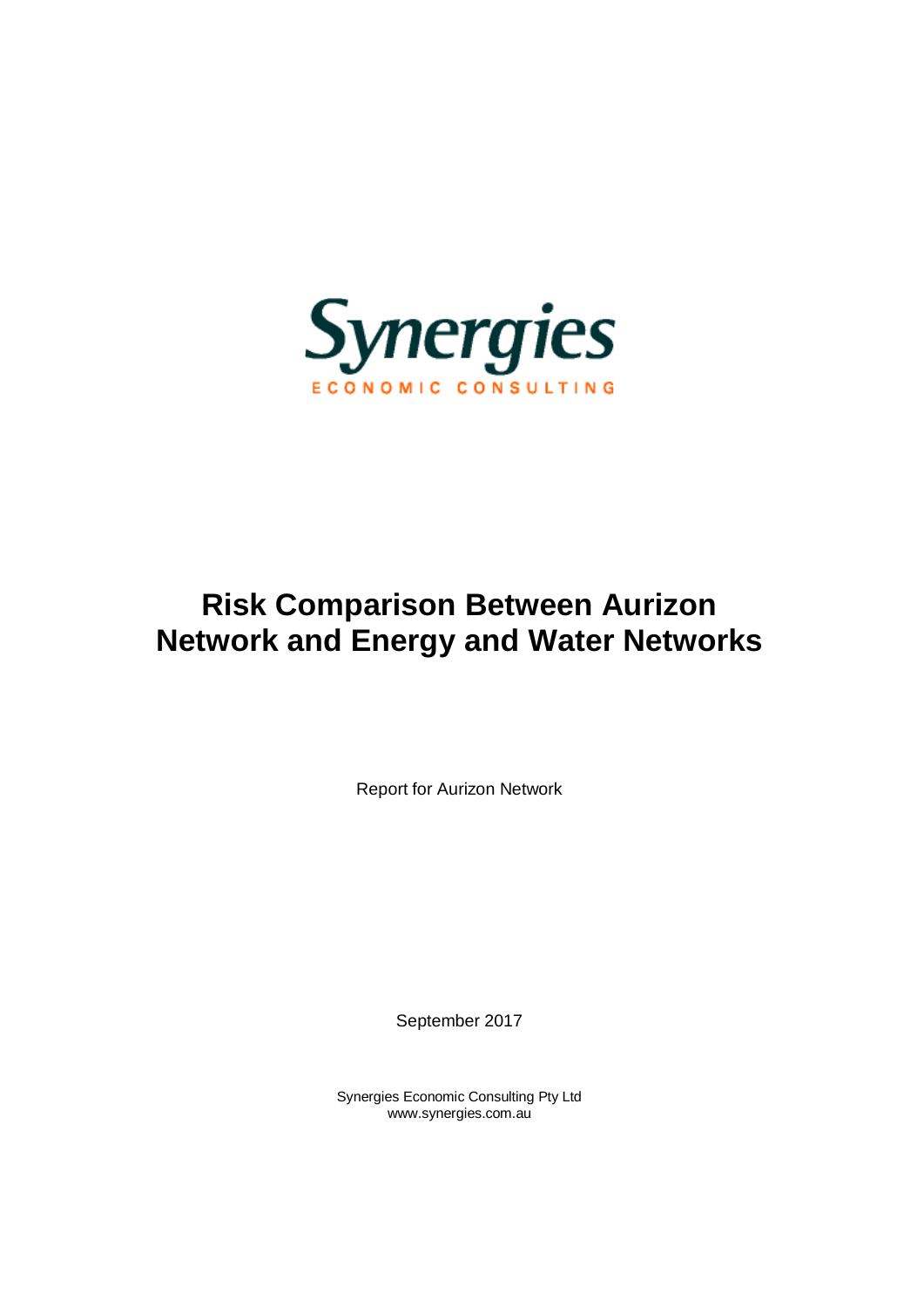

### **Disclaimer**

Synergies Economic Consulting (Synergies) has prepared this report exclusively for the use of the party or parties specified in the report (the client) for the purposes specified in the report (Purpose). The report must not be used by any person other than the client or a person authorised by the client or for any purpose other than the Purpose for which it was prepared.

The report is supplied in good faith and reflects the knowledge, expertise and experience of the consultants involved at the time of providing the report.

The matters dealt with in this report are limited to those requested by the client and those matters considered by Synergies to be relevant for the Purpose.

The information, data, opinions, evaluations, assessments and analysis referred to in, or relied upon in the preparation of, this report have been obtained from and are based on sources believed by us to be reliable and up to date, but no responsibility will be accepted for any error of fact or opinion.

To the extent permitted by law, the opinions, recommendations, assessments and conclusions contained in this report are expressed without any warranties of any kind, express or implied.

Synergies does not accept liability for any loss or damage including without limitation, compensatory, direct, indirect or consequential damages and claims of third parties, that may be caused directly or indirectly through the use of, reliance upon or interpretation of, the contents of the report.



**Brisbane Level 8, 10 Felix Street Brisbane QLD 4000 GPO Box 2605 Brisbane Qld 4001 P 61 7 3227 9500 F 61 7 3221 0404**

**Melbourne Level 40, 140 William Street Melbourne VIC 3000 P 61 3 9607 8499 F 61 3 9607 8491**

**W** [www.synergies.com.au](http://www.synergies.com.au/)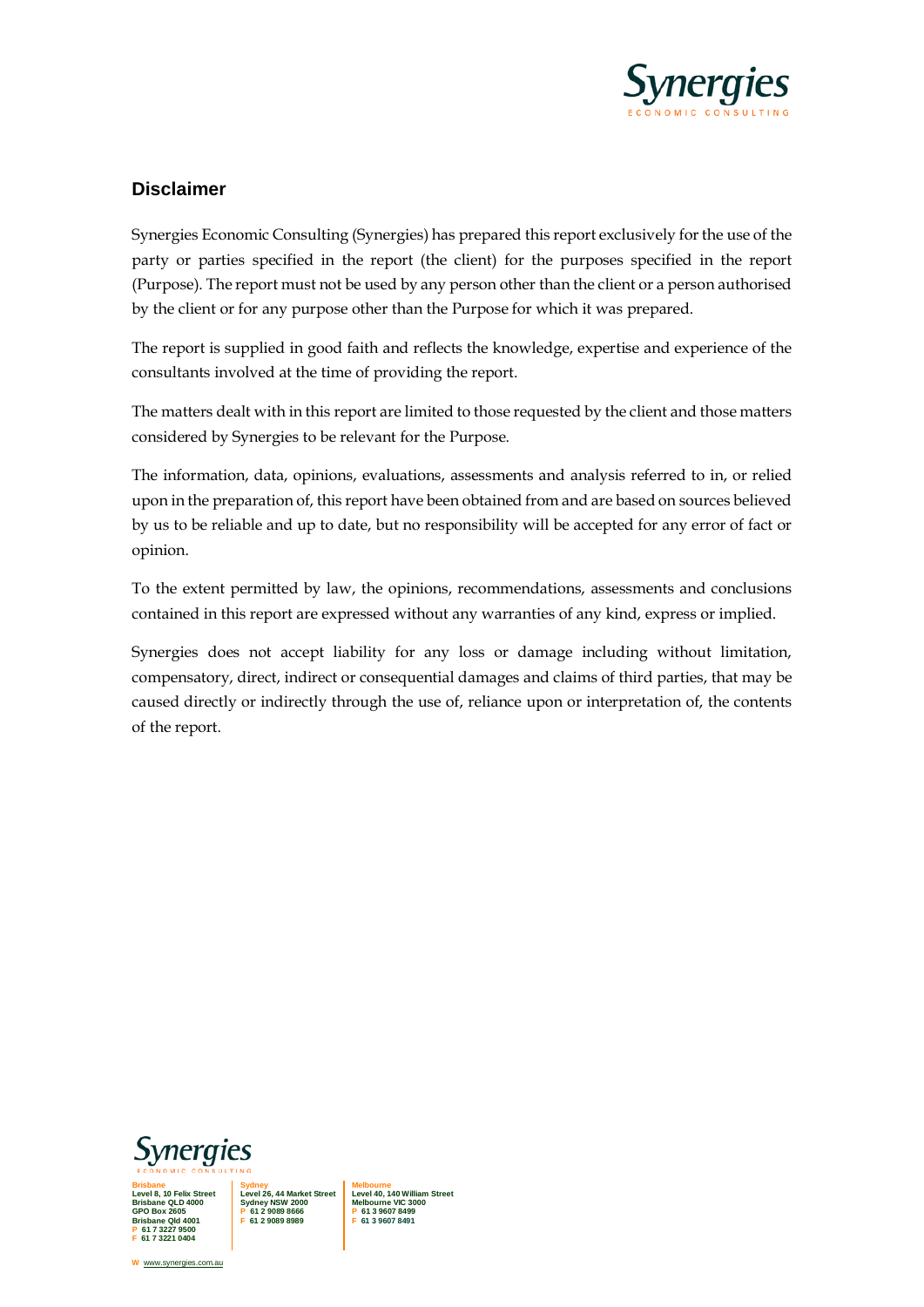

# **Executive Summary**

Aurizon Network's assessment of its commercial and regulatory risks (as set out in its UT5 submission) is based on its view that these risks are fundamentally driven by the characteristics of the market in which it operates, being the transport of a single commodity, coal, which is supplied into a highly competitive international market.

In contrast, in its consideration of WACC for UT4, the QCA's consultant Incenta relied primarily on comparison with regulated energy and water networks, reflecting its views that, as a result of the application of economic regulation, the risks associated with Aurizon Network's provision of below rail services most closely resembled those of regulated energy and water network businesses. The QCA's final approval on DBCT's 2015 Draft Access Undertaking in February 2017 indicates that it continues to hold this view.

Since UT5 was submitted, the ongoing volatility of the coal market reaffirms Aurizon Network's view that its risks are very different to those faced by regulated energy and water network businesses – emerging issues include:

- the ongoing high volatility in prices for thermal and metallurgical coal, and the increasing propensity by coal producers to respond through adjusting operating and contractual arrangements to allow for greater production variability;
- concerns about counterparty risk being reinforced, with increasing evidence of mines being sold to small, independent companies, and with two customers – Caledon Coal and Baralaba Coal – entering voluntary administration in 2017;
- concerns about demand risk also being reinforced, with 2017 international cost curve data showing that 45% of central Queensland's thermal coal production and 22% of its metallurgical coal production is now in the highest cost quartile, as compared to negligible proportions ten years ago;
- increasing risk of service bypass, including:
	- − declining diesel prices combined with increasing electric energy prices has resulted in electric traction losing its historic cost advantage over diesel. Due to the divergent energy costs for diesel and electric traction, current comparative modelling indicates that in Goonyella the costs of diesel and electric traction is close to parity and in Blackwater electric is now at a significant cost disadvantage, leading to high bypass risk for Aurizon Network's electric infrastructure; and
	- − Adani's 2017 commitment to the development of its Carmichael mine means that there will be an alternate rail route available for Goonyella system mines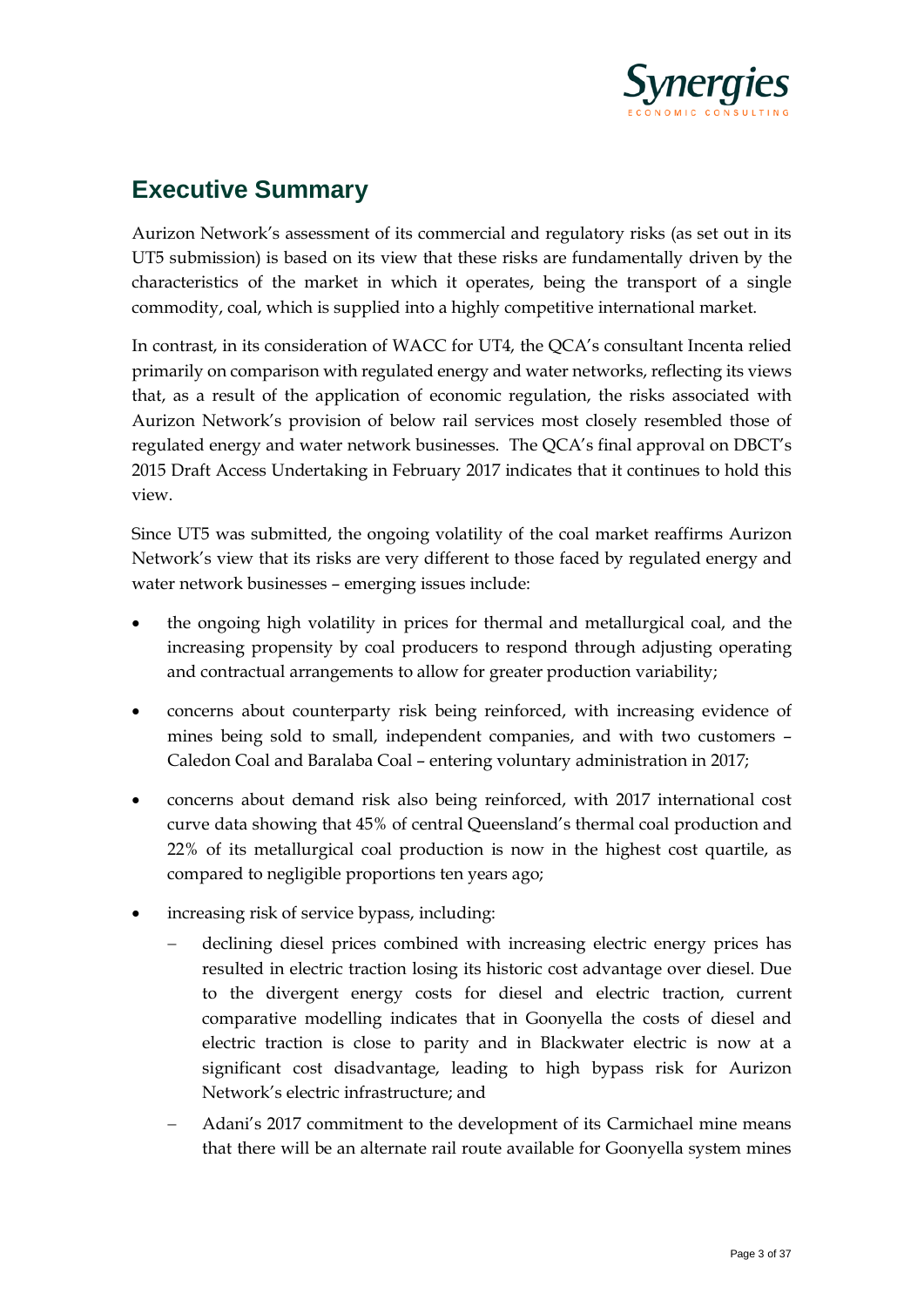

to export via Abbot Point, leading to increased bypass risk for the GAPE/Newlands system.

Aurizon Network has commissioned this report to provide a robust comparison of Aurizon Network's risk factors with those of regulated energy and water network businesses. This report is being provided as additional reference material for the QCA's consideration in assessing Aurizon Network's revenue proposal.

[Table 1](#page-3-0) sets out a summary of our assessment of the key market characteristics that impact on Aurizon Network's commercial risk, and compares this to the market characteristics for energy and water networks.

| <b>Characteristic</b>                      | <b>Aurizon Network</b>                                                                                                                                                                                          | <b>Energy Networks</b>                                                                                                                                                                                                                                                                                                                                            | <b>Water Networks</b>                                                                                                                                                                                                                                                                                                                                   |
|--------------------------------------------|-----------------------------------------------------------------------------------------------------------------------------------------------------------------------------------------------------------------|-------------------------------------------------------------------------------------------------------------------------------------------------------------------------------------------------------------------------------------------------------------------------------------------------------------------------------------------------------------------|---------------------------------------------------------------------------------------------------------------------------------------------------------------------------------------------------------------------------------------------------------------------------------------------------------------------------------------------------------|
| Exposure to<br>market<br>segments          | Very highly concentrated, 100%<br>large industrial users with<br>exposure to same market<br>segment. Exposure by revenue<br>71% metallurgical coal<br>29% thermal coal                                          | Broadly diversified <sup>1</sup> , eg<br>Energex revenue 52%<br>residential users; 36% smaller<br>commercial users and 10% high<br>intensity commercial users<br>Ergon revenue 43% residential<br>$\bullet$<br>users; 45% smaller commercial<br>users and 9% high intensity<br>commercial users<br>commercial users exposed to a<br>٠<br>range of market segments | Broadly diversified, eg<br>QUU revenue 57% water supply<br>and 43% sewerage, water<br>supply volumes 64% residential,<br>36% commercial users<br>Unitywater revenue 52% water<br>$\bullet$<br>supply and 48% sewerage.<br>water supply volumes 83%<br>residential, 17% commercial<br>users<br>commercial users exposed to a<br>range of market segments |
| Exposure to<br>individual<br>customers     | Very high<br>34 customers with average<br>RAB value/customer \$175<br>million                                                                                                                                   | Low, eg<br>Energex 1.42 million customers<br>with average RAB<br>value/customer \$8,000, high<br>volume users 9% of revenue<br>Ergon 735,000 customers with<br>$\bullet$<br>average RAB value/customer<br>\$14,000, high volume users 9%<br>of revenue                                                                                                            | Low, eg<br>QUU 577,000 customers with<br>average asset value/customer<br>\$9,000<br>Unitywater 305,000 customers<br>with average asset<br>value/customer \$11,000                                                                                                                                                                                       |
| Reliance on<br>customer<br>competitiveness | High<br>customers are price takers,<br>with demand subject to<br>market conditions.<br>22% metallurgical coal in<br>$\bullet$<br>upper cost quartile<br>45% thermal coal in upper<br>$\bullet$<br>cost quartile | Low<br>Residential demand inelastic<br>٠<br>Low revenue exposure to large<br>trade exposed businesses                                                                                                                                                                                                                                                             | Low<br>Residential demand inelastic<br>٠<br>Low revenue exposure to large<br>trade exposed businesses                                                                                                                                                                                                                                                   |
| Commercially<br>viable bypass<br>options   | Partly<br>bypass options for some<br>$\bullet$<br>services, eq<br>electric network 12% RAB<br>٠<br>GAPE/Newlands 19% RAB                                                                                        | Limited<br>gas is mature market and<br>$\bullet$<br>networks are sized for demand<br>alternate electric energy sources<br>٠<br>(eg solar) not sufficient to allow<br>bypass of network                                                                                                                                                                            | N <sub>0</sub><br>alternate water supply sources<br>$\bullet$<br>(eq tanks) not sufficient to allow<br>bypass of network                                                                                                                                                                                                                                |

<span id="page-3-0"></span>**Table 1 Comparative market characteristics - summary**

<span id="page-3-1"></span><sup>1</sup> Energex and Ergon revenue does not add to 100%. A small proportion of revenue is received through other.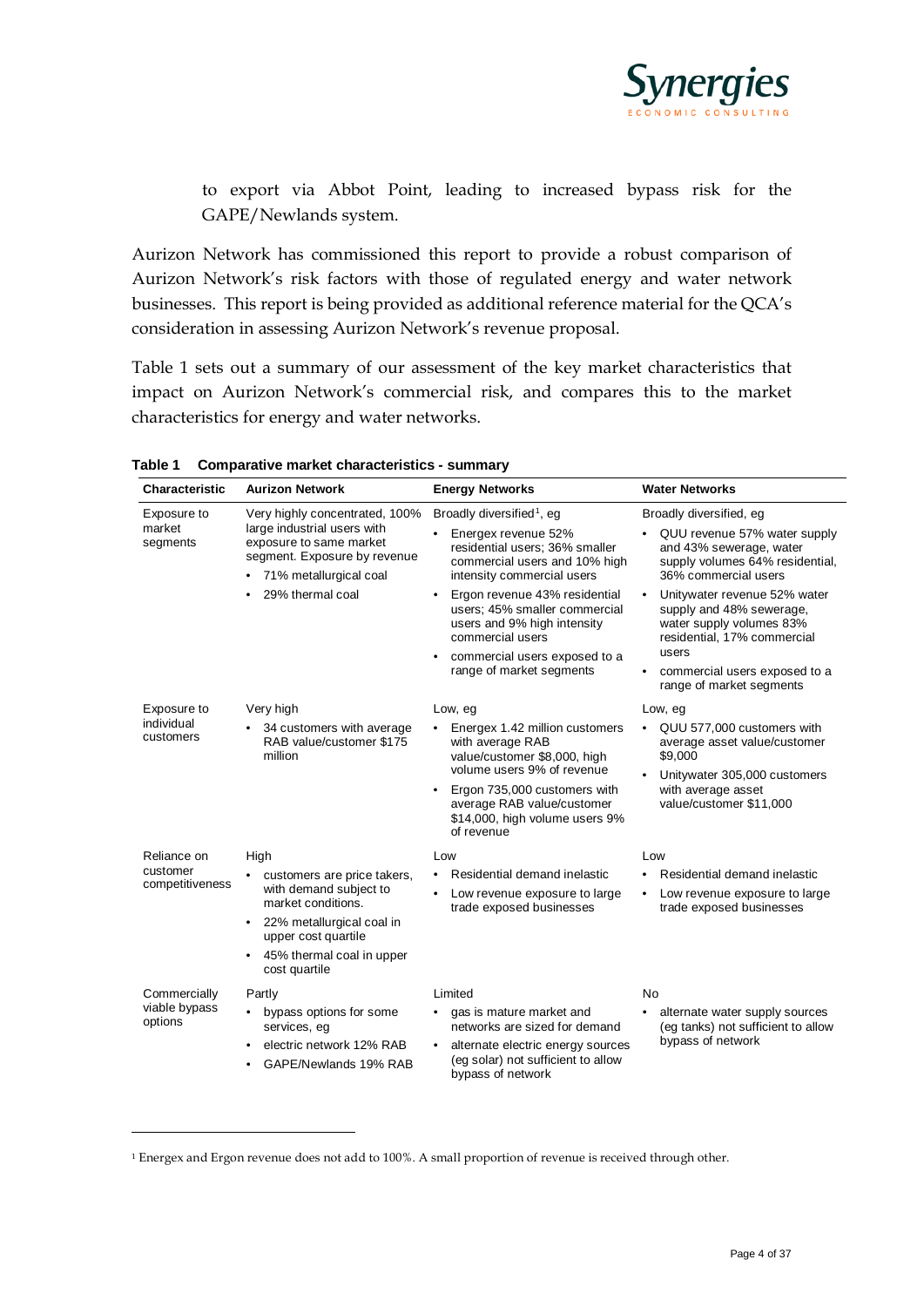

| <b>Characteristic</b>            | <b>Aurizon Network</b>                                               | <b>Energy Networks</b>                                                                              | <b>Water Networks</b>                                                                                                      |
|----------------------------------|----------------------------------------------------------------------|-----------------------------------------------------------------------------------------------------|----------------------------------------------------------------------------------------------------------------------------|
| Contracting                      | Partly effective                                                     | Partly effective                                                                                    | Partly effective                                                                                                           |
| arrangements to<br>mitigate risk | take or pay contracts<br>address exposure to<br>individual customers | connection agreements or<br>٠<br>upfront funding to address<br>exposure to individual<br>customers. | connection agreements or<br>٠<br>upfront funding to address<br>exposure to individual property<br>developers or customers. |
|                                  | • 35% volume off contract by<br><b>FY22</b>                          | low exposure to individual                                                                          | low exposure to individual<br>٠                                                                                            |
|                                  | surplus capacity reduces<br>incentive to contract                    | customers on shared network.                                                                        | customers on shared network.                                                                                               |

**Source:** Synergies, based on data sourced from Aurizon Network, AER RIN data for electricity networks, BOM data for water networks

Like Aurizon Network, Australian energy networks are subject to highly prescriptive regulation, while Australian water networks are subject to varying types of regulation under different jurisdictional regimes. Regulation may impact the way in which market characteristics translate to commercial risk for these businesses.

In particular, Aurizon Network's revenue cap is generally cited as a means by which the regulatory framework reduces Aurizon Network's exposure to market risk. The revenue cap is moderately effective in managing volume risk in the shorter term, although we note that Aurizon Network continues to bear short term volume exposure due to revenue deferrals for expansion projects and revenue cap exclusions (eg AT1).

However, the revenue cap is unlikely to be effective in dealing with major volume shortfalls. This reflects the characteristics of Aurizon Network's highly concentrated market exposure – the market factors that would be likely to lead to a loss in demand (eg, low coal prices reflecting low international demand) will impact on all users in a consistent way, that is, all users will be receiving lower coal prices with pressure being placed on their margins. In this context, in the face of significant volume loss, there is real uncertainty as to whether remaining users will have capacity to pay revenue capinduced price increase. Further, the fragmentation of Aurizon Network's RAB (with the RAB being increasingly compartmentalised to specific customers for pricing purposes), increases these risks, as resulting prices for a system are highly dependent on the volume decisions of a small number of users, with some systems having only two customers.

This contrasts with Australian energy networks regulated under revenue caps, which are typically highly effective at mitigating volume risk given a single RAB/revenue cap is generally applied for core network services with no exclusions.

Given this context, [Table 2](#page-5-0) summarises the key commercial risks borne by Aurizon Network, in comparison with Australian energy and water networks, having regard to both market and regulatory characteristics: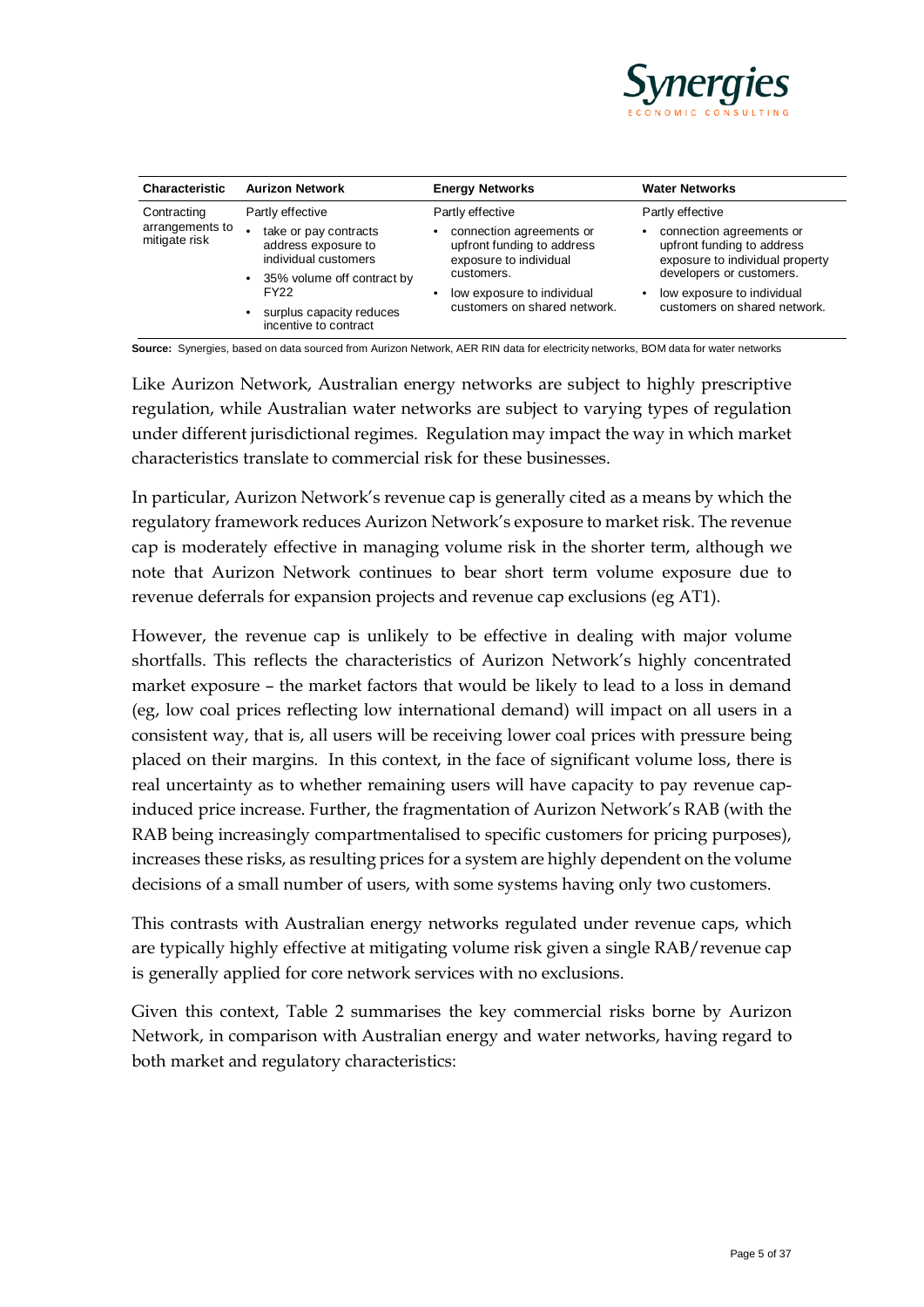

| Factor         | <b>Aurizon Network</b>                                                                                                                                                           | <b>Energy Networks</b>                                                                                                        | <b>Water Networks</b>                                                                                                  |
|----------------|----------------------------------------------------------------------------------------------------------------------------------------------------------------------------------|-------------------------------------------------------------------------------------------------------------------------------|------------------------------------------------------------------------------------------------------------------------|
| Volume risk    | Moderate                                                                                                                                                                         | Low                                                                                                                           | Low                                                                                                                    |
|                | High market volatility and demand risk<br>(particularly for thermal coal) mitigated<br>by take or pay contracts and revenue<br>cap.                                              | High weighting of residential users<br>and diversified commercial<br>/industrial demand means<br>reasonably low market volume | Extremely high weighting of<br>residential users and essential<br>nature of service means low<br>market volume risk.   |
|                | Short term exposure remains due to:                                                                                                                                              | risk.                                                                                                                         | This volume risk is generally                                                                                          |
|                | revenue deferrals for expansion<br>projects                                                                                                                                      | Revenue cap is highly effective in<br>mitigating this volume risk                                                             | effectively managed with two<br>part tariffs and regular tariff<br>reviews.                                            |
|                | revenue cap exclusions (eg AT1)<br>٠                                                                                                                                             |                                                                                                                               | Where revenue caps are                                                                                                 |
|                | Longer term exposure remains due to:                                                                                                                                             |                                                                                                                               | applied, these are highly                                                                                              |
|                | short profile of remaining contracts<br>٠                                                                                                                                        |                                                                                                                               | effective in mitigating remaining                                                                                      |
|                | uncertain coal demand with capacity<br>٠<br>to pay risk and subsequent<br>optimisation risk in face of significant<br>volume loss, accentuated by RAB<br>fragmentation.          |                                                                                                                               | volume risk.                                                                                                           |
| Revenue risk   | Moderate                                                                                                                                                                         | Low                                                                                                                           | Low                                                                                                                    |
|                | reflects impact of volume risk<br>$\bullet$                                                                                                                                      | reflects impact of volume risk                                                                                                | reflects impact of volume risk                                                                                         |
|                | also reflects high revenue<br>٠<br>dependency on individual customers<br>and the credit risk of customers<br>noting nearly half have less than<br>investment grade credit rating | also reflects low revenue<br>dependency on individual<br>customers                                                            | also reflects low revenue<br>$\bullet$<br>dependency on individual<br>customers                                        |
| Opex risk      | Low                                                                                                                                                                              | Low                                                                                                                           | Low                                                                                                                    |
|                | regular revenue resets will review<br>$\bullet$<br>efficient operating and maintenance<br>costs                                                                                  | regular revenue resets will<br>$\bullet$<br>review efficient operating and<br>maintenance costs                               | $\bullet$<br>where revenue cap<br>regulation does not apply,<br>opex risk typically managed                            |
|                | pass-throughs and reopeners<br>٠<br>mitigate impact of significant events<br>through regulatory period                                                                           | pass-throughs and reopeners<br>mitigate impact of significant<br>events through regulatory<br>period                          | by regular tariff resets                                                                                               |
| Stranding risk | Variable (low to high)                                                                                                                                                           | Low                                                                                                                           | Low                                                                                                                    |
|                | varies between RAB component<br>given customer concentration,<br>exposure to thermal coal and bypass<br>opportunities                                                            | service alternates (eg gas,<br>home solar) are not likely to<br>cause users to disconnect<br>from the network                 | service alternates (eg water<br>$\bullet$<br>tanks) are not likely to cause<br>users to disconnect from the<br>network |
|                | no ability to offset stranding risk<br>between RAB components                                                                                                                    | regulatory framework allows<br>socialisation of stranded<br>assets within RAB                                                 |                                                                                                                        |
| Financing risk | Moderate to high                                                                                                                                                                 | Moderate                                                                                                                      | Moderate                                                                                                               |
|                | financing and refinancing must be<br>managed to align with regulatory<br>revenue determinations                                                                                  | financing and refinancing must •<br>be managed to align with<br>regulatory revenue                                            | where relevant, financing<br>and refinancing must be<br>managed to align with                                          |
|                | reluctance of debt financiers to<br>٠<br>finance coal industry reduces capital<br>pool available to Aurizon Network                                                              | determinations                                                                                                                | regulatory revenue<br>determinations                                                                                   |

#### <span id="page-5-0"></span>**Table 2 Comparison of commercial risk**

We consider that, notwithstanding the regulatory frameworks that are in place, Aurizon Network is subject to significantly higher volume and counterparty risks (leading to higher revenue risk) and much higher stranding risks than Australian energy and water networks. This reflects that, while the application of economic regulation may modify the impact of commercial/market risks facing regulated entities, including through mechanism like revenue caps, it cannot change the nature of the underlying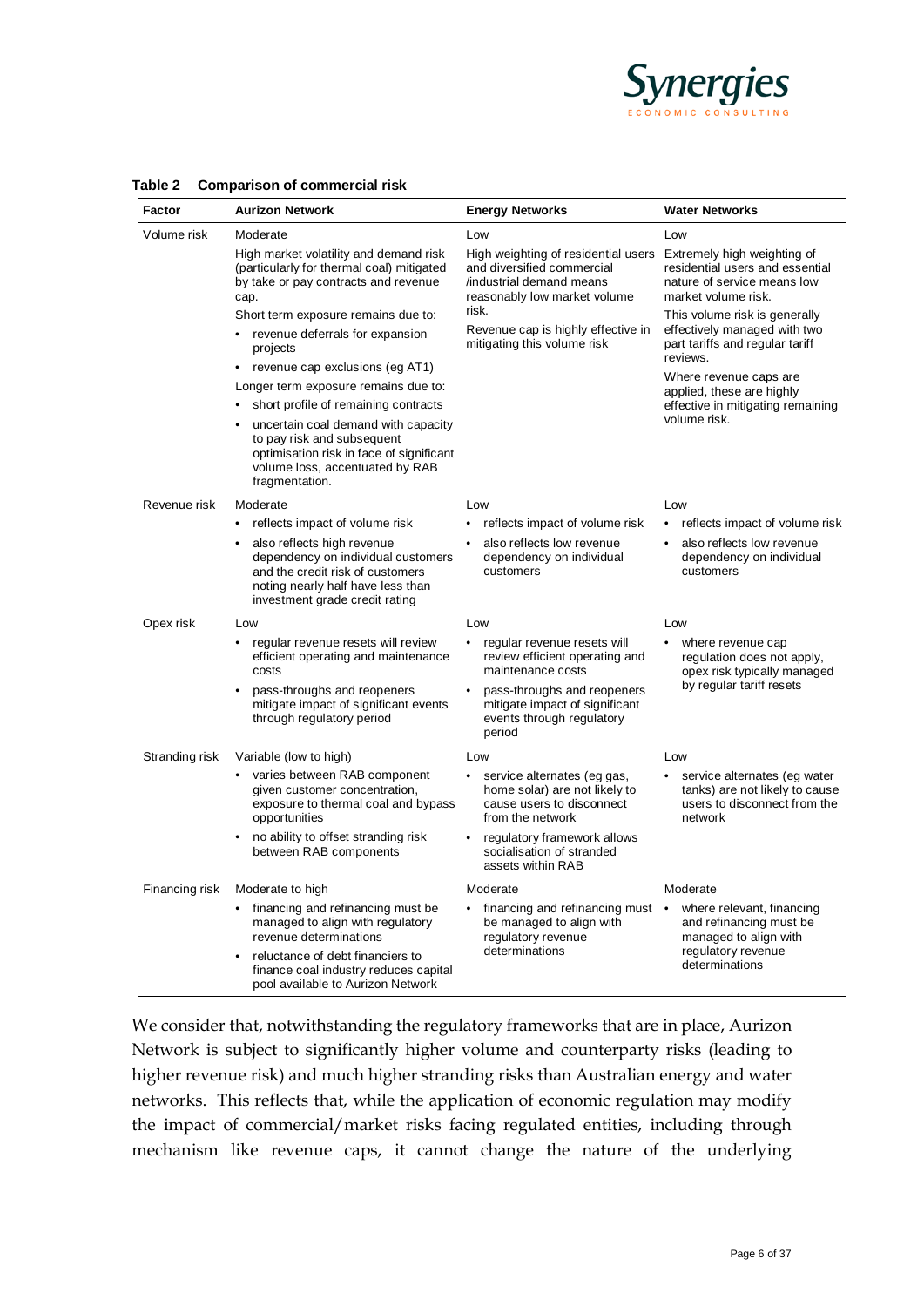

commercial/market risks facing these entities, which we have demonstrated in this report are fundamentally higher for Aurizon Network than for electricity and urban water networks.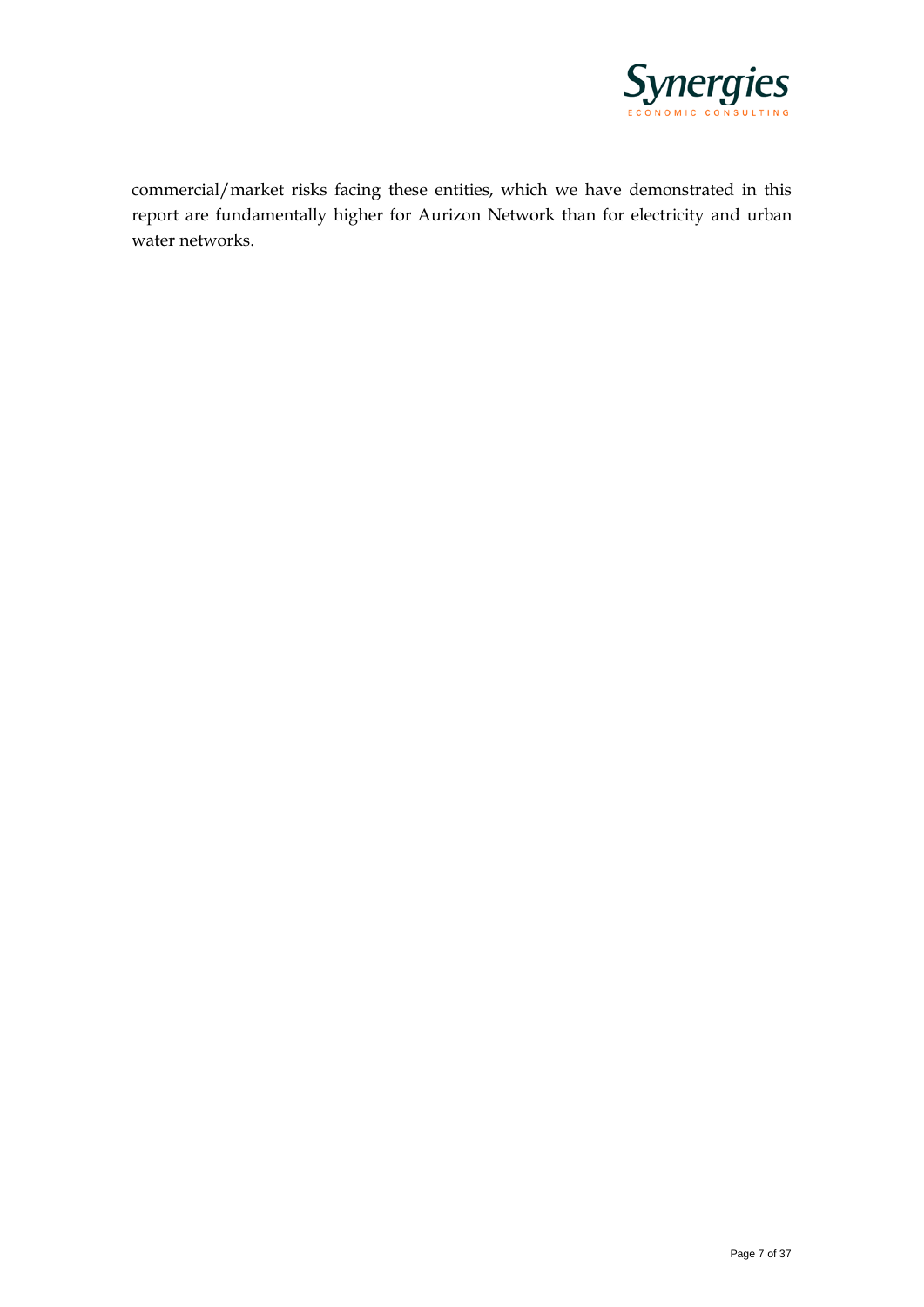

# **Contents**

|              | <b>Executive Summary</b>            |                                                            | 3  |  |
|--------------|-------------------------------------|------------------------------------------------------------|----|--|
| 1            | Introduction and approach           |                                                            |    |  |
| $\mathbf{2}$ |                                     | <b>Aurizon Network characteristics and risks</b>           | 11 |  |
|              | 2.1                                 | Market characteristics and risks                           | 11 |  |
|              | Impact of regulation on risk<br>2.2 |                                                            |    |  |
| 3            |                                     | Comparison to energy and water networks                    | 24 |  |
|              | 3.1                                 | Methodology                                                | 24 |  |
|              | 3.2                                 | Comparison of market characteristics                       | 25 |  |
|              | 3.3                                 | Comparison of impact of regulation on risk characteristics | 30 |  |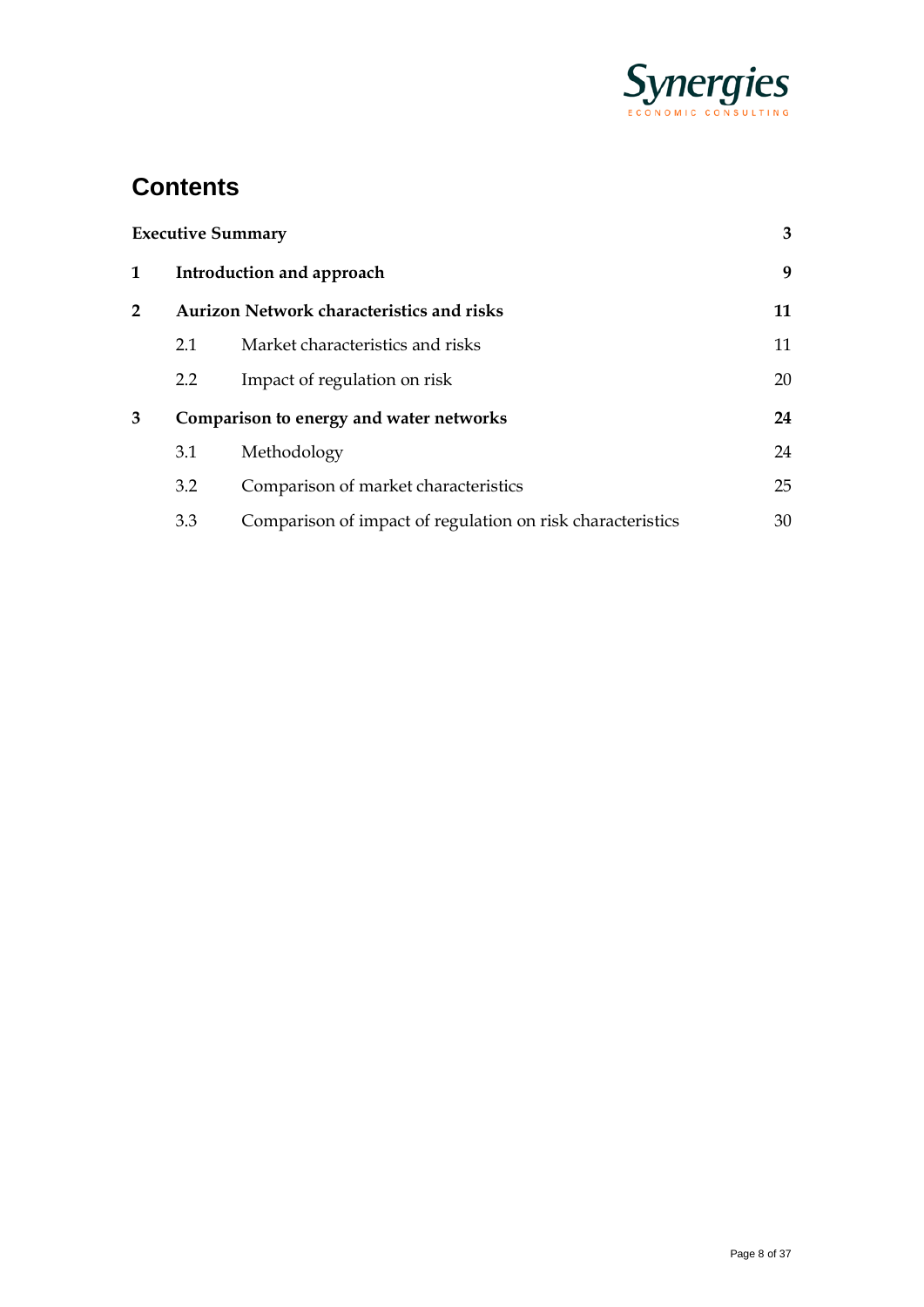

# **1 Introduction and approach**

Aurizon Network's submission to the QCA on its 2017 Draft Access Undertaking[2](#page-8-0) (the 'UT5 submission'), sets out its maximum allowable revenue proposal and the resulting proposed reference tariffs for access to its rail network during the period from July 2017- June 2021 (the 'UT5 period').

An important consideration in the development of its maximum allowable revenue proposal is the rate of return to be earned on Aurizon Network's regulatory asset base used to provide declared below rail services. In preparing this element of its proposal, Aurizon Network had regard to the requirements of section 168A of the QCA Act which sets out pricing principles for the purpose of establishing the price for access to a declared service. Of particular relevance to the determination of the rate of return is the pricing principle in section 168A(a), which provides that a price for access should:

generate expected revenue for the service that is at least enough to meet the efficient costs of providing access to the service and include a return on investment commensurate with the regulatory and commercial risks involved.

Reflecting this, as part of the UT5 submission, Aurizon Network set out the rationale for its proposed rate of return which it considered reflects the commercial and regulatory risks applicable to the provision of its services. This is based on its view that these risks are fundamentally driven by the characteristics of the market in which it operates, being the transport of a single commodity, coal, which is supplied into a highly competitive international market. This view was supported by reports from The Brattle Group and Frontier Economics, which were attached to the UT5 submission.

In contrast, in its consideration of WACC for UT4, the QCA's consultant Incenta relied primarily on comparison with regulated energy and water networks, reflecting its views that, as a result of the application of economic regulation, the risks associated with Aurizon Network's provision of below rail services most closely resembled those of regulated energy and water network businesses.

Aurizon Network has commissioned this report to provide a robust comparison of Aurizon Network's risk factors with those of regulated energy and water network businesses. This report is being provided as additional reference material for the QCA's consideration in:

the selection of appropriate beta comparators; and

<span id="page-8-0"></span><sup>2</sup> Aurizon Network (2016); Aurizon Network Submission 2017 Draft Access Undertaking; 30 November 2016  $\overline{a}$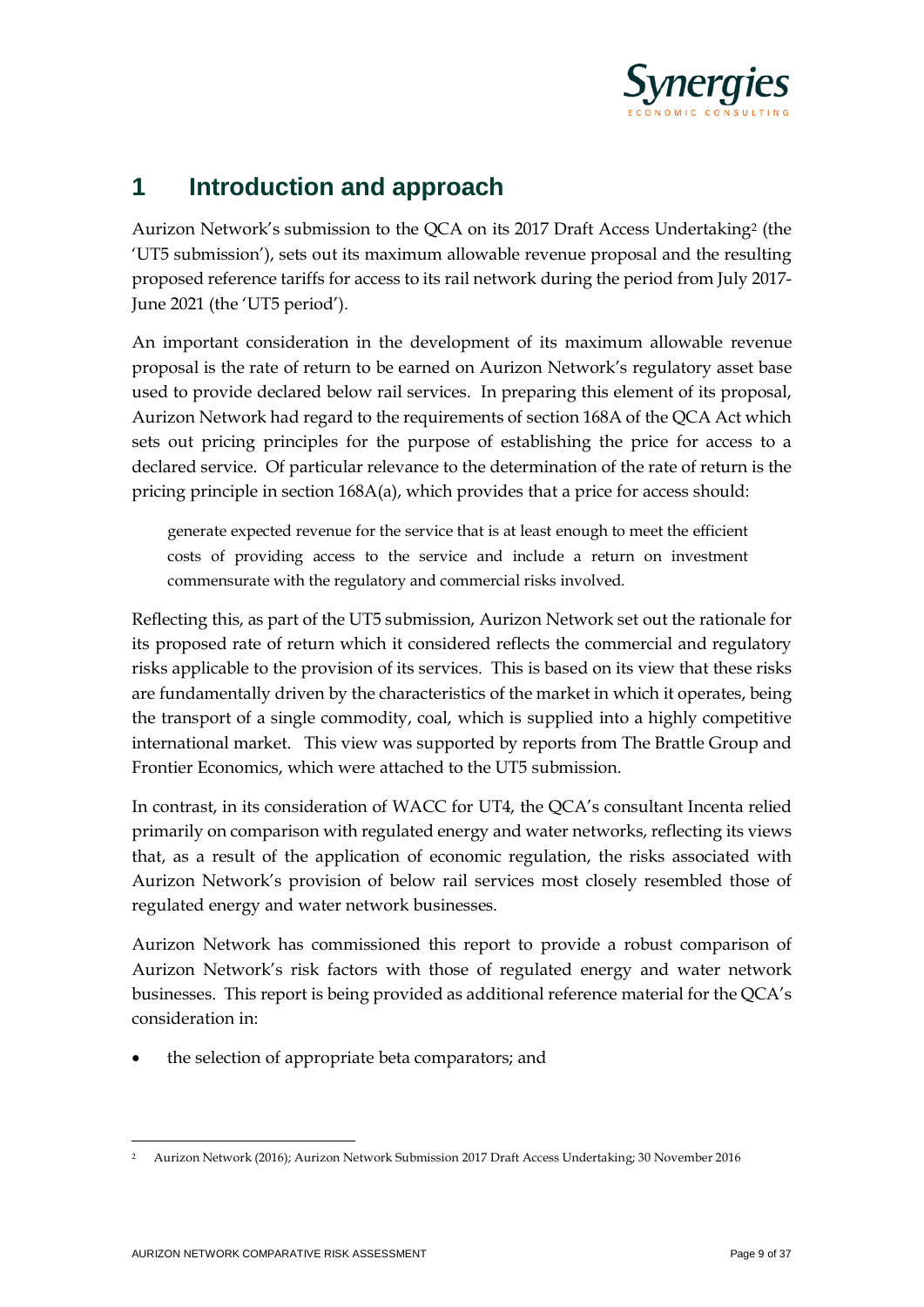

where relevant, the assessment of allowances to compensate for non-systematic risk;

for the purpose of its assessments of Aurizon Network's UT5 proposal consistent with the requirements of the QCA Act, specifically in relation to s168A.

Reflecting this, in section 2, our analysis first considers the key characteristics of the market in which Aurizon Network operates, and the implications of this for Aurizon Network's commercial risk. We also examine those aspects of Aurizon Network's regulatory framework that materially influence how market related risks impact Aurizon Network's commercial risk. In section 3, we then compare and contrast this with the characteristics of the markets in which energy and water networks are supplied. We also consider the regulatory frameworks applicable to those businesses (noting that water networks are generally not subject to clearly defined and consistently applied regulatory frameworks in Australia), and the manner in which they influence the business' market related risks.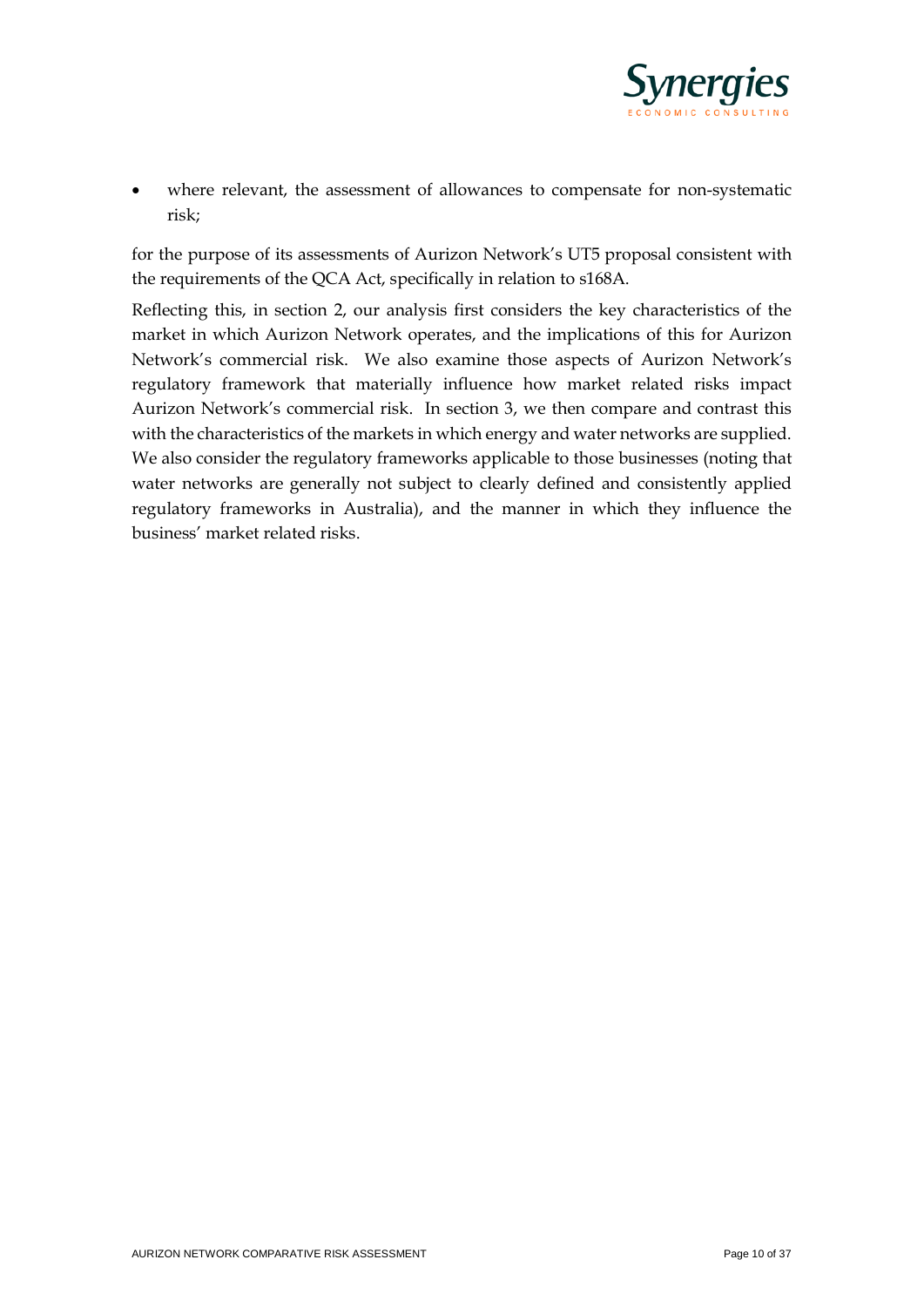

# **2 Aurizon Network characteristics and risks**

### **2.1 Market characteristics and risks**

Aurizon Network's UT5 submission describes in some detail the characteristics of the market in which it provides rail access services, which directly impacts the commercial risks borne by Aurizon Network.[3](#page-10-1)

The purpose of this report is to identify from that analysis the key characteristics of Aurizon Network's market that impact on its commercial risks, in order to compare and contrast this to regulated energy and water network businesses in Australia.

This section refers to and relies upon the description of the market characteristics from the UT5 submission, providing further detail where this is helpful to assist in the comparison with regulated energy and water networks.

### **2.1.1 Exposure to market segments**

Aurizon Network's revenue is almost entirely derived from the provision of below rail services to the export coal industry, including both metallurgical and thermal coal. While Bowen Basin production is dominated by high quality metallurgical coal, thermal coal volumes are also significant. Further, thermal coal is typically drawn from the extremities of the Bowen Basin, meaning that the thermal coal volumes are likely to be located on the smaller rail systems, or requiring a longer than average haul distance. This results in Aurizon Network having a higher revenue dependence on thermal coal than would be inferred purely from tonnage volumes. This is shown in [Table 3.](#page-10-0)

|                   | Volume                       |                 | Revenue                      |                 |  |
|-------------------|------------------------------|-----------------|------------------------------|-----------------|--|
| <b>System</b>     | <b>Metallurgical Share %</b> | Thermal Share % | <b>Metallurgical Share %</b> | Thermal Share % |  |
| Goonyella         | 88%                          | 12%             | 88%                          | 12%             |  |
| <b>Blackwater</b> | 63%                          | 37%             | 59%                          | 41%             |  |
| <b>Newlands</b>   | 45%                          | 55%             | 45%                          | 55%             |  |
| Moura             | 15%                          | 85%             | 14%                          | 86%             |  |
| <b>Total</b>      | 74%                          | 26%             | 71%                          | 29%             |  |

<span id="page-10-0"></span>**Table 3 Export metallurgical and thermal coal split by system**

**Source:** Aurizon Network. The percentages shown are slightly different to the UT5 submission due to the use of FY17 actual volume and revenue data. It also corrects some minor system misclassifications in the data used for UT5 submission.

<span id="page-10-1"></span><sup>3</sup> UT5 Submission, pp 247-256, 271-273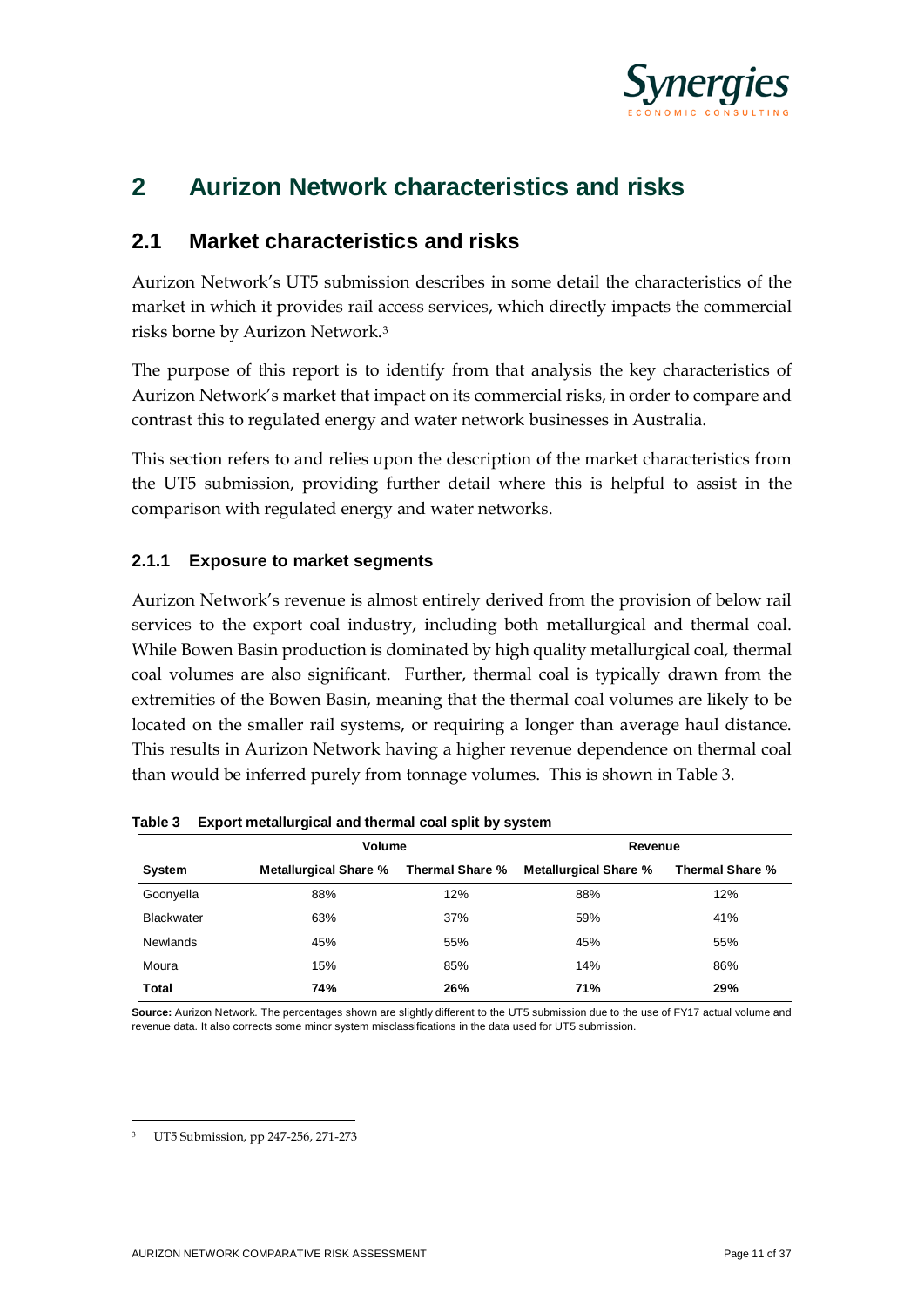

The coal market environment and demand outlook was discussed in some detail in the UT5 submission. Key points from this discussion are: [4](#page-11-0)

- since 2009, there has been high volatility in coal prices with metallurgical coal prices trading in a range from above USD\$300 in 2011 to less than USD\$80 in 2015, with similar volatility observed for thermal coal;
- there are different drivers for volatility in metallurgical and thermal coal:
	- for metallurgical coal, the most significant driver of market volatility is China, both due to it being a dominant source of demand and because of ongoing changes to Chinese government policy in relation to the amount that will be sourced from domestic suppliers;
	- for thermal coal, the key issue is climate change, with pressures from community and government to move away from thermal coal in electricity generation.

While prices for both metallurgical and thermal coal rebounded sharply in the second half of 2016, prices have since been moderating, and market forecasters do not expect the price gains to be maintained long term.<sup>[5](#page-11-1)</sup>

The future demand outlook for metallurgical coal remains generally solid, with expectation of limited growth over the next few years.<sup>6</sup> However, the demand outlook for thermal coal is far more precarious, given that thermal coal is competing with a range of other fuel sources for electricity production. The Office of the Chief Economist anticipates that world thermal coal trade will decrease in coming years, with declining imports from major trading partners including China, India and South Korea.[7](#page-11-3)

### **2.1.2 Counterparty risk**

Reflecting its narrow market exposure, which is limited to the seaborne metallurgical and thermal coal markets, Aurizon Network provides below rail services for a confined group of coal producers. As a result, Aurizon Network has a high average exposure to each of its customers. This is illustrated in [Table 4](#page-12-0) below:

<span id="page-11-0"></span><sup>4</sup> UT5 submission, p248-251

<span id="page-11-1"></span><sup>5</sup> KPMG (2017), Coal Price and FX Consensus Forecasts, June/July 2017

<span id="page-11-2"></span><sup>6</sup> Office of the Chief Economist (2017), Resources and Energy Quarterly, June, p42

<span id="page-11-3"></span><sup>7</sup> Office of the Chief Economist (2017), Resources and Energy Quarterly, June, p44-46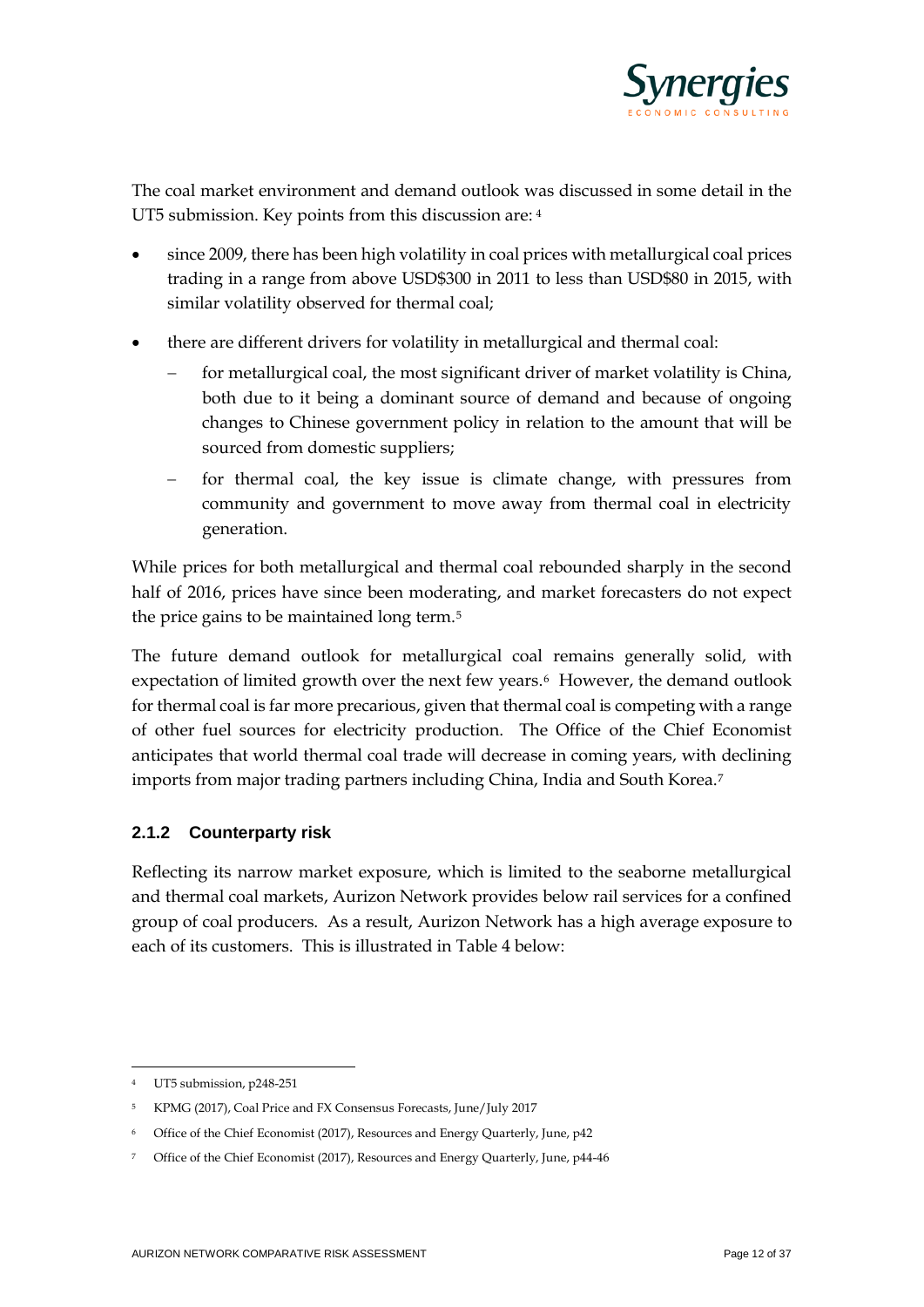

|                         | No of users <sup>a</sup> |         | RAB Value (1 July 2017)          |       | <b>FY18 Revenue (UT5 Submission)</b> |
|-------------------------|--------------------------|---------|----------------------------------|-------|--------------------------------------|
| <b>System</b>           |                          | \$m     | <b>Average Asset</b><br>\$m/user | \$m   | Average<br>Revenue<br>\$m/user       |
| Blackwater <sup>b</sup> | 12                       | 2.704.9 | 225.4                            | 544   | 45.3                                 |
| Goonyellab              | 21                       | 1.811.3 | 86.25                            | 430   | 20.5                                 |
| Newlands/GAPE           | 8                        | 1.132.9 | 141.6                            | 191   | 23.9                                 |
| Moura                   | 2                        | 266.6   | 133.3                            | 46    | 23.0                                 |
| <b>Total</b>            | 34                       | 5.951.8 | 175.1                            | 1.211 | 35.6                                 |

#### <span id="page-12-0"></span>**Table 4 Customer concentration by system**

**a** The total number of operating users does not equal the sum of operating users in each system, as some users use more than one system **b** Includes both non-electric and electric

**Source:** Aurizon Network UT5 Submission

The combination of small customer numbers, high average RAB value and high average revenue per customer means that credit quality of those customers is a material issue for Aurizon Network's risk levels.

As described in Aurizon Network's UT5 submission, $\delta$  over the past few years Aurizon Network has observed that the credit rating profiles of its customers have materially deteriorated as a result of the change in market conditions. Moody's has on average downgraded the credit rating of Aurizon Network's major customers by about 2.6 notches for the past three years, while Standard and Poor's has similarly lowered the credit ratings by about 1.5 notches on average. Aurizon Network's increasing counterparty risk is further illustrated by two of its customers – Caledon Coal and Baralaba Coal – being placed into voluntary administration during 2017.[9](#page-12-2) Notably, this has occurred notwithstanding the spike in coal prices since late 2016. Importantly, insolvency is not only a risk for small customers, with Peabody Energy Corporation (the largest US coal producer and owner of five coal mines in central Queensland) being placed under Chapter XI bankruptcy protection in April 2016.[10](#page-12-3)

Further, the structure of the Queensland coal sector has changed markedly in recent years since the downturn in international coal prices. While the industry had previously been experiencing consolidation, the more recent trend has been the divestment of mining projects by some of the larger companies to smaller entities, some of whom have little or no previous mining experience. The UT5 submission<sup>[11](#page-12-4)</sup> identified numerous changes in mine ownership from 2014 to 2016. This trend has continued since late 2016,

 $\ddot{\phantom{a}}$ 

<span id="page-12-3"></span><sup>10</sup> Peabody Energy Corp recommenced trading on the NSYE in April 2017

<span id="page-12-1"></span>UT5 submission, p 254

<span id="page-12-2"></span><sup>9</sup> Department of Natural Resources and Mines (2017); Queensland Coal – Mines and Advanced Projects, July 2017

<span id="page-12-4"></span><sup>11</sup> UT5 submission, p 255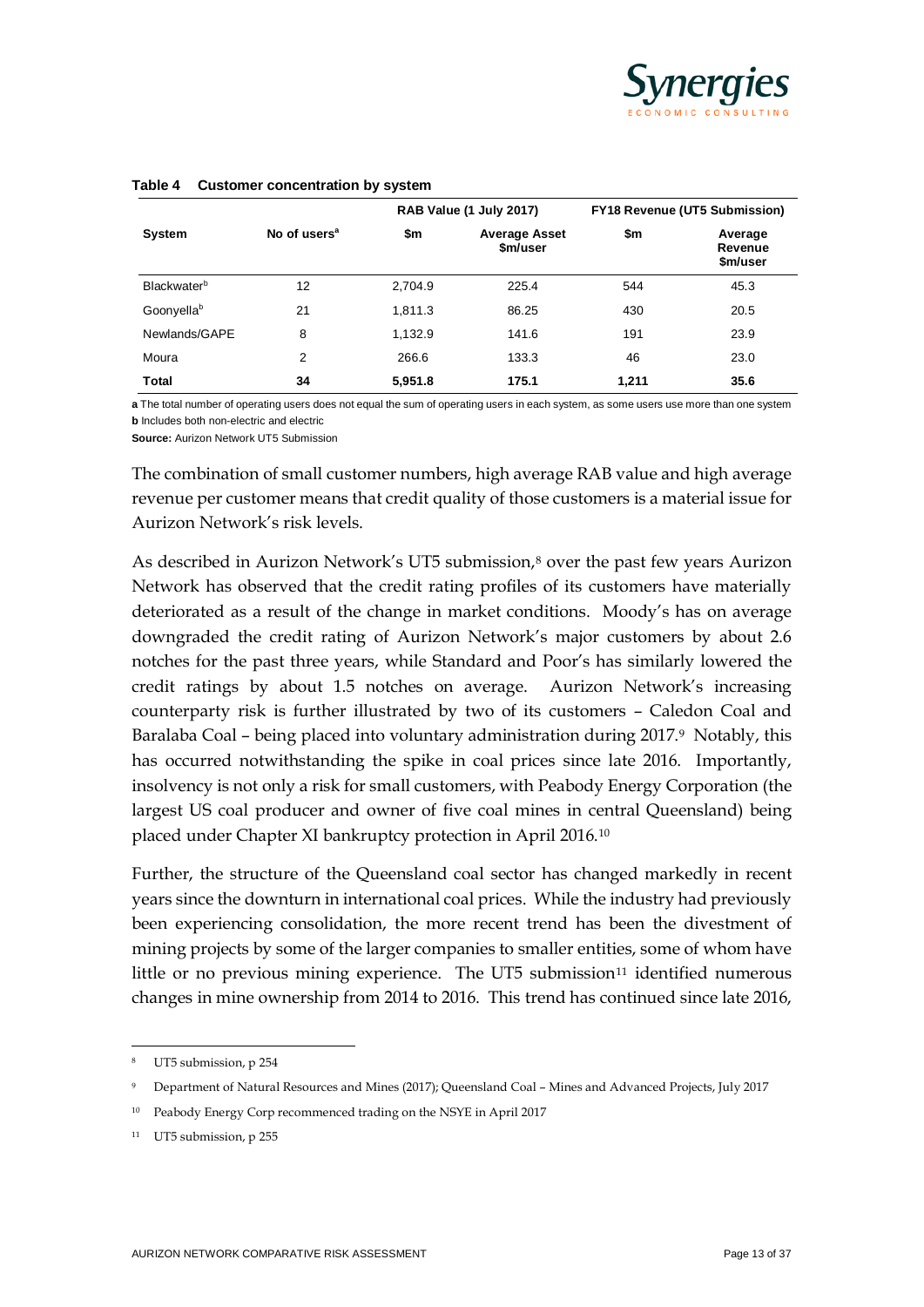

with Vale's sale of Carborough Downs to Fitzroy Queensland Resources in December 2016, the sale of Blair Athol mine from Rio Tinto to TerraCom May 201[712,](#page-13-0) and Glencore announcing its intention to sell the Rolleston mine in August 2017.[13](#page-13-1)

While it is acknowledged that the lower credit quality customers may well be smaller than average (in terms of annual coal production and therefore revenue dependence for Aurizon Network), a relatively small mine transporting around 2.5mtpa[14](#page-13-2) at the average proposed UT5 tariff of \$5.36/nt (FY18)[15](#page-13-3) would still have a material annual revenue impact for Aurizon Network of \$13.4m. Notably, any unrecovered payments, including take or pay, due to credit default is not mitigated by the revenue cap mechanism.

### **2.1.3 Reliance on customer competitiveness**

Aurizon Network provides below rail services to producers who compete in the global seaborne coal market. These producers are largely price takers in this market. As such, their ability to effectively compete, and to continue to supply coal into this market in future, depends on global demand for coal, together with where these producers are positioned on the world cost curve.

Historically, Queensland coal producers were typically positioned at the lower end of the world cost curve. However, there has been a major change in the structural cost competitiveness of Australian coal mines in recent years. As recently as 2006, Port Jackson Partners reported that 74% of Australian metallurgical coal production was below the global average cost, with only 2% in the top cost quartile. Similarly, for thermal coal production, 63% of Australian production was below global average cost with only 3% in the top quartile. However, by 2011, more than half of Australian metallurgical and thermal coal mines had costs above global averages, with increased labour, energy and transport costs all playing a part. They also reported that rapidly rising capital costs were meaning that Australia's new mining projects were also less competitive.[16](#page-13-4)

Notwithstanding the intense cost cutting measures that Queensland coal producers have adopted since the rapid decline in international coal prices, as can be seen in [Figure 1](#page-14-0)

<span id="page-13-0"></span><sup>12</sup> Department of Natural Resources and Mines (2017); Queensland Coal – Mines and Advanced Projects, July 2017  $\overline{a}$ 

<span id="page-13-1"></span><sup>13</sup> See [http://www.theaustralian.com.au/business/mining-energy/glencore-looking-to-offload-rolleston-coal](http://www.theaustralian.com.au/business/mining-energy/glencore-looking-to-offload-rolleston-coal-mine/news-story/175068886385b3f47fa9986ce42cae4b)[mine/news-story/175068886385b3f47fa9986ce42cae4b,](http://www.theaustralian.com.au/business/mining-energy/glencore-looking-to-offload-rolleston-coal-mine/news-story/175068886385b3f47fa9986ce42cae4b) [viewed 12 September 2017]

<span id="page-13-2"></span><sup>&</sup>lt;sup>14</sup> Broadly aligning with the typical production of smaller independent mines in central Queensland

<span id="page-13-3"></span><sup>15</sup> UT5 Submission, p 106

<span id="page-13-4"></span><sup>&</sup>lt;sup>16</sup> Port Jackson Partners (2011); Opportunity at Risk: Regaining our Competitive Advantage in Minerals Resources, Report Commissioned by and prepared for the Minerals Council of Australia.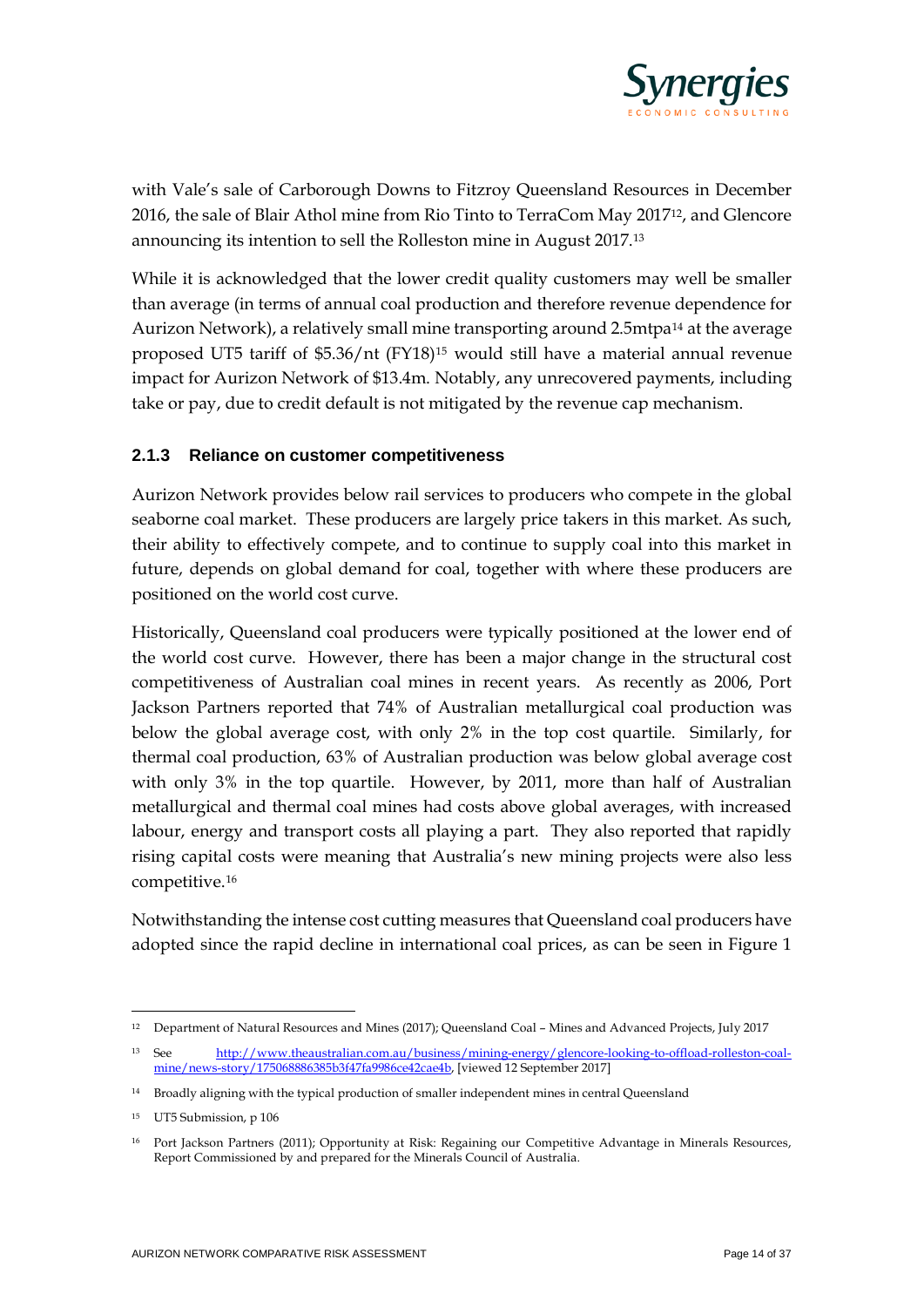

and [Figure 2,](#page-14-1) as at 2017, Queensland mines still remain far higher on international cost curves than was the case historically.



<span id="page-14-0"></span>**Figure 1 Seaborne Export Metallurgical Coal Cost Curve - 2017**

<span id="page-14-1"></span>**Source:** Wood Mackenzie, Synergies



**Figure 2 Seaborne Export Thermal Cost Curve (energy adjusted) 2017**

**Source:** Wood Mackenzie, Synergies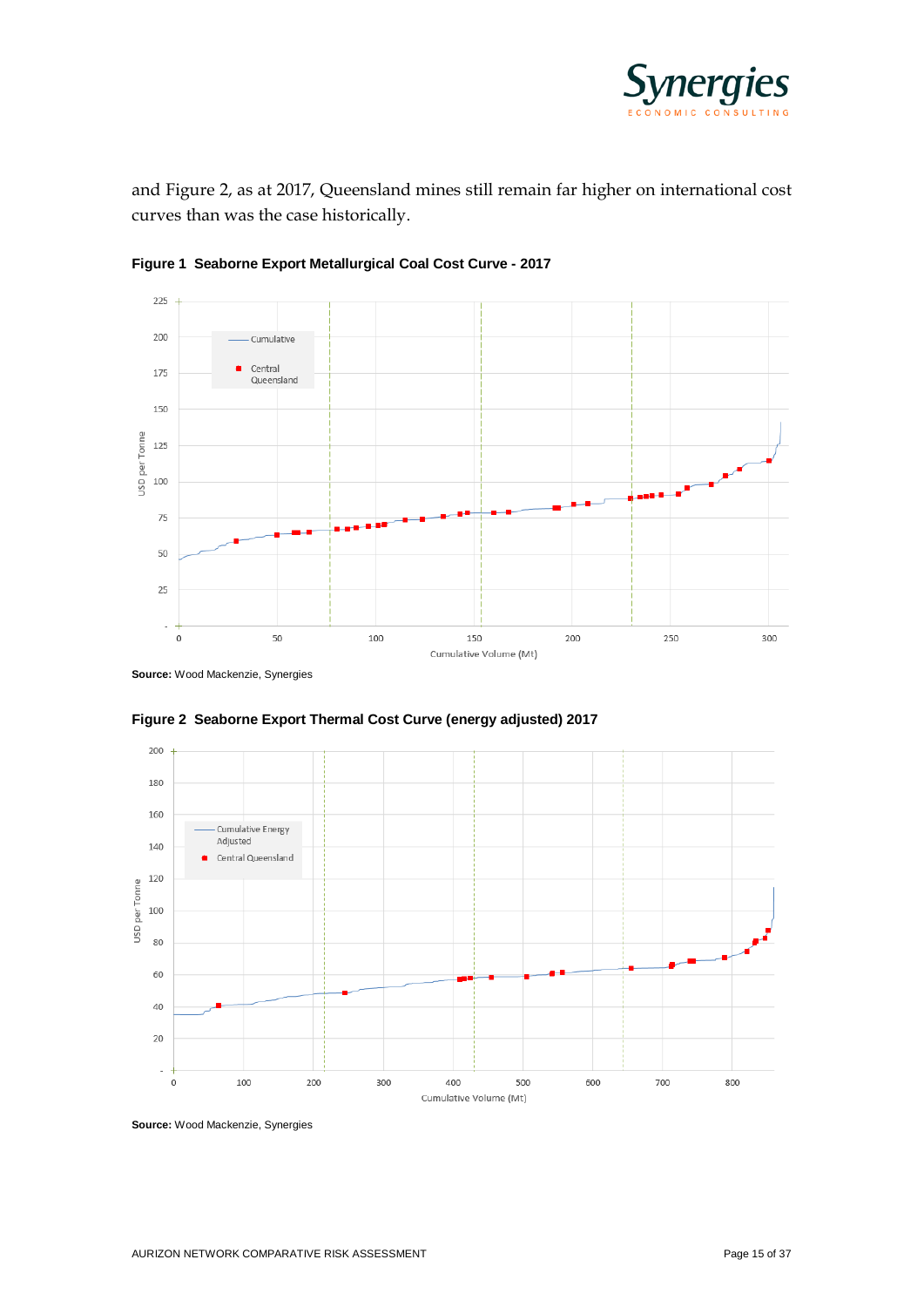

|                                                   | 1 <sup>st</sup> Quartile | $2nd$ Quartile | 3rd Quartile | 4 <sup>th</sup> Quartile |
|---------------------------------------------------|--------------------------|----------------|--------------|--------------------------|
| <b>Thermal Coal</b>                               |                          |                |              |                          |
| Proportion of Central<br>Queensland<br>production | 6.4%                     | 29.1%          | 20.0%        | 44.5%                    |
| <b>Metallurgical Coal</b>                         |                          |                |              |                          |
| Proportion of Central<br>Queensland<br>production | 17.8%                    | 38.5%          | 21.6%        | 22.1%                    |

#### **Table 5 Central Queensland coal production by cost quartile**

**Source:** Wood Mackenzie, Synergies

This shows that 65% of central Queensland thermal coal production is now above global average cost, with 45% in the upper quartile of the international cost curve. When this is considered in the context of a declining global trade in thermal coal, the risks associated with Queensland's thermal coal productions levels can only be described as high.

For metallurgical coal, central Queensland mines are distributed throughout the full range of the cost curve, with 44% of production above global average cost and 22% in the upper quartile.

This structural change in cost competitiveness, particularly for thermal coal, now means that Queensland mines are significantly more vulnerable to changing conditions in the seaborne coal markets than was historically the case. Reduced international coal prices will leave Queensland producers significantly exposed to cash losses on their coal production. In 2016, around a quarter of Queensland coal production was sold at a negative cash margin.[17](#page-15-0)

Coal producers have demonstrated their willingness to quickly and decisively alter their production to changes in market conditions, with numerous mine closures occurring during the last five years as international coal prices plummeted. Recent price increases have led to reopening of some of these mines, however the longevity of this production is uncertain. As coal producers increasingly structure their operational and contracting practices in order to provide themselves with greater production flexibility, it is highly likely that Queensland coal volumes will become increasingly volatile.

#### **2.1.4 Service alternates**

 $\overline{a}$ 

While rail networks are typically considered to be a natural monopoly, with no alternate options available to coal producers to transport coal to port, there are (both currently

<span id="page-15-0"></span><sup>17</sup> Reported by Aurizon Network based on data sourced from Wood Mackenzie Coal Supply Tool (2017 Q2), Platts, RBA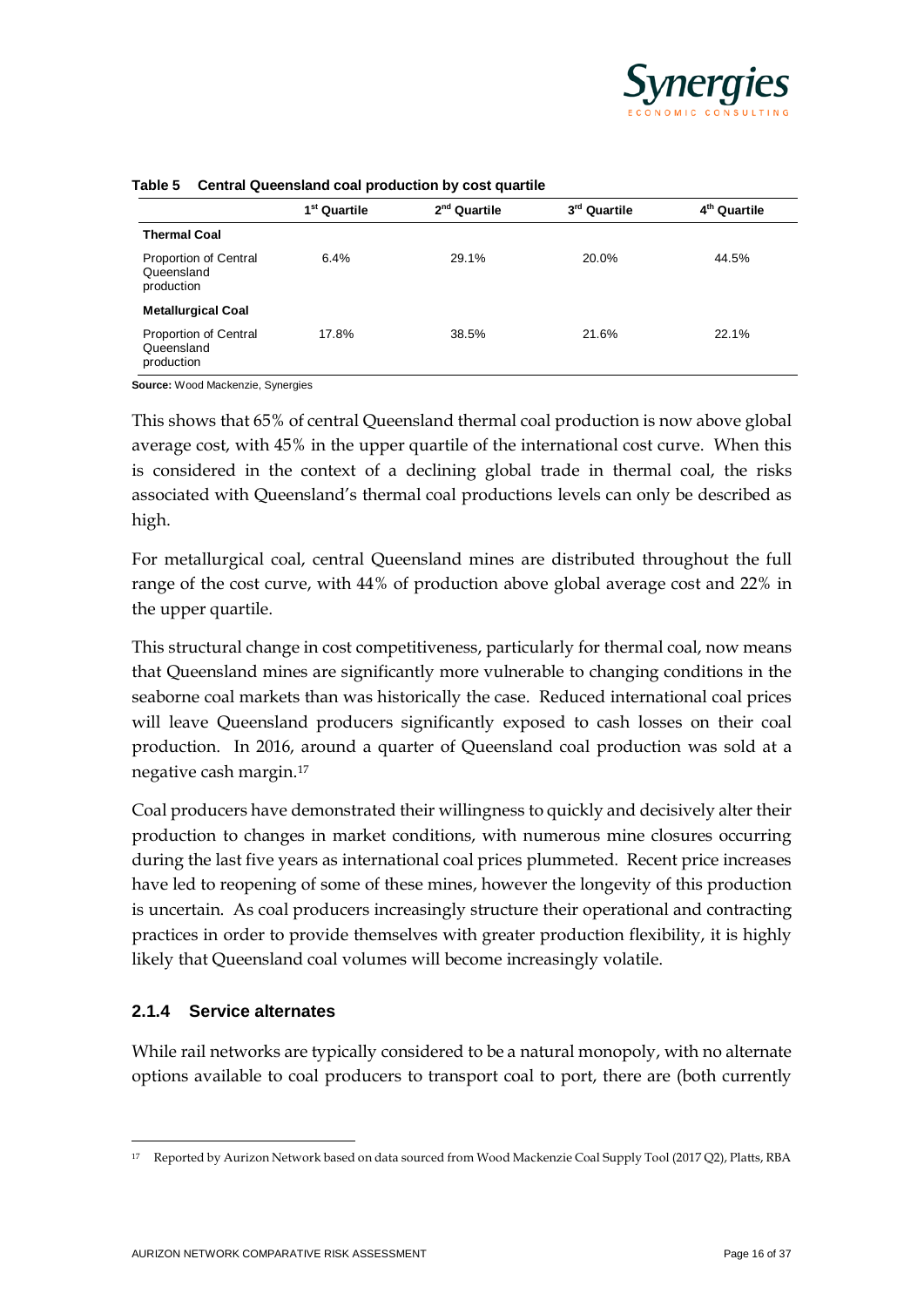

and potentially) alternative services available that may allow users to bypass components of Aurizon Network's rail network.

### *Electric distribution network*

The clearest example of this is Aurizon Network's electric distribution system for the Blackwater and Goonyella systems, which is used for the supply of electric energy to electric-powered locomotives. Operators retain the ability to use diesel powered locomotives on these systems, with the result that they do not necessarily require the use of the electric network in order to transport coal to port.

The risks associated with this component of Aurizon Network's rail network vary significantly from the track components of the network. Despite the increasing and sustained electric utilisation in both the Goonyella and Blackwater systems, declining diesel prices combined with increasing electric energy prices has resulted in electric traction losing its historic cost advantage over diesel. Due to the divergent energy costs for diesel and electric traction, current comparative modelling indicates that in Goonyella the costs of diesel and electric traction is close to parity and in Blackwater electric is now at a significant cost disadvantage.

This ongoing cost disadvantage of electric traction in Blackwater, together with the reduced differential between diesel and electric traction in Goonyella has substantially increased the risk that rail operators or end customers may bypass the electric network and operate diesel train services.

In addition to the current cost structure of electric and diesel traction, the high degree of uncertainty in relation to future AT5 prices potentially makes diesel traction a significantly preferable traction choice for an operator going forward. This includes when an existing operator is required to replace expiring electric rollingstock or make additional rollingstock investment to meet increased demand. The significant uncertainty that now exists over the future usage of electric networks, exacerbated by the ongoing cost disadvantage in Blackwater and more recent reduced cost advantage in Goonyella creates a significant asset stranding risk for Aurizon Network. This risk remains even if total demand for coal transport remains strong. Aurizon Network's electric network accounts for 12% of its total RAB value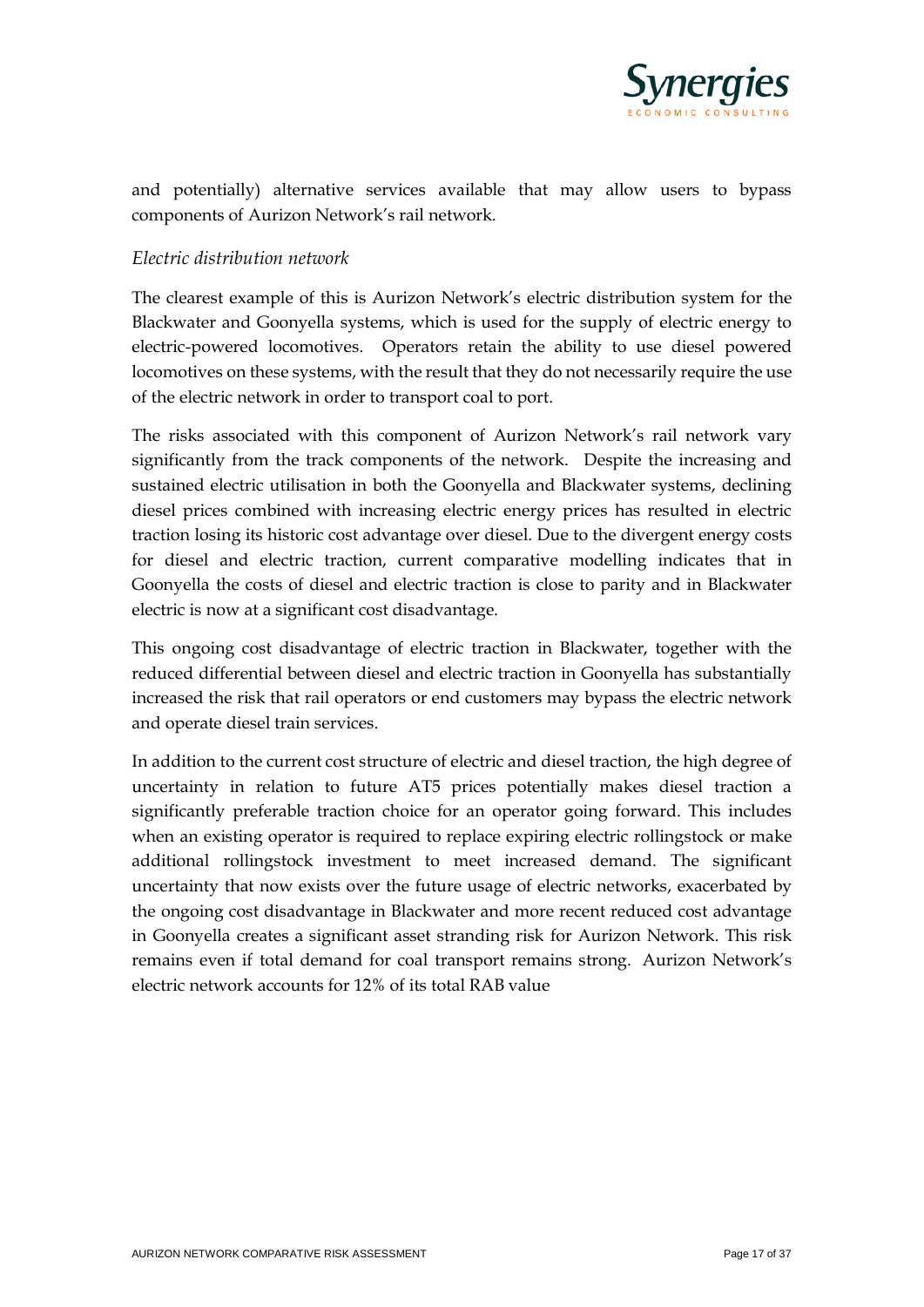

### *Goonyella to Abbot Point link*

As note in the UT5 Submission,<sup>[18](#page-17-0)</sup> there is also a threat of future competition for Aurizon Network's below rail services resulting from development of mines in the northern Galilee Basin.

Since the UT5 submission, Adani has now committed to the development of its Carmichael mine in the northern Galilee, including the construction of a 388km standard gauge rail link from the mine to Abbot Point.[19](#page-17-1) Adani has announced that this rail link will be fully open access and available to other users. Once constructed, this will present an alternate rail route for existing Goonyella and Newlands system mines to Abbot Point, allowing them to bypass Aurizon Network's recently constructed Goonyella to Abbot Point Expansion (GAPE) and Newlands systems.

Even in the absence of the Adani rail link, the existing Goonyella trunk line to DBCT/Hay Point provides an alternative route for users of the GAPE system to export their coal. In the event that there is capacity availability on this route, coal producers may redirect tonnages to DBCT/Hay Point, again allowing a bypass of the GAPE and Newlands systems.

The GAPE and Newlands systems combined accounts for 19% of Aurizon Network's total RAB value.

### **2.1.5 Contracting arrangements to mitigate risk**

Mines typically enter into long term take or pay contracts with the rail network provider, the rail operator and the port terminal, which provide users with a commitment to the capacity that will be available for transport of their product, and provide the infrastructure provider with revenue certainty for the term of the agreement. Where capacity is fully contracted over the long term, the existence of take or pay contracts can be effective in substantially mitigating Aurizon Network's exposure to international coal market volatility.

In times of capacity scarcity, as was apparent in the mining boom period from 2005-2012, mining companies have a strong incentive to enter into such long term capacity contracts, to provide certainty that they can transport their product to market. Since international coal prices have fallen, these long term take or pay contracts have been effective in providing an element of stability for Aurizon Network's coal volumes and

<span id="page-17-0"></span><sup>18</sup> UT5 submission, p 250  $\overline{a}$ 

<span id="page-17-1"></span><sup>&</sup>lt;sup>19</sup> See [http://www.theaustralian.com.au/business/mining-energy/adani-gives-official-approval-for-giant](http://www.theaustralian.com.au/business/mining-energy/adani-gives-official-approval-for-giant-carmichael-coal-mine/news-story/e717d355d300661d8a3c4130a258a5d6)[carmichael-coal-mine/news-story/e717d355d300661d8a3c4130a258a5d6,](http://www.theaustralian.com.au/business/mining-energy/adani-gives-official-approval-for-giant-carmichael-coal-mine/news-story/e717d355d300661d8a3c4130a258a5d6) [viewed 13 September 2017)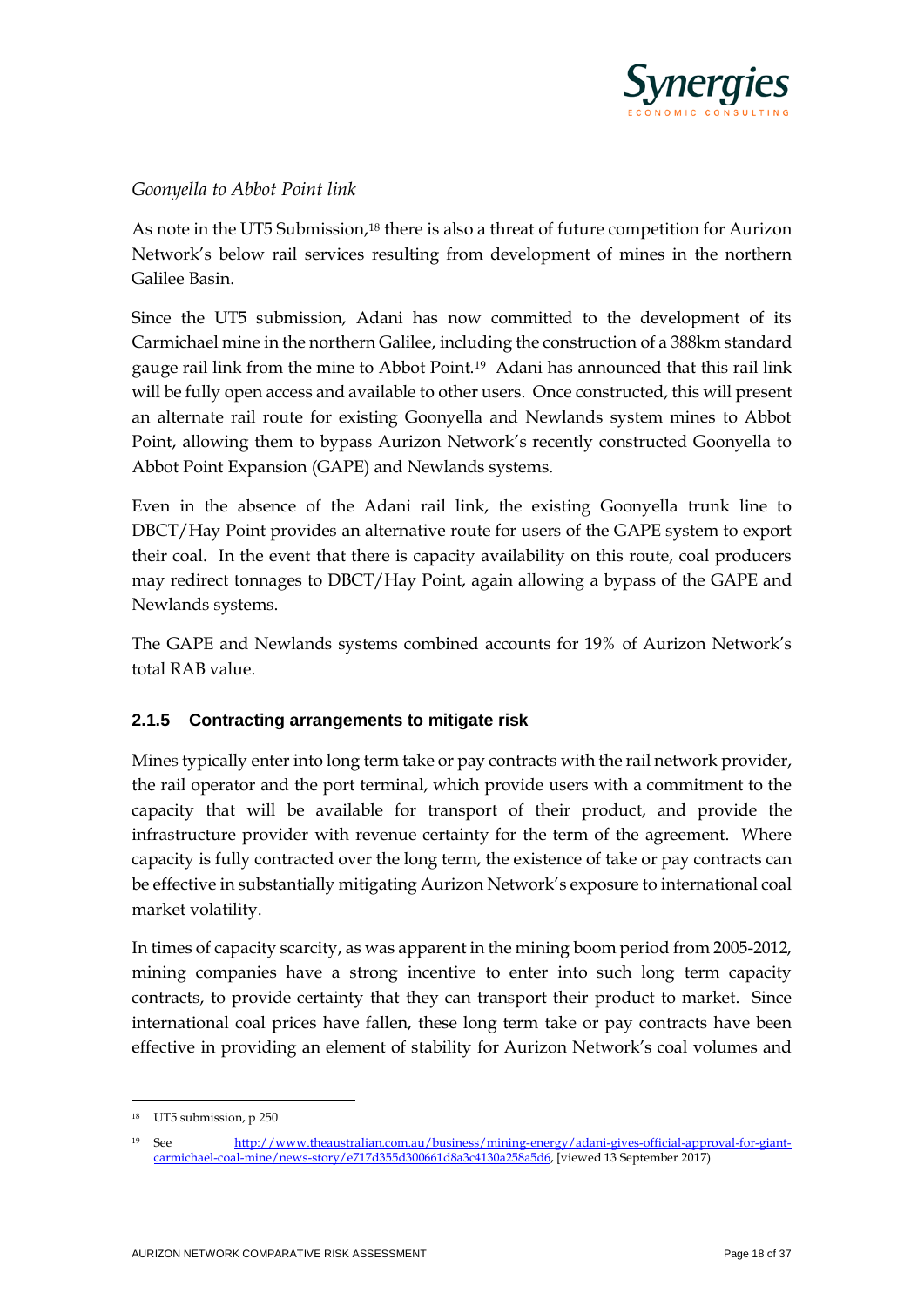

revenues. As noted above, in 2016, around a quarter of Queensland coal production was sold at a negative cash margin – the existence of take or pay contracts for rail and port services will have contributed to the miners' decision to continue production in the short term, notwithstanding the low coal price.

However, many of these contracts are now substantially through their term. [Figure 3](#page-18-0) shows the profile of Aurizon Network's contracted volumes for the next ten years:



<span id="page-18-0"></span>**Figure 3 Aurizon Network Contract Profile - all systems (mtpa)**

**Source:** Aurizon Network

This shows that, in aggregate across all systems, Aurizon Network's contracted volumes will fall from 262mtpa in FY18 to 176mtpa in FY22 – a reduction of nearly 35% in five years. The rate of drop-off varies across systems, with limited reductions until FY22 in the GAPE systems, but with 35% in Goonyella and more than 50% in Newlands and Moura systems coming off contract. There are currently no contracted volumes from FY29 onwards.

In an environment where demand has moderated, and capacity is no longer scarce, there will not be the same imperative for coal producers to enter into long term commitments for the entirety of (or greater than) their planned production, as there will be a good opportunity to transport additional volumes without such a long term commitment. Reducing their commitment to long term take or pay contracts will be consistent with miners' desire to adopt operating and contracting arrangements that allow greater flexibility to adjust production to reflect changes in international market conditions. If this trend develops, it represents a shift of risk to Aurizon Network with increasing volume uncertainty.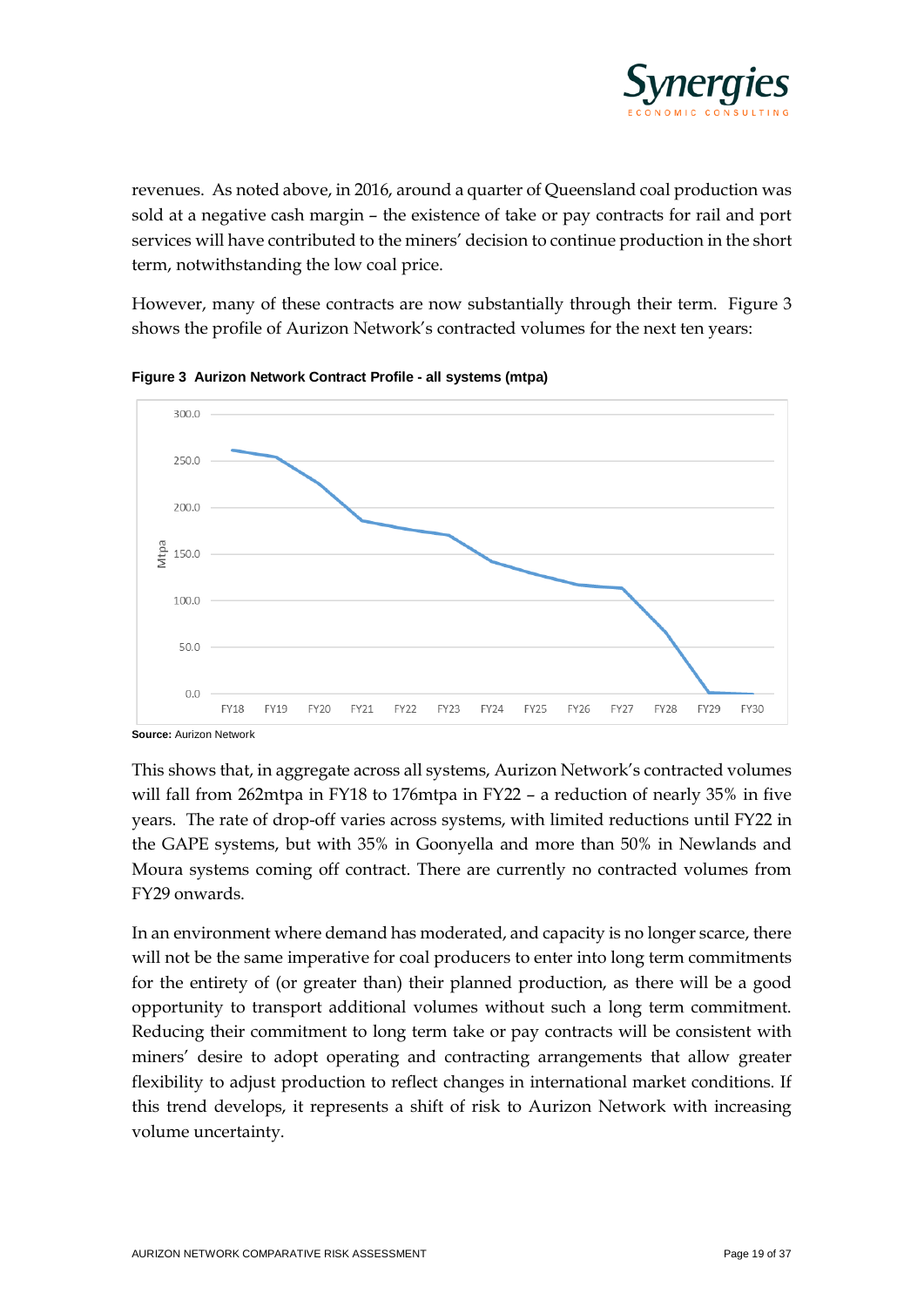

Recent contracting behaviour reflects this approach, with Aurizon Network reporting that its customers are seeking new access contracts for shorter terms when existing contracts expire, rather than renewing for a ten year period.[20](#page-19-0) As a recent example, a mine in Blackwater has applied for a 1-year access contract for two consecutive years. This is also consistent with emerging contracting trends for DBCT, where, upon expiry, some users have renewed for a lesser volume, or chosen not to renew altogether. The released capacity has not been taken up by other producers, and remains available. In the last four years, DBCT has seen its contracted volumes fall from 85mtpa to a current 78.7mtpa. DBCTM has similarly highlighted the risk that, in an environment where there is available capacity, mines have less imperative to contract for capacity, and may rely more on ad hoc capacity[.21](#page-19-1)

Notwithstanding that long term take or pay contracts will continue to be a feature of the coal supply chains, in the current environment, it is likely that Aurizon Network's contract coverage will reduce (both in terms of capacity contracted and term of contract), meaning that contracting arrangements are expected to be less effective in mitigating Aurizon Network's market risk in the future.

### **2.2 Impact of regulation on risk**

When an infrastructure provider such as Aurizon Network, or electricity or water networks, are subject to economic regulation, the regulatory framework will impact on the way in which market risks translate to commercial risks for the business, including through controls placed on prices and/or revenues.

This section outlines some of the key features of Aurizon Network's regulatory framework that impact the way in which market risks translate to commercial risks for the business.

### **2.2.1 RAB fragmentation**

Aurizon Network operates a fully interconnected rail network. However, for the purposes of pricing access to its network, this network is substantially fragmented. This means that prices for access are set with reference to components of the RAB for application to a subset of customers. While some of these fragments relate to the geographical location of the network and customers, others have been imposed by the regulatory framework through the requirement that major expansions be fully funded through the access charges from new and expanding users. [Table 6](#page-20-0) illustrates the extent

<span id="page-19-0"></span><sup>20</sup> UT5 Submission, p 255

<span id="page-19-1"></span><sup>21</sup> DBCTM (2016); DBCT 2015 DAU Supplementary Submission; p 5-6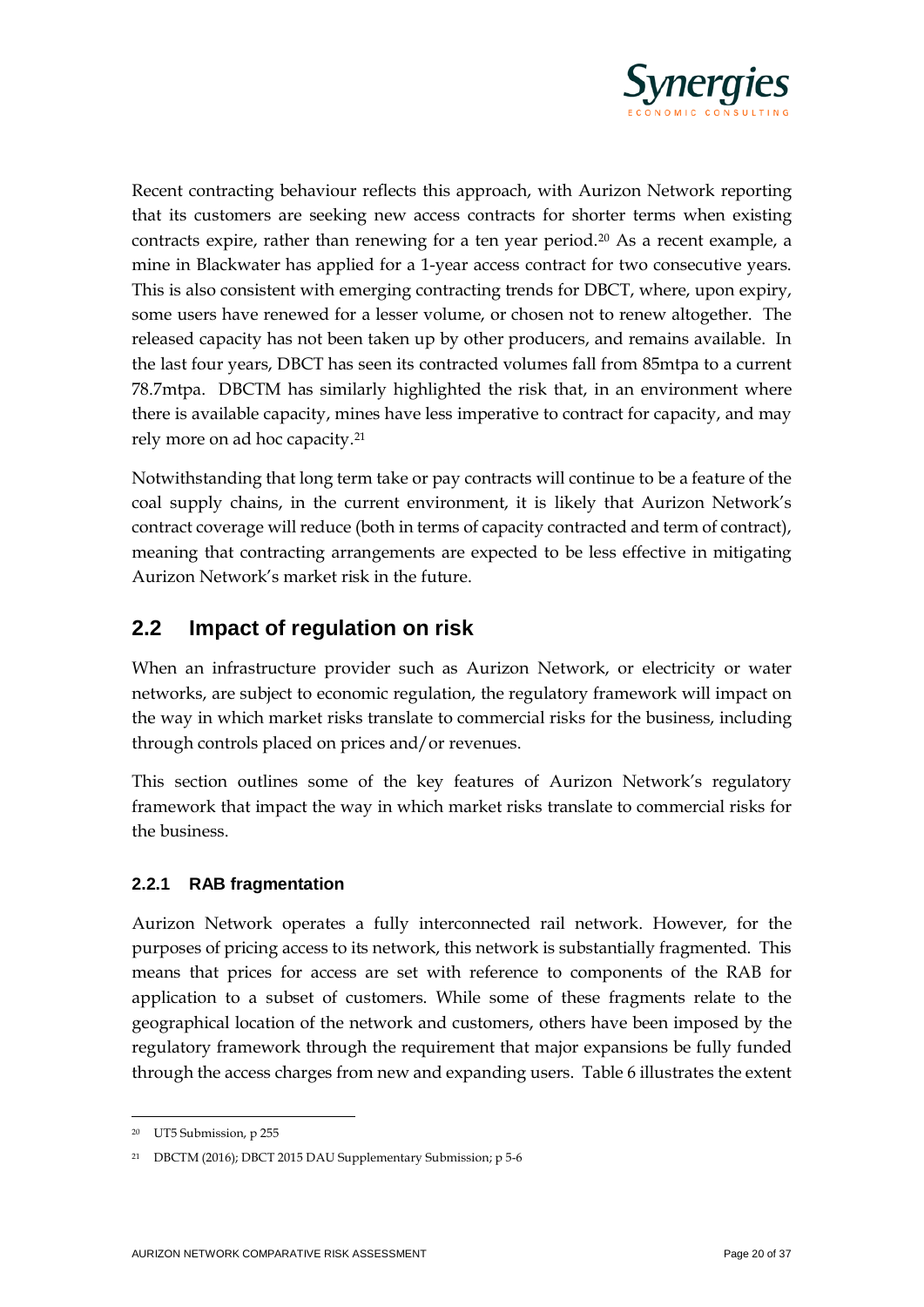

to which the geographic systems identified in [Table 4](#page-12-0) are fragmented as a requirement of the regulatory framework.

|                      |                          | RAB Value (1 July 2017) |                  |  |
|----------------------|--------------------------|-------------------------|------------------|--|
| System               | No of users <sup>a</sup> | \$m                     | Average \$m/user |  |
| <b>Blackwater</b>    | 12                       | 2,704.9                 | 225.4            |  |
| Track<br>$\bullet$   | 12                       | 2,305.1                 | 192.1            |  |
| Electric<br>٠        | 8                        | 435.8                   | 54.47            |  |
| Goonyella            | 21                       | 1,811.3                 | 86.25            |  |
| Track<br>٠           | 21                       | 1,563.3                 | 74.4             |  |
| Electric<br>٠        | 21                       | 248.0                   | 11.8             |  |
| <b>Newlands/GAPE</b> | 8                        | 1,132.9                 | 141.6            |  |
| <b>Newlands</b><br>٠ | 2                        | 195.3                   | 97.65            |  |
| GAPE<br>$\bullet$    | 6                        | 937.6                   | 156.3            |  |
| Moura                | $\overline{2}$           | 266.6                   | 133.3            |  |
| <b>Total</b>         | 34                       | 5,951.8                 | 175.1            |  |

#### <span id="page-20-0"></span>**Table 6 RAB Fragmentation**

**a** The total number of operating users does not equal the sum of operating users in each system, as some users use more than one system **Source:** Aurizon Network UT5 Submission

In addition, there are further customer groupings applied for the setting of prices for major capacity expansions, which requires all of the expansion costs to be at minimum recovered from those users. This includes WIRP users on both the Blackwater and Moura system, and NAPE users.

To the extent that Aurizon Network suffers revenue shortfalls or stranding events in a RAB component, there is no mechanism in the regulatory framework that allows such shortfalls to be recovered from another component, even within the same geographic system, where there may be commonality of users.

This aspect of Aurizon Network's regulatory framework actually heightens the market risk that is borne by Aurizon Network by strictly compartmentalising the customer base from which Aurizon Network can source its revenue.

#### **2.2.2 Volume risk mitigation**

Aurizon Network's revenue cap is generally cited as a means by which the regulatory framework reduces Aurizon Network's exposure to market risk, by insulating it against volume risk. However, while the revenue cap arrangement may be effective in managing modest variations in volume, it is unlikely to be effective in dealing with major volume shortfalls.

As described in section 2.1, Aurizon Network's customers are price takers in a highly competitive global market for seaborne coal. Structural changes in international cost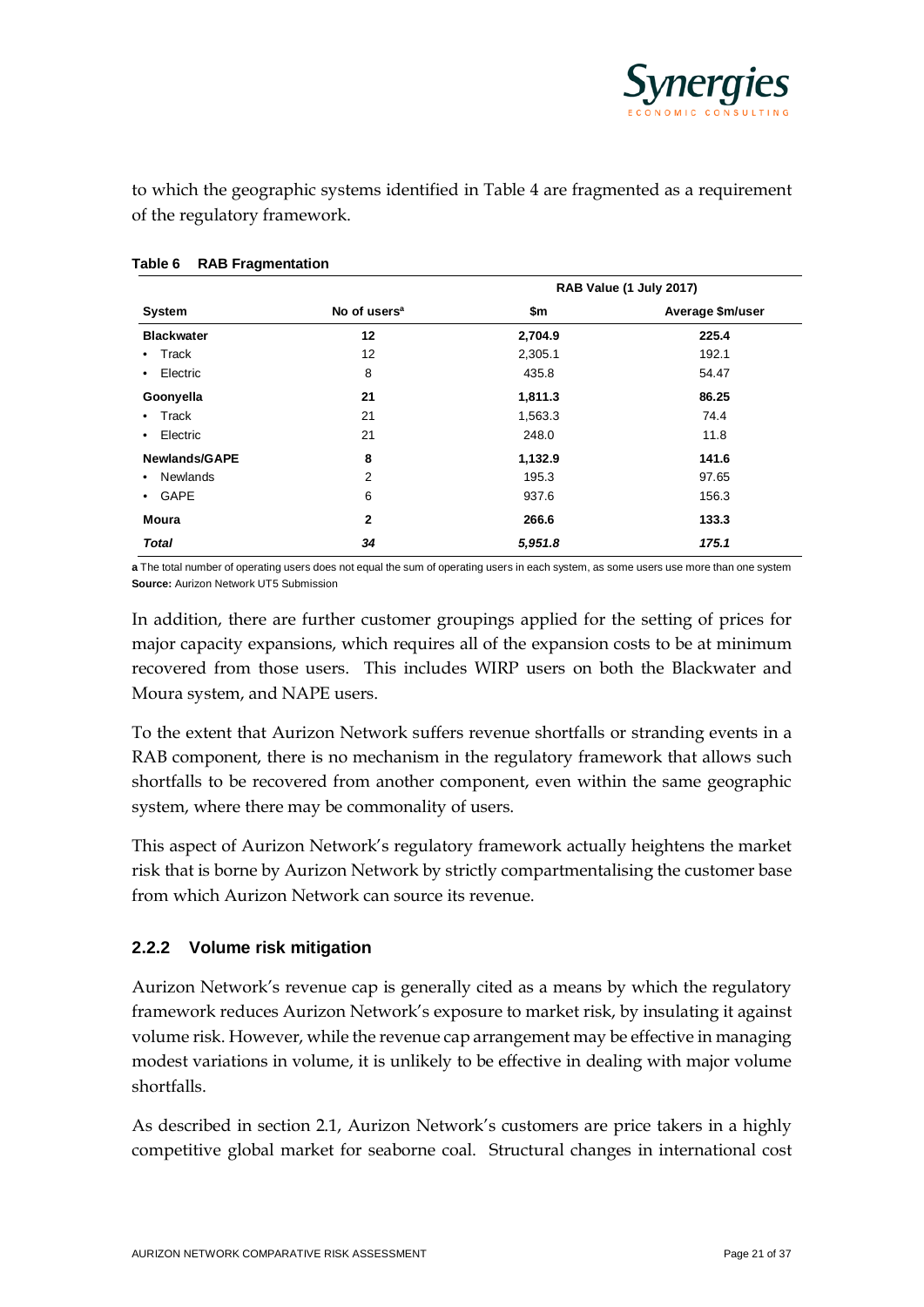

competitiveness mean that many Queensland coal mines are now located in the upper quartile of the global cost curve, with the result that a renewed downturn in coal prices would leave these mines in a highly vulnerable position. In the event that market circumstances caused a significant loss in coal volumes in a system, these same market circumstances will constrain the ability of the remaining mines in the system to accommodate the resulting revenue cap-related price increases. This is particularly the case given the high customer concentration for some segments, with some systems having only two users. This risk has been explicitly recognised by Moody's in its credit assessment of Aurizon Network.[22](#page-21-0)

Notably, the revenue cap applies at the customer group level, which are generally highly concentrated. Some of these groups have only two users, so that the closure of one mine could trigger the need for a very significant revenue-cap related price increase, undermining the ability of Aurizon Network to recover its invested capital.

Further, the manner in which Aurizon Network's revenue cap is applied in its regulatory framework means that, even in the absence of a major volume shortfall, Aurizon Network bears some volume risk. The exclusion of AT1 from the revenue cap mechanism means Aurizon Network retains some exposure to volumes. More significantly, during the UT3 and UT4 regulatory periods, the QCA has required a deferral on the inclusion of capital expenditure in the RAB, which has the effect of delaying Aurizon Network's ability to recover revenue related to this expenditure. Recovery of this deferred revenue is dependent on the commencement of the increased volumes upon which the expansion was predicated. By the end of UT4, the deferred RAB amounts reflected around 7.5% of Aurizon Network's total RAB value.[23](#page-21-1)

Recognising these factors, in the short term, the revenue cap mechanism will substantially (but not fully) mitigate Aurizon Network's revenue risk. However, over the medium to long term, it cannot fully protect Aurizon Network against the risk of falling demand, particularly in systems with a small number of customers. It is unlikely that revenue cap regulation provides any more effective mitigation of Aurizon Network's market risk than would the typical commercial solution in unregulated markets of take or pay contracts.

### **2.2.3 Stranding risk mitigation**

Asset stranding risk is inherently asymmetric in nature, and not compensated through WACC. Aurizon Network's regulatory framework provides for prices to be set to

<span id="page-21-0"></span><sup>22</sup> Moody's Investors Services (2016a), Credit Opinion, Aurizon Network Pty Ltd, p4

<span id="page-21-1"></span><sup>23</sup> Source: Aurizon Network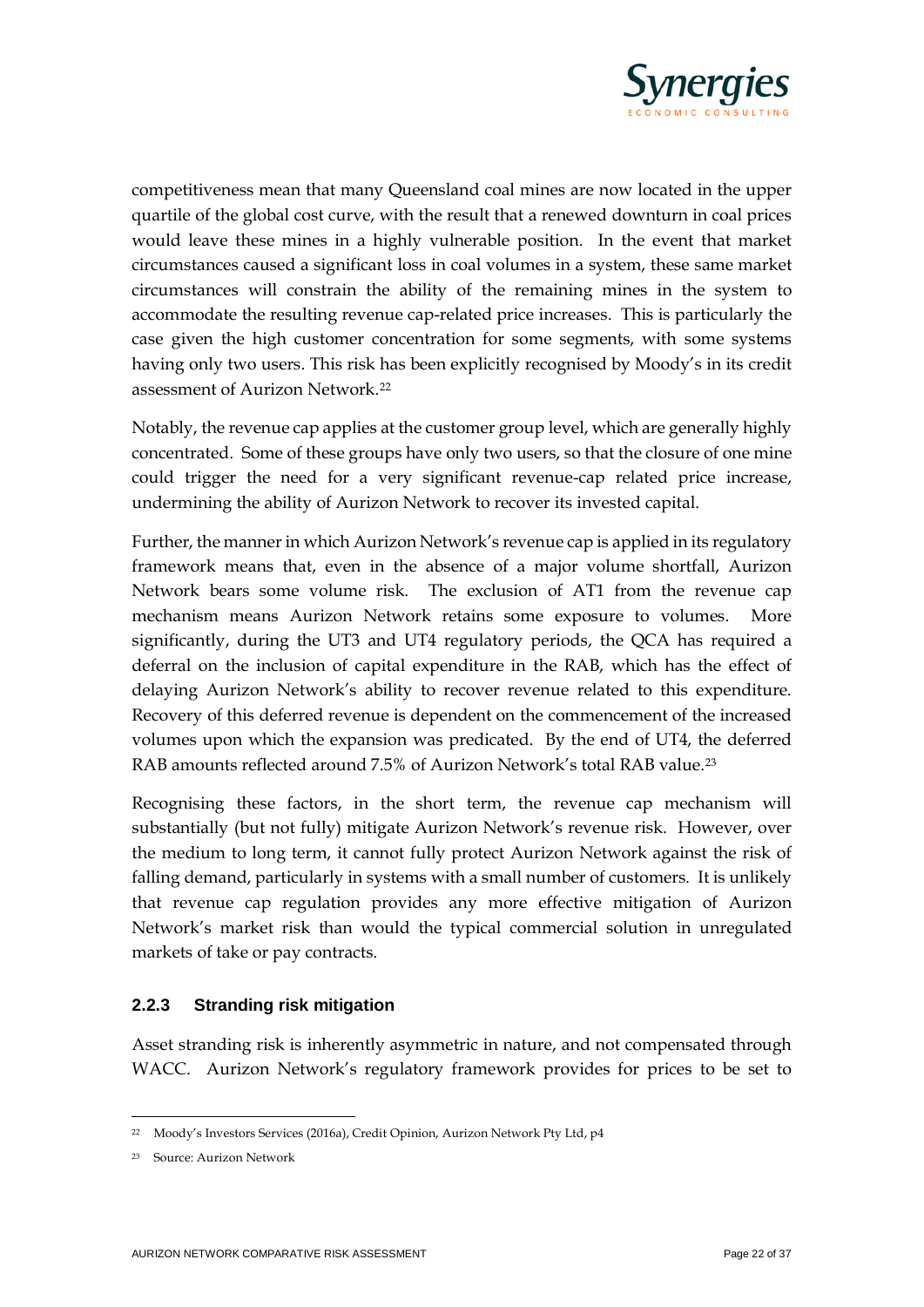

recover all costs associated with a RAB group from the customers of that RAB group. This provides an opportunity for socialisation of the cost of stranded assets within a RAB group. This could apply, for example, in relation to an individual spur line if it is no longer required for connection to a mine.

In addition, the regulatory framework provides for accelerated depreciation for new investment in order to mitigate the risk that the expanded capacity will not be required over the long term.

However, as is the case with the revenue cap arrangements, the stranding risk mitigation measures in Aurizon Network's regulatory framework are unlikely to be effective in protecting Aurizon Network against significant falls in volumes, particularly in those systems with a small number of users.

### **2.2.4 Conclusion**

We consider that the risks facing Aurizon Network fundamentally reflect the factors that drive demand for its services, which is entirely based on demand for coal exports from central Queensland. While the application of economic regulation does modify the way in which these market risks impact on Aurizon Network in the short term, including through the revenue cap mechanism, regulation cannot change the nature of the underlying market risks that Aurizon Network faces.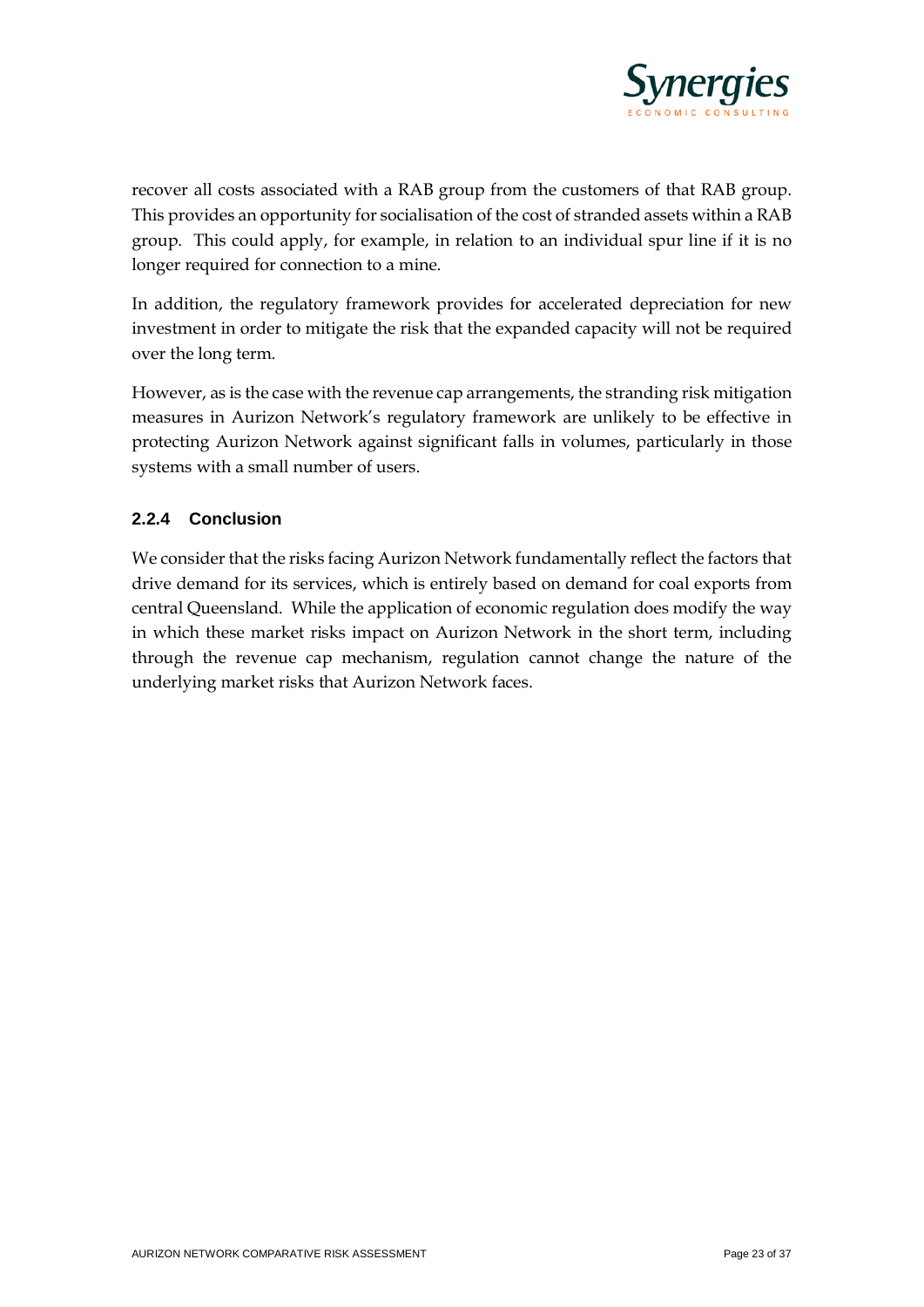

# **3 Comparison to energy and water networks**

### **3.1 Methodology**

As highlighted previously, the purpose of this report is to compare and contrast Aurizon Network's commercial and regulatory risks to those typically found in regulated energy and water network businesses in Australia.

In order to do this, for each of the aspects of Aurizon Network's market risk and regulatory framework discussed above, we have sought to compare this to energy and water network businesses, with a specific focus on Queensland. The major Queensland energy and water network businesses we have considered are:

- For energy: Powerlink, Energex and Ergon Energy (note, while Energex and Ergon are both part of Energy Queensland Limited, we have compared the relevant characteristics of the subsidiary businesses given they will continue to be subject to economic regulation as separate network entities);
- For water: Queensland Urban Utilities (QUU) and Unitywater, being the major water network businesses in Queensland.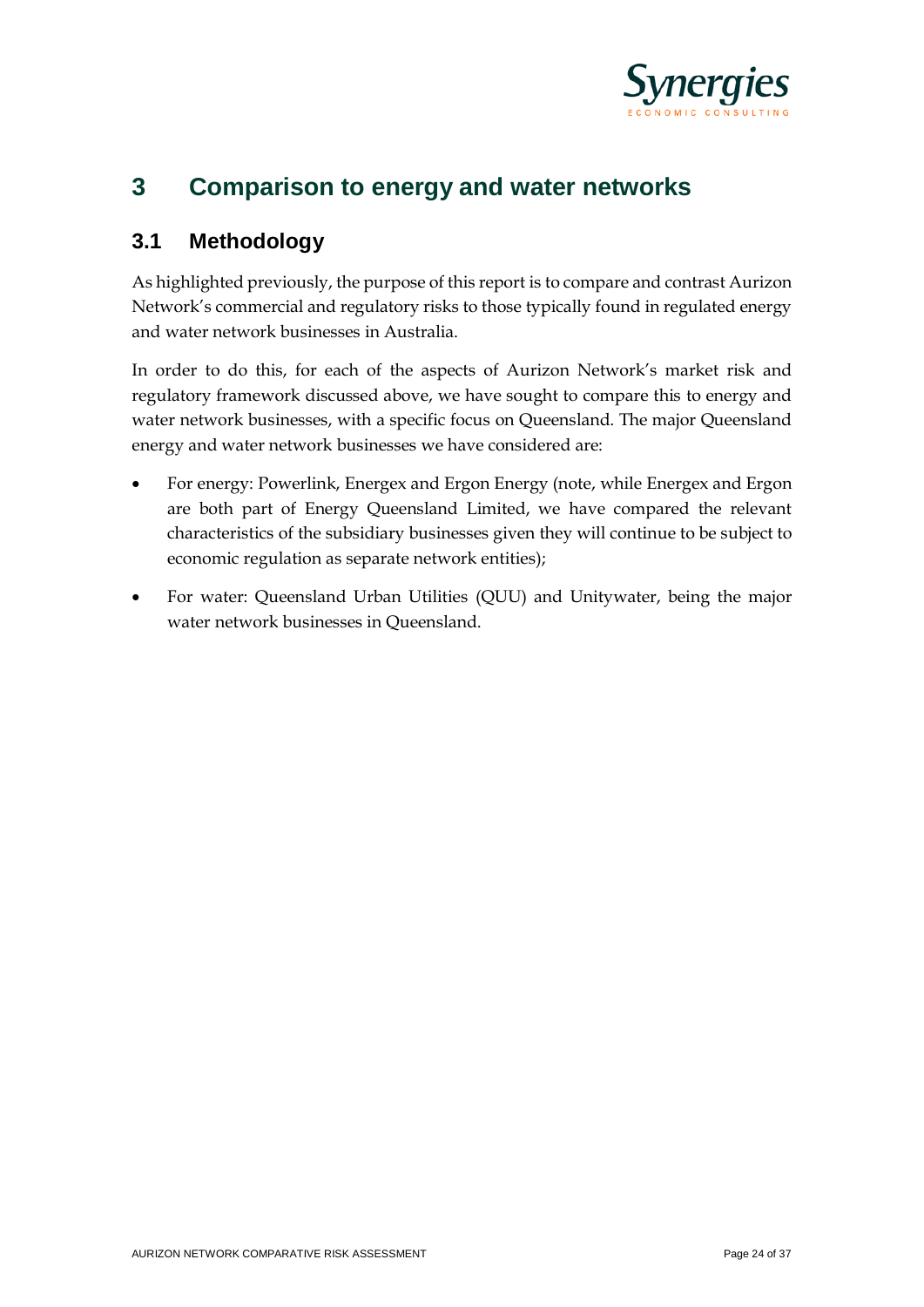<span id="page-24-2"></span><span id="page-24-1"></span>

### **3.2 Comparison of market characteristics**

The results of our comparison of market characteristics between Aurizon Network and energy and water network businesses are set out in [Table 7.](#page-24-0)

| <b>Market factor</b>              | <b>Aurizon Network</b>                                                                                                                                                                                                                             | Australian energy networks                                                                                                                                                                                                                                                                                                                                                                                                                                                                                                                                                                 | Australian water networks                                                                                                                                                                                                                                                                                                                                                                                                                                                                                                                                                                                                                        |
|-----------------------------------|----------------------------------------------------------------------------------------------------------------------------------------------------------------------------------------------------------------------------------------------------|--------------------------------------------------------------------------------------------------------------------------------------------------------------------------------------------------------------------------------------------------------------------------------------------------------------------------------------------------------------------------------------------------------------------------------------------------------------------------------------------------------------------------------------------------------------------------------------------|--------------------------------------------------------------------------------------------------------------------------------------------------------------------------------------------------------------------------------------------------------------------------------------------------------------------------------------------------------------------------------------------------------------------------------------------------------------------------------------------------------------------------------------------------------------------------------------------------------------------------------------------------|
| Exposure to<br>market<br>segments | Exposure only to large<br>industrial customers who<br>are themselves exposed<br>entirely to international<br>coal markets<br>By volume:<br>Metallurgical coal 74%<br>Thermal coal 26%<br>By revenue:<br>Metallurgical coal 71%<br>Thermal coal 29% | Exposure to broad cross section of domestic economy, with high<br>weighting towards domestic residential and low voltage commercial<br>users (not intensive energy users nor individually important to the<br>network in terms of electricity supplied or revenue earned).<br>Commercial and industrial users typically cover a range of market<br>segments, with both domestic and trade-exposed segments, creating a<br>broadly diversified demand risk. Network exposure to individual users<br>in terms of electricity supplied and revenue earned is low.<br>Examples <sup>24</sup> : | Exposure to broad cross section of domestic economy, with<br>high weighting towards domestic residential users.<br>Commercial and industrial users typically cover a range of<br>market segments creating a broadly diversified demand risk.<br>As for electricity networks, residential and smaller<br>commercial customers are not individually important to the<br>network in terms of water supplied/sewerage collected, or<br>revenue earned. Network exposure to larger individual<br>commercial and industrial users in terms of water<br>supplied/sewerage collected and revenue earned is similarly<br>low.<br>Examples <sup>25</sup> : |
|                                   |                                                                                                                                                                                                                                                    |                                                                                                                                                                                                                                                                                                                                                                                                                                                                                                                                                                                            |                                                                                                                                                                                                                                                                                                                                                                                                                                                                                                                                                                                                                                                  |

#### <span id="page-24-0"></span>**Table 7 Comparative market characteristics**

<span id="page-24-3"></span><sup>&</sup>lt;sup>24</sup> Data is for 2015-16 and is sourced from relevant AER Economic Benchmarking RINs.  $\ddot{\phantom{a}}$ 

<sup>&</sup>lt;sup>25</sup> Data is for 2015-16 and is sourced from Bureau of Meteorology Urban National Performance Report.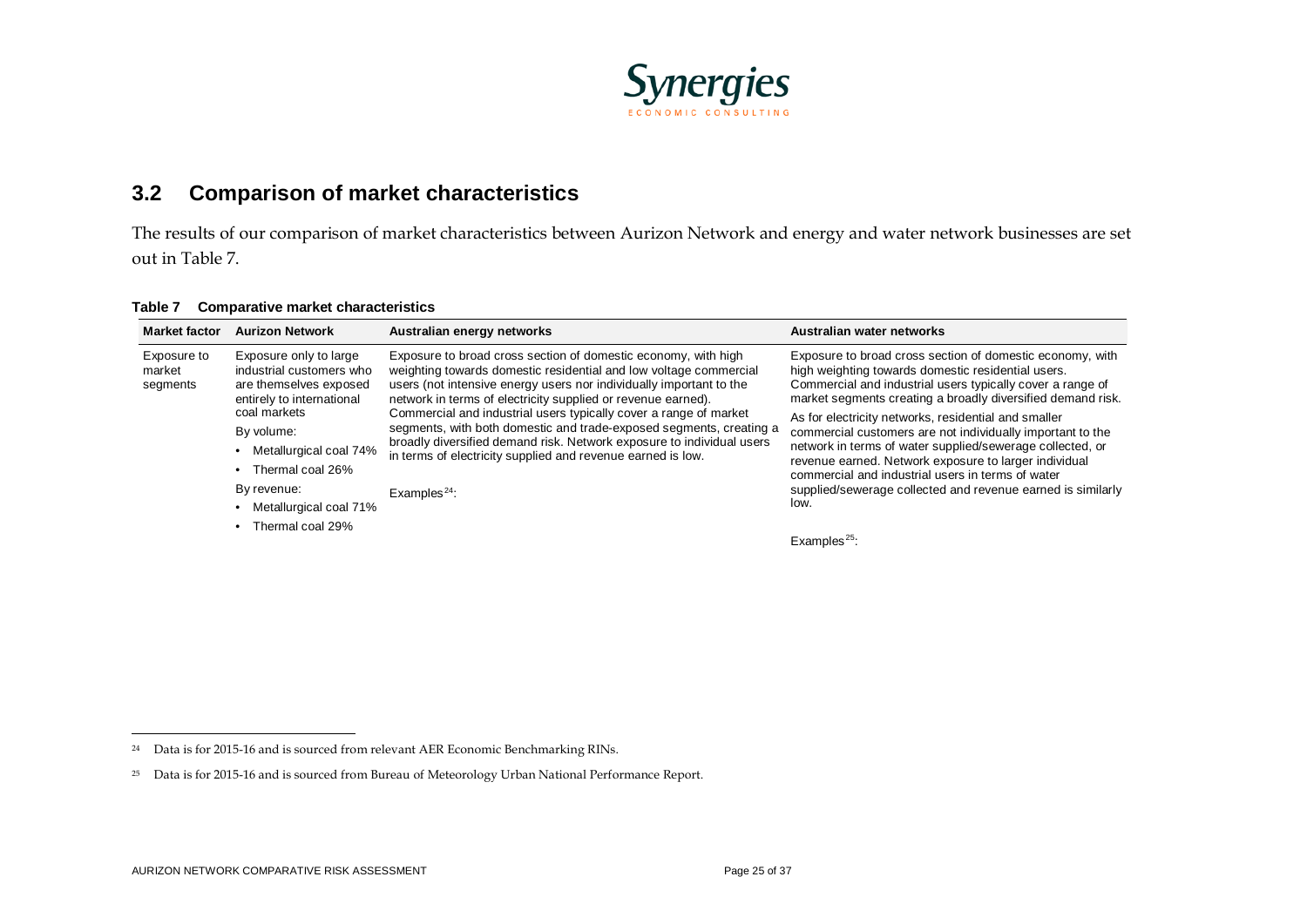

| <b>Market factor</b> | <b>Aurizon Network</b>                                                                                                                                                                                                                           | Australian energy networks                                                                                                                                                                                              |                                                                                                                                                                              |                                                                                                                                                                     | Australian water networks                                                                                                                                                                                                                                                                                                                                                                                                                                                                                                                                                                                         |                                                                                                                                                                                                                                                            |
|----------------------|--------------------------------------------------------------------------------------------------------------------------------------------------------------------------------------------------------------------------------------------------|-------------------------------------------------------------------------------------------------------------------------------------------------------------------------------------------------------------------------|------------------------------------------------------------------------------------------------------------------------------------------------------------------------------|---------------------------------------------------------------------------------------------------------------------------------------------------------------------|-------------------------------------------------------------------------------------------------------------------------------------------------------------------------------------------------------------------------------------------------------------------------------------------------------------------------------------------------------------------------------------------------------------------------------------------------------------------------------------------------------------------------------------------------------------------------------------------------------------------|------------------------------------------------------------------------------------------------------------------------------------------------------------------------------------------------------------------------------------------------------------|
|                      | Proportionally higher<br>revenue dependence on<br>thermal coal, which has a<br>highly uncertain long term<br>outlook.<br>International coal markets<br>are increasingly volatile,<br>with likelihood that<br>demand volatility will<br>increase. | Powerlink<br>By volume:<br>63% delivered to<br>distribution networks<br>(Energex & Ergon)<br>7% to other<br>$\bullet$<br>transmission<br>networks<br>29% to directly<br>connected<br>commercial and<br>industrial users | Energex<br>By volume:<br>36% to residential<br>customers<br>36% to low<br>$\bullet$<br>voltage<br>commercial users<br>27% to high<br>voltage<br>commercial and<br>industrial | Ergon<br>By volume:<br>28% to residential<br>customers<br>33% to low voltage •<br>commercial users<br>38% to high<br>voltage<br>commercial and<br>industrial        | Queensland Urban Utilities<br>By volume:<br>64% water supply to<br>residential customers<br>35% water supply to<br>commercial, municipal<br>and industrial customers<br>By revenue:<br>57% from water supply<br>43% from sewerage                                                                                                                                                                                                                                                                                                                                                                                 | Unitywater<br>By volume:<br>83% water supply to<br>$\bullet$<br>residential customers<br>17% water supply to<br>$\bullet$<br>commercial, municipal<br>and industrial customers<br>By revenue:<br>52% from water supply<br>$\bullet$<br>• 48% from sewerage |
|                      |                                                                                                                                                                                                                                                  | By revenue:<br>79% from distribution<br>networks<br>$<$ 1% from other<br>transmission<br>networks<br>15% from directly<br>connected<br>customers                                                                        | By revenue:<br>52% from<br>residential<br>customers<br>36% from low<br>voltage<br>commercial users<br>10% from high<br>voltage<br>commercial and<br>industrial users         | By revenue:<br>43% from<br>residential<br>customers<br>45% from low<br>voltage<br>commercial users<br>9% from high<br>voltage<br>commercial and<br>industrial users | Both QUU and Unitywater are residential customer-based<br>network service providers. For this customer segment,<br>demand is of an essential non-discretionary nature, with<br>observed declines reflective of drought and/or demand-<br>management policies rather than changing consumer<br>revenue floor under the Queensland water distribution<br>networks.<br>No data is available on the proportion of water supply<br>revenue from residential and commercial/industrial users.<br>However, given the relatively high revenue proportion of<br>sewerage services (which will have very low variability in | preferences. Hence, residential demand places a significant<br>domand) the revenue dependence on commercial inductrial                                                                                                                                     |

To the extent that Powerlink is providing energy to the distribution networks, its market characteristics will mimic those of the distribution businesses which supply electricity to most of the National Electricity Market. In this regard, around 79% of Powerlink's revenue is received from the distribution networks.

While each Queensland network business provides a significant volume of energy to large industrial users in aggregate, its revenue dependence on these customers is proportionally much lower. Revenue is weighted towards residential customers whose demand profile is typically more stable.

Ergon Energy does serve a relatively large industrial customer base, including coal mines, gas LNG plants and aluminium smelters. However, these customers are connected to the high voltage part of Ergon's network and account for only around 9% of its total revenue. demand), the revenue dependence on commercial/industrial users will be low. While not as strong as for residential customers, commercial and industrial customers' demand can also be characterised as of an essential nondiscretionary nature.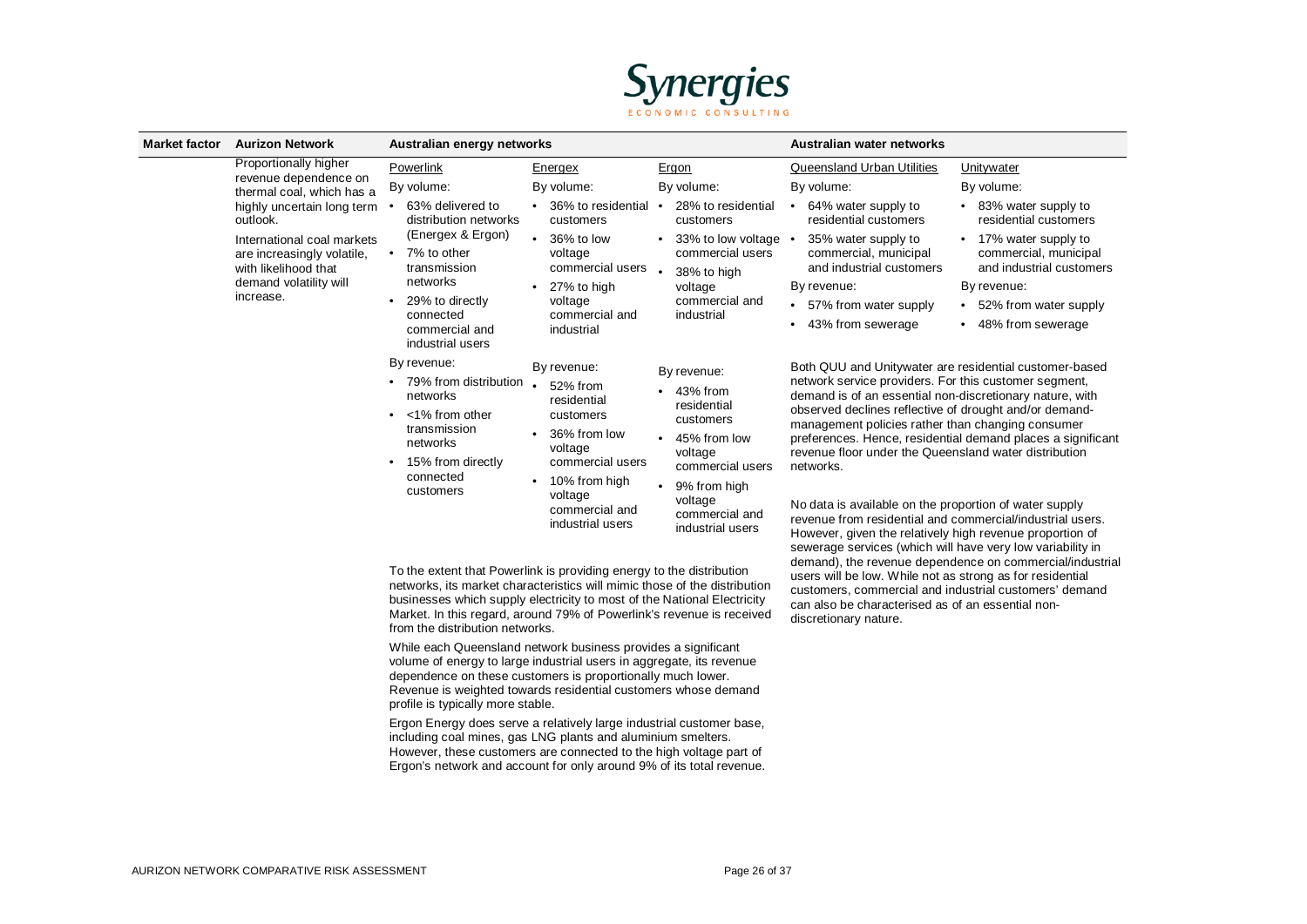<span id="page-26-1"></span><span id="page-26-0"></span>

| <b>Market factor</b>                     | <b>Aurizon Network</b>                                                                                                                                            | Australian energy networks                                                                                                                                                                                                                                                                                                                                                                                                                                                                                                                    |                                                                                                                                                                                                                               | Australian water networks                                                                                                                                                                                                                                                              |                                                                                                                                |
|------------------------------------------|-------------------------------------------------------------------------------------------------------------------------------------------------------------------|-----------------------------------------------------------------------------------------------------------------------------------------------------------------------------------------------------------------------------------------------------------------------------------------------------------------------------------------------------------------------------------------------------------------------------------------------------------------------------------------------------------------------------------------------|-------------------------------------------------------------------------------------------------------------------------------------------------------------------------------------------------------------------------------|----------------------------------------------------------------------------------------------------------------------------------------------------------------------------------------------------------------------------------------------------------------------------------------|--------------------------------------------------------------------------------------------------------------------------------|
| Exposure to<br>individual<br>customers   | Small number of users<br>• Total number of users<br>is 34<br>Number of users in<br>$\bullet$<br>individual systems<br>ranges from 2-21.<br>Average RAB value/user | The electricity distribution networks are characterised by very large<br>numbers of low volume customers across residential and commercial<br>sectors. There is greater concentration in high volume customers.<br>However, dependence on high volume customers is not as high in<br>volume or revenue terms, and there is economy-wide diversity in those<br>high-volume customers (as opposed to a single (coal) industry<br>exposure). This is reflected in significantly lower average asset<br>values/customer than for Aurizon Network. |                                                                                                                                                                                                                               | The networks are characterised by large numbers of low<br>volume customers. There is somewhat greater<br>concentration in high volume customers. However,<br>dependence on high volume customers for revenue is not<br>high and there is economy-wide diversity in these<br>customers. |                                                                                                                                |
|                                          | is \$175 million                                                                                                                                                  | Examples (note, Powerlink is not shown as, to the extent that<br>Powerlink is providing energy to the distribution networks, its market<br>characteristics will mimic those of the distribution networks): 26                                                                                                                                                                                                                                                                                                                                 |                                                                                                                                                                                                                               |                                                                                                                                                                                                                                                                                        |                                                                                                                                |
|                                          |                                                                                                                                                                   | Energex                                                                                                                                                                                                                                                                                                                                                                                                                                                                                                                                       | <b>Ergon Energy</b>                                                                                                                                                                                                           | Examples: $27$                                                                                                                                                                                                                                                                         |                                                                                                                                |
|                                          |                                                                                                                                                                   | Customer numbers                                                                                                                                                                                                                                                                                                                                                                                                                                                                                                                              | <b>Customer numbers</b>                                                                                                                                                                                                       | Queensland Urban Utilities                                                                                                                                                                                                                                                             | Unitywater                                                                                                                     |
|                                          |                                                                                                                                                                   | • 1.294 million residential                                                                                                                                                                                                                                                                                                                                                                                                                                                                                                                   | • 0.624 million residential                                                                                                                                                                                                   | <b>Customer numbers</b>                                                                                                                                                                                                                                                                | Customer numbers                                                                                                               |
|                                          |                                                                                                                                                                   | customers<br>124,000 low voltage commercial •                                                                                                                                                                                                                                                                                                                                                                                                                                                                                                 | customers<br>110,000 low voltage                                                                                                                                                                                              | • 540,000 residential<br>customers                                                                                                                                                                                                                                                     | • 288,000 residential<br>customers                                                                                             |
|                                          |                                                                                                                                                                   | users<br>589 high voltage commercial and •<br>industrial users                                                                                                                                                                                                                                                                                                                                                                                                                                                                                | commercial users<br>81 high voltage commercial<br>and industrial users                                                                                                                                                        | 37,000 commercial,<br>municipal and industrial<br>customers                                                                                                                                                                                                                            | 17,000 commercial,<br>٠<br>municipal and industrial<br>customers                                                               |
|                                          |                                                                                                                                                                   | Average RAB value/customer is<br>\$8,000                                                                                                                                                                                                                                                                                                                                                                                                                                                                                                      | Average RAB value/customer is<br>\$14,000                                                                                                                                                                                     | Average asset value/customer<br>is \$9,000                                                                                                                                                                                                                                             | Average asset<br>value/customer is \$11,000                                                                                    |
| Reliance on<br>customers'<br>competitive | Customers are price<br>takers in international coal<br>markets, with demand                                                                                       |                                                                                                                                                                                                                                                                                                                                                                                                                                                                                                                                               | All residential demand and a clear majority of low voltage commercial<br>demand relates to economic activity in the domestic economy.<br>Residential demand is not subject to competitive market pressures. For<br>pressures. |                                                                                                                                                                                                                                                                                        | The clear majority of water and sewerage demand relates to<br>residential users, who are not subject to competitive            |
| position                                 | subject to market<br>conditions.                                                                                                                                  | commercial users providing domestic goods and services, changes in<br>energy prices will not generally affect relative competitiveness, as all                                                                                                                                                                                                                                                                                                                                                                                                |                                                                                                                                                                                                                               | For water and sewerage-intensive commercial users who<br>will typically be providing domestic goods and services,                                                                                                                                                                      |                                                                                                                                |
|                                          | A significant proportion of<br>customer production is in<br>the upper cost quartile.                                                                              |                                                                                                                                                                                                                                                                                                                                                                                                                                                                                                                                               | competitors are in a similar position.<br>Some larger commercial and industrial users will operate in export-<br>exposed international markets, with their ongoing demand subject to                                          |                                                                                                                                                                                                                                                                                        | changes in water or sewerage prices will not generally affect<br>relative competitiveness, as all competitors are in a similar |
|                                          | and hence vulnerable to<br>lower prices                                                                                                                           | remaining cost competitive. However, as noted above, the distribution<br>networks are not subject to large revenue exposures in relation to<br>individual users. Transmission networks have a slightly larger exposure<br>to individual users directly connected to their networks. However, as                                                                                                                                                                                                                                               |                                                                                                                                                                                                                               | As for electricity networks, some larger commercial and<br>industrial users will operate in export-exposed international<br>markets, with their ongoing demand subject to remaining<br>cost competitive. Similarly, the water networks' revenue                                        |                                                                                                                                |

<sup>26</sup> Data is for 2015-16 and is sourced from relevant AER Economic Benchmarking RINs.

<sup>&</sup>lt;sup>27</sup> Data on customer numbers is for 2015-16 and is sourced from Bureau of Meteorology Urban National Performance Report; data on asset values is for 2014-15 and is sourced from QCA SEQ Price Monitoring 2013-15 Final Reports.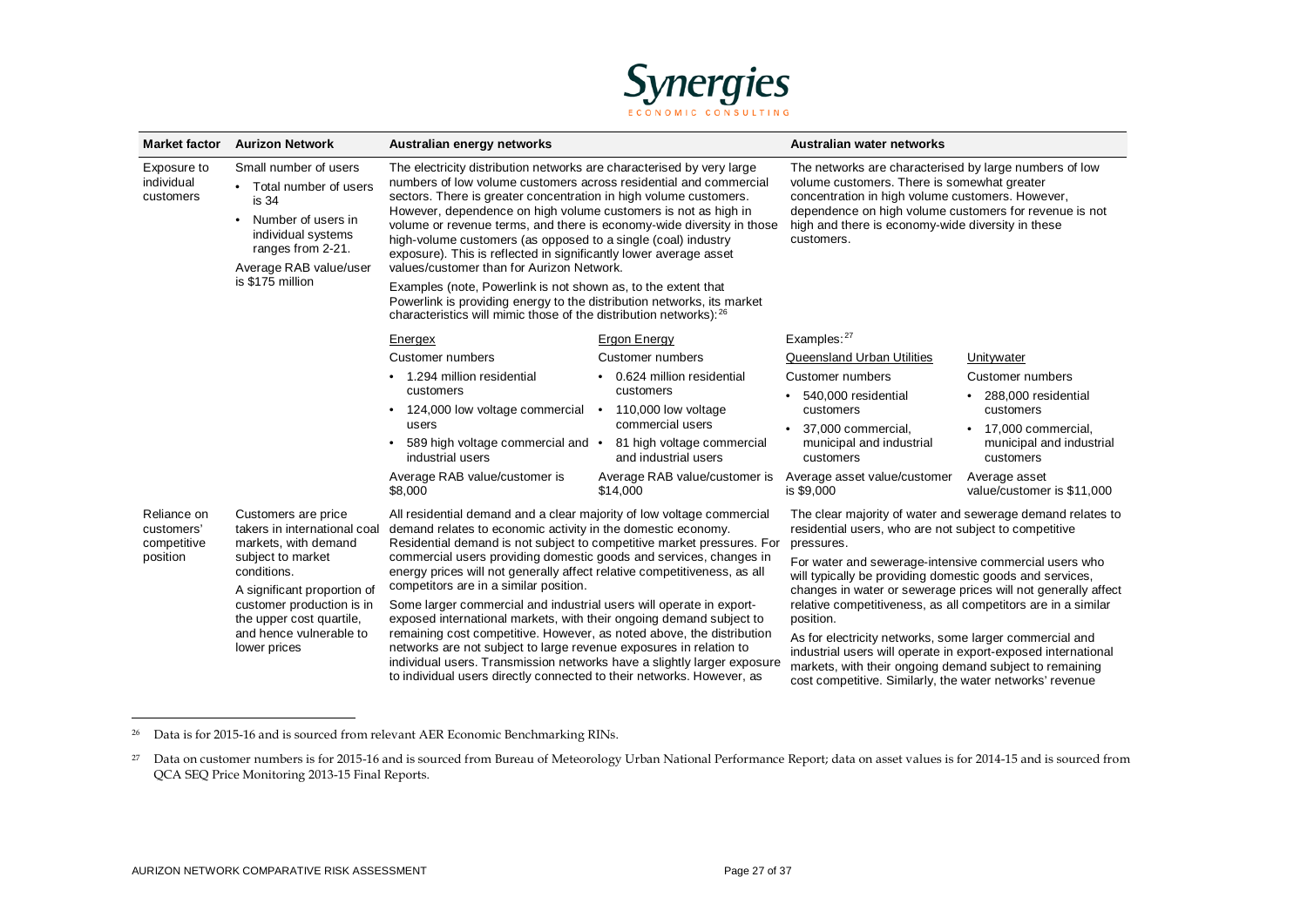

| <b>Market factor</b>    | Aurizon Network                                                                                                                                                                                                                                                                                                                                                                                                                                                                                                                                                                                | Australian energy networks                                                                                                                                                                                                                                                                                                                                                                                                                                                                                                                                                                                                                                                                                                                                                                                                                                                                                                                                                                                                                                                                                                                                                                                                                                                                                                                                                                                                                                                                                                                                                                                                                                                                                                                                                                                                                                                                                                                                                                                                                                                                                                                                                                                                                                    | Australian water networks                                                                                                                                                                                                                                                                                                                                                                                                                                                                                                                                                                                                                                                                                                                                                                                                                                                                                                                                                                                                                                                                                                                                                                                                                                |
|-------------------------|------------------------------------------------------------------------------------------------------------------------------------------------------------------------------------------------------------------------------------------------------------------------------------------------------------------------------------------------------------------------------------------------------------------------------------------------------------------------------------------------------------------------------------------------------------------------------------------------|---------------------------------------------------------------------------------------------------------------------------------------------------------------------------------------------------------------------------------------------------------------------------------------------------------------------------------------------------------------------------------------------------------------------------------------------------------------------------------------------------------------------------------------------------------------------------------------------------------------------------------------------------------------------------------------------------------------------------------------------------------------------------------------------------------------------------------------------------------------------------------------------------------------------------------------------------------------------------------------------------------------------------------------------------------------------------------------------------------------------------------------------------------------------------------------------------------------------------------------------------------------------------------------------------------------------------------------------------------------------------------------------------------------------------------------------------------------------------------------------------------------------------------------------------------------------------------------------------------------------------------------------------------------------------------------------------------------------------------------------------------------------------------------------------------------------------------------------------------------------------------------------------------------------------------------------------------------------------------------------------------------------------------------------------------------------------------------------------------------------------------------------------------------------------------------------------------------------------------------------------------------|----------------------------------------------------------------------------------------------------------------------------------------------------------------------------------------------------------------------------------------------------------------------------------------------------------------------------------------------------------------------------------------------------------------------------------------------------------------------------------------------------------------------------------------------------------------------------------------------------------------------------------------------------------------------------------------------------------------------------------------------------------------------------------------------------------------------------------------------------------------------------------------------------------------------------------------------------------------------------------------------------------------------------------------------------------------------------------------------------------------------------------------------------------------------------------------------------------------------------------------------------------|
|                         | • 22% for metallurgical<br>coal<br>45% for thermal coal<br>$\bullet$                                                                                                                                                                                                                                                                                                                                                                                                                                                                                                                           | noted above, the revenue exposure to these users is small relative to<br>total revenue.                                                                                                                                                                                                                                                                                                                                                                                                                                                                                                                                                                                                                                                                                                                                                                                                                                                                                                                                                                                                                                                                                                                                                                                                                                                                                                                                                                                                                                                                                                                                                                                                                                                                                                                                                                                                                                                                                                                                                                                                                                                                                                                                                                       | exposure to any of these users individually is small relative<br>to their total revenue.                                                                                                                                                                                                                                                                                                                                                                                                                                                                                                                                                                                                                                                                                                                                                                                                                                                                                                                                                                                                                                                                                                                                                                 |
|                         | Rail access charge is a<br>significant cash cost,<br>typically around 7.5% of<br>cost (excluding royalties<br>and levies)                                                                                                                                                                                                                                                                                                                                                                                                                                                                      |                                                                                                                                                                                                                                                                                                                                                                                                                                                                                                                                                                                                                                                                                                                                                                                                                                                                                                                                                                                                                                                                                                                                                                                                                                                                                                                                                                                                                                                                                                                                                                                                                                                                                                                                                                                                                                                                                                                                                                                                                                                                                                                                                                                                                                                               |                                                                                                                                                                                                                                                                                                                                                                                                                                                                                                                                                                                                                                                                                                                                                                                                                                                                                                                                                                                                                                                                                                                                                                                                                                                          |
| Service<br>alternatives | Diesel traction is alternate<br>to the electric network<br>given current cost<br>structure, bypass risk<br>is moderate to high<br>• 11.5% of RAB subject<br>to bypass risk<br>There are potential for<br>alternate export routes for<br>users of the GAPE and<br>Newlands network:<br>• the planned Adani rail<br>line will offer an<br>alternate route for<br>Goonyella users to<br><b>Abbot Point</b><br>the existing Goonyella<br>system offers an<br>alternate export route<br>(where capacity is<br>available) via<br>DBCT/Hay Point<br>19% of RAB subject to<br>$\bullet$<br>bypass risk | Service alternatives for grid-supplied, end-use electricity demand are<br>primarily natural and LPG/LNG gas, and customer on-site solar PV<br>installations.<br>Gas is regarded in the energy market as a 'fuel of choice' for most<br>consumers rather than an essential fuel source like electricity. The<br>main exception is industrial users that require gas as a feed stock in<br>their production processes. Domestic gas market penetration varies<br>across Australian jurisdictions with much higher penetration in southern<br>markets where it has traditionally been used for residential and<br>commercial heating purposes. However, the long-established nature of<br>this demand means that electricity and gas networks have been sized<br>accordingly. In other words, this service alternate does not present a<br>material bypass risk<br>The increasing price of domestic gas and its newly established link to<br>international gas prices, including due to the Gladstone export LNG<br>plants and domestic exploration restrictions, is making gas a less<br>competitive fuel source compared to electricity (while recognising that<br>electricity prices have also increased significantly in recent times).<br>There has been a sharp increase in the penetration of customer on-site<br>solar PV installations in recent years. This has reduced the volume of<br>electricity delivered by electricity networks, as well as changed the<br>daily profile of electricity consumption on these networks (ie reduces<br>electricity delivered during sunlight hours). However, this increasing<br>penetration has not been associated with customers by-passing the<br>electricity networks in a material way, including by going off-grid.<br>Rather, customers have become own-generation sources. Indeed,<br>many solar customers are also earning revenue streams from<br>exporting the electricity they generate back into the grid. To this end,<br>one of the future roles of electricity networks is increasingly being seen<br>as the provision of a platform for energy trading amongst connected<br>entities (residential and commercial).<br>In terms of electricity transmission networks, the increasing penetration | Service alternatives for residential customers are primarily<br>limited to water tanks. Water tanks are significantly higher<br>cost than mains supply and subject to usage limitations,<br>meaning that they are not sufficient for users to disconnect<br>from the water network. High incentives for water tanks<br>during the Millennium Drought caused high investment in<br>water tank capacity from 2001-2009, but this is a mature<br>market and not expected to cause a significant change in<br>future water demand.<br>In recent times, some developers have indicated a desire to<br>build, own and operate water and sewerage infrastructure in<br>new sub-division developments and which is not necessarily<br>connected to existing network infrastructure. It is not clear,<br>at this stage that this presents as a major service alternate<br>to network-supplied services, including because it appears<br>to have limited relevance to most customers served by<br>existing network infrastructure.<br>Overall, residential and commercial/industrial water and<br>sewerage customers have no feasible alternates for the<br>services provided by water distribution networks. This<br>suggests network by-pass risk is negligible. |
|                         |                                                                                                                                                                                                                                                                                                                                                                                                                                                                                                                                                                                                | of renewables (such as wind and grid-scale solar), with the associated                                                                                                                                                                                                                                                                                                                                                                                                                                                                                                                                                                                                                                                                                                                                                                                                                                                                                                                                                                                                                                                                                                                                                                                                                                                                                                                                                                                                                                                                                                                                                                                                                                                                                                                                                                                                                                                                                                                                                                                                                                                                                                                                                                                        |                                                                                                                                                                                                                                                                                                                                                                                                                                                                                                                                                                                                                                                                                                                                                                                                                                                                                                                                                                                                                                                                                                                                                                                                                                                          |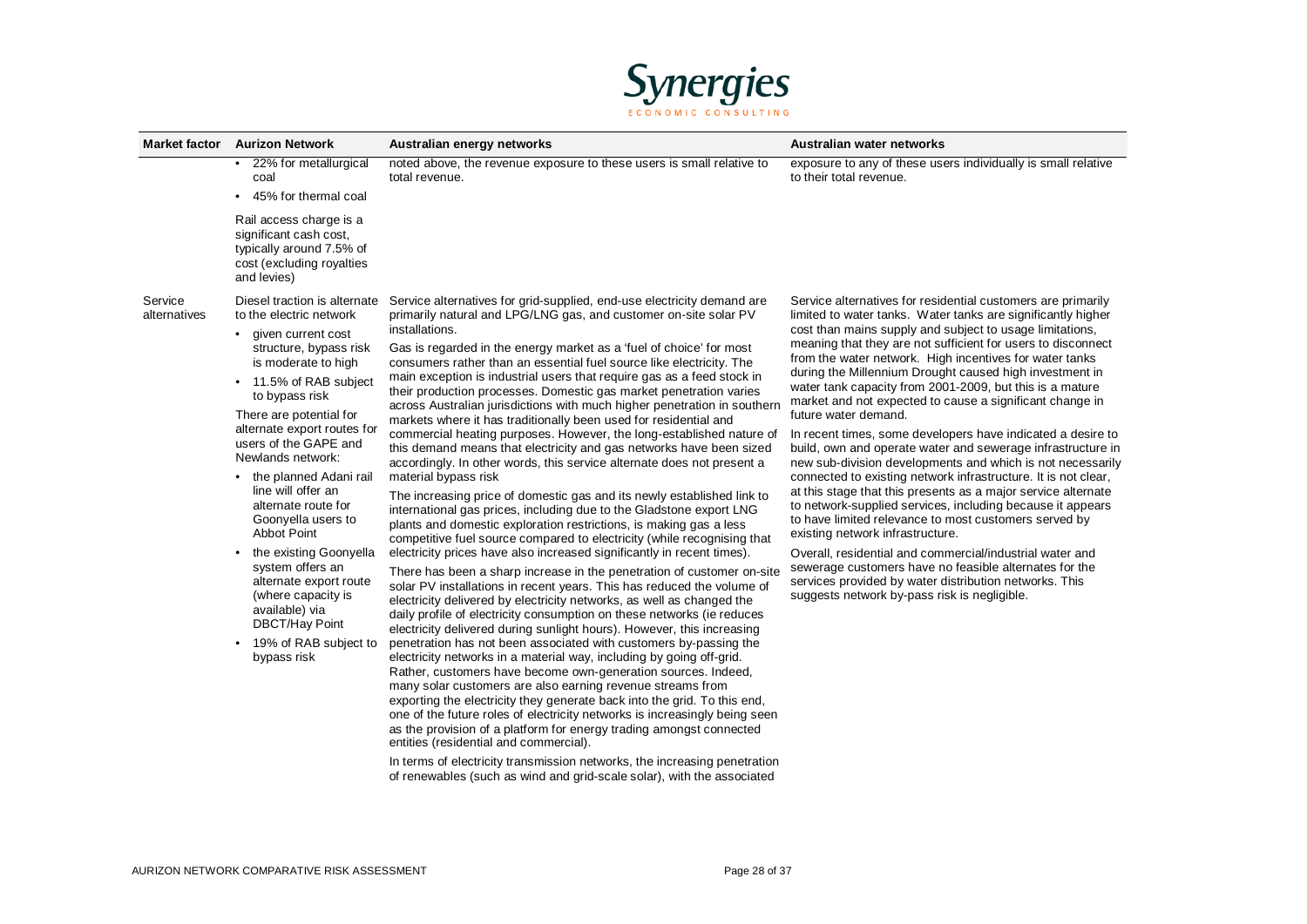

| <b>Market factor</b>        | <b>Aurizon Network</b>                                                                                                                                                                                                                                                                                                                                                                                                          | Australian energy networks                                                                                                                                                                                                                                                                                                                                                                                                                                                                                                                                                                                                                                             | Australian water networks                                                                                                                                                                                                                                                                                                                                                                                                                                                                                                                                                                                                                                                                                                                                                                                                                |
|-----------------------------|---------------------------------------------------------------------------------------------------------------------------------------------------------------------------------------------------------------------------------------------------------------------------------------------------------------------------------------------------------------------------------------------------------------------------------|------------------------------------------------------------------------------------------------------------------------------------------------------------------------------------------------------------------------------------------------------------------------------------------------------------------------------------------------------------------------------------------------------------------------------------------------------------------------------------------------------------------------------------------------------------------------------------------------------------------------------------------------------------------------|------------------------------------------------------------------------------------------------------------------------------------------------------------------------------------------------------------------------------------------------------------------------------------------------------------------------------------------------------------------------------------------------------------------------------------------------------------------------------------------------------------------------------------------------------------------------------------------------------------------------------------------------------------------------------------------------------------------------------------------------------------------------------------------------------------------------------------------|
|                             |                                                                                                                                                                                                                                                                                                                                                                                                                                 | closure of some older fossil fuel generators, is changing the location of<br>generation rather than reducing the supply of electricity and hence the<br>need for the transmission network. The aggregate decline and/or<br>flattening of electricity demand across Australian jurisdictions has<br>reduced utilisation of transmission networks but again has not<br>materially reduced the role of such networks in the electricity supply<br>chain.                                                                                                                                                                                                                  |                                                                                                                                                                                                                                                                                                                                                                                                                                                                                                                                                                                                                                                                                                                                                                                                                                          |
|                             |                                                                                                                                                                                                                                                                                                                                                                                                                                 | Overall, it is reasonable to conclude that Australian electricity networks<br>are not subject to material risk of by-pass due to service alternates.                                                                                                                                                                                                                                                                                                                                                                                                                                                                                                                   |                                                                                                                                                                                                                                                                                                                                                                                                                                                                                                                                                                                                                                                                                                                                                                                                                                          |
| Contracting<br>arrangements | Standard contracting<br>conditions include take or<br>pay commitments for up<br>to 10 years. However,<br>effectiveness subject to<br>the take up of such long<br>term contracts, noting:<br>35% of volume will<br>come off contract in<br>next five years<br>in an environment of<br>$\bullet$<br>surplus capacity, there<br>is reduced incentive for<br>users to commit to<br>long term contracts for<br>all potential volumes | Australian electricity customers are typically required to either pay<br>upfront for connection to the network, where extensions are required<br>and/or the connection assets are atypical, or to enter into long term<br>connection agreements, which addresses the customer-specific risks.<br>However, take or pay contracts associated with the supply of electricity<br>are not a feature of the electricity network sector. As noted above,<br>electricity networks are not exposed to significant volume or revenue<br>risk in relation to individual customers on their networks when<br>assessed against total electricity supplied and total revenue earned. | Property developers are typically required to pay upfront for<br>connecting new sub-division water and sewerage<br>infrastructure to the network, which addresses the customer<br>specific risks. Similarly, new individual customers may also<br>be required to make up-front contributions for network<br>extensions or atypical connection assets.<br>Take or pay contracts associated with the supply of water or<br>removal of sewerage are not a feature of the Australian<br>water network sector. As for electricity networks, water<br>distribution networks are not exposed to significant volume<br>or revenue risk in relation to individual customers when<br>assessed against total water supplied/sewerage removed<br>and total revenue that they earn hence there being no<br>commercial need for take or pay contracts. |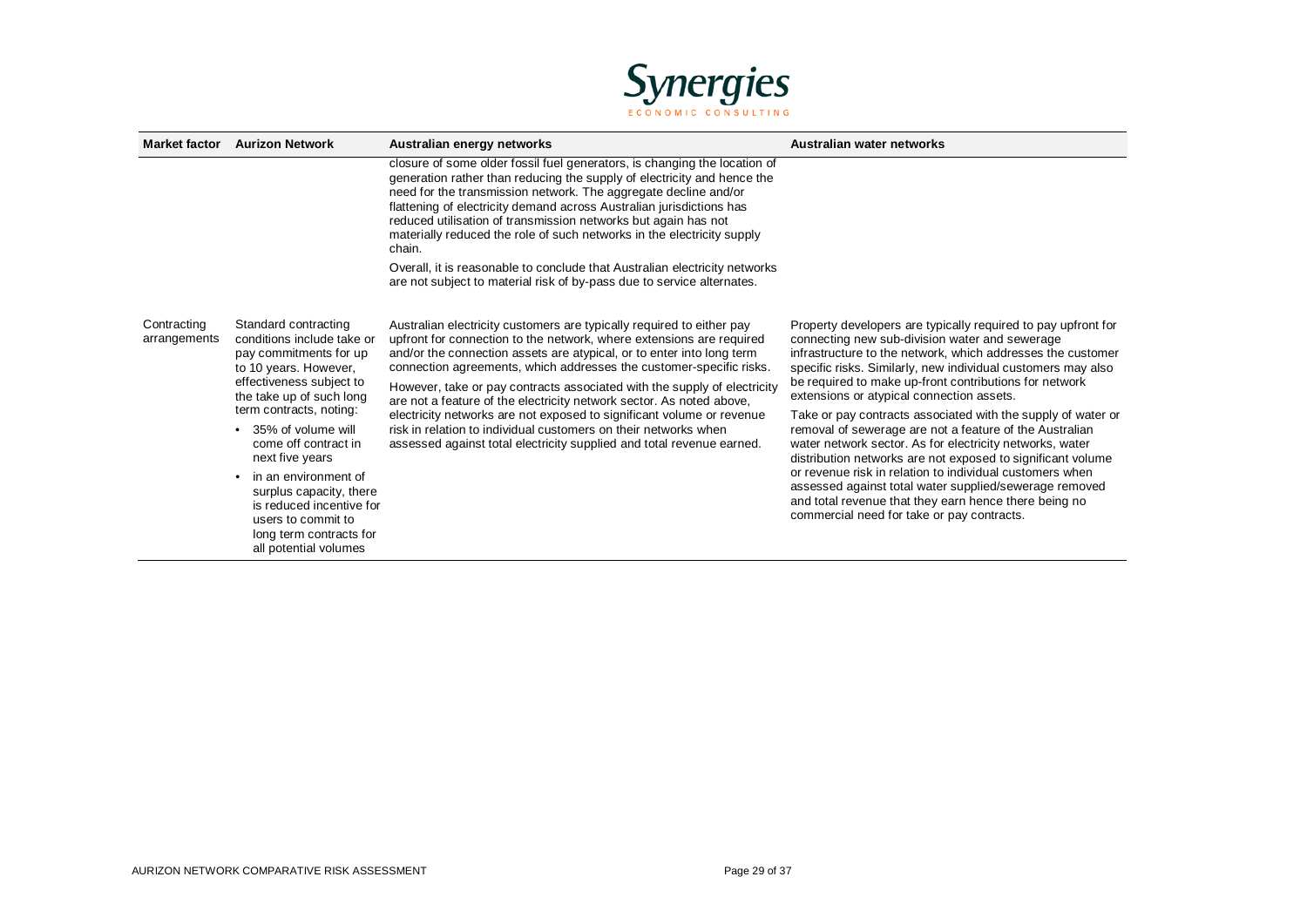

The analysis in [Table 7](#page-24-3) indicates that electricity and urban water networks face very different market risks to Aurizon Network including in regards to:

- exposure to specific market segments, with the electricity and water networks facing a diversified economy-wide risk not the individual market segment risk faced by Aurizon Network;
- customer concentration, which is very low for both electricity and water networks compared to the high customer concentration faced by Aurizon Network;
- reliance on individual customers' competitive position is negligible for electricity and water networks compared to Aurizon Network whose whole customer base is a price taker on international coal markets;
- service alternatives, which for electricity networks is low and for water networks is negligible compared to the by-pass risk Aurizon Network faces in regards to its electric network, the GAPE and Newlands system; and
- contracting arrangements, with Aurizon Network relying on long term take or pay contracts in order to protect its asset stranding risk, whereas electricity and water networks generally relying on contractual protections for connection assets only (noting however that they have limited exposure to individual customers in relation to their shared network assets).

These factors mean that the demand for Aurizon Network's services is likely to be significantly more variable and subject to market shocks than is the case for Australian electricity and water networks.

### **3.3 Comparison of impact of regulation on risk characteristics**

The applicable economic regulatory frameworks for electricity and urban water networks are characterised by some important differences with that applying to Aurizon Network as follows.

### *Electricity Networks*

Australian electricity networks are subject to regulation under the national electricity regulatory framework applied in all jurisdictions that form part of the National Electricity Market, and which establishes their maximum allowable revenues and network prices. Further, the networks are regulated solely by the AER. Key features of the regulatory framework and its operation over time include: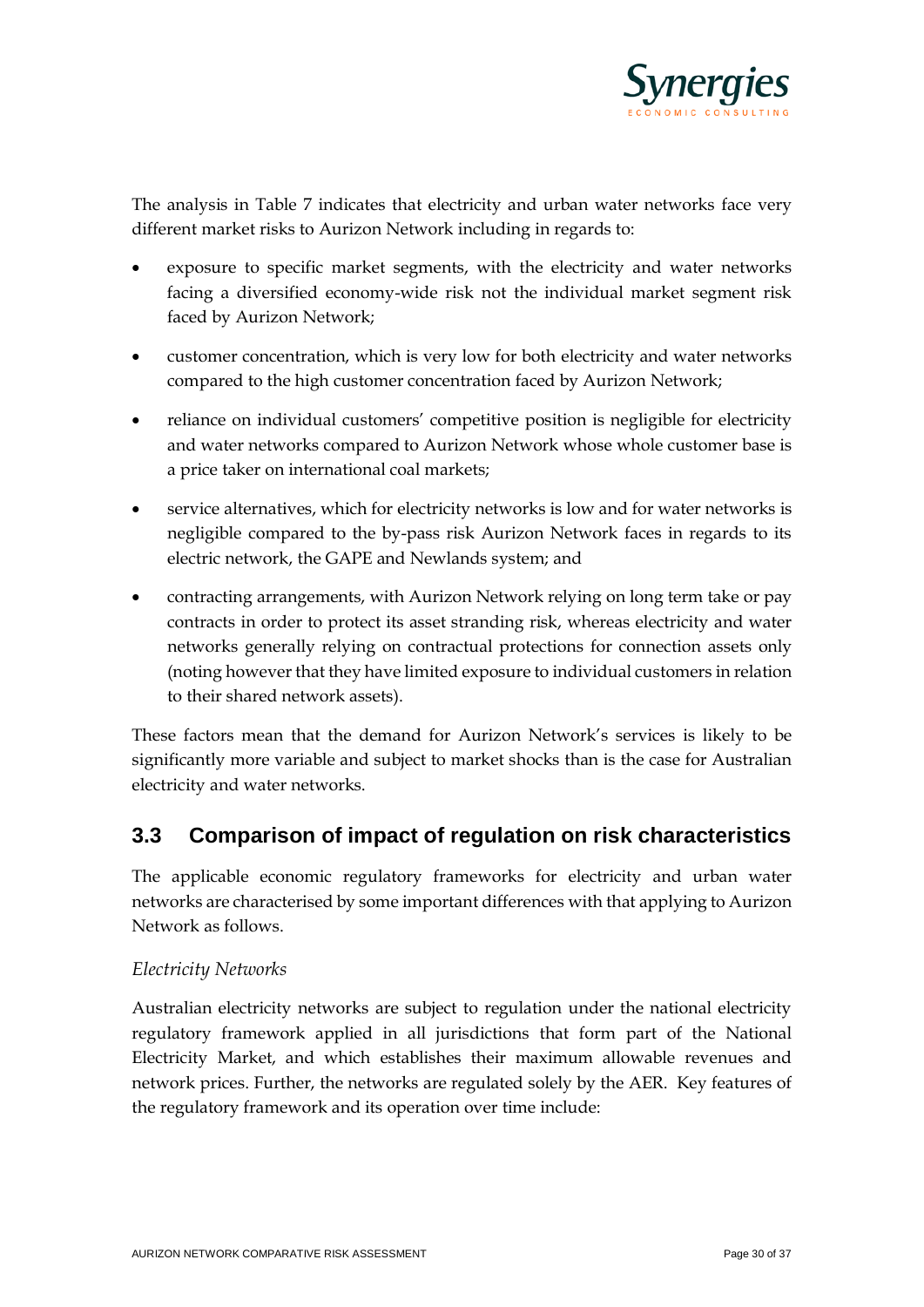

- detailed national law and subordinate rules, which place some constraints on the matters that can be considered by the AER and/or the way in which it considers them.
- there are a large number of regulated network businesses that are subject to regulatory resets on a five year rolling basis, meaning a strong body of precedent is established and continually updated.
- all transmission and distribution networks are currently subject to revenue cap controls; and
- public safety and supply reliability legislative requirements play a large role in determining the nature and cost of electricity services.

#### *Water Networks*

Australian urban water networks are subject to jurisdictional regulatory frameworks. Key features of the jurisdictional water regulatory frameworks and their operation over time include:

- a range of forms of regulation are applied from government ownership and/or direct price control, independent economic regulation and price-setting, and pricemonitoring (eg price monitoring in Queensland and building block regulation in jurisdictions such as NSW, Victoria and SA); and
- public health, safety (particularly dam safety) and environmental regulations play a large role in determining the nature and cost of urban water services.

In [Table 8,](#page-31-0) we summarise the impact that regulation has on market and commercial risk for Aurizon Network compared to the regulated energy and water networks.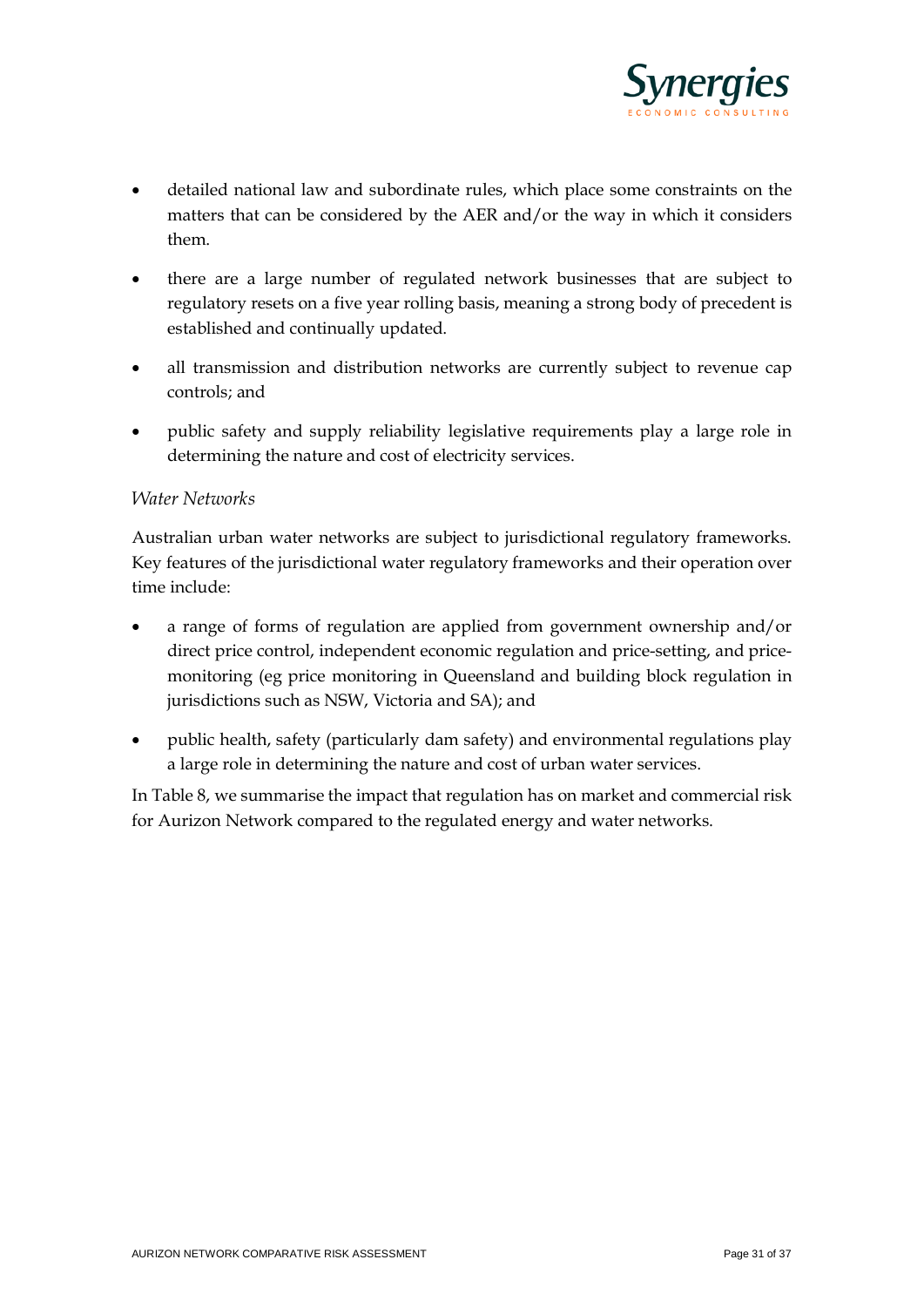

#### **Table 8 Comparative regulatory impact on risks**

| Factor                         | <b>Aurizon Network</b>                                                                                                                                                                                                                                                                                                                                                                                                                                                                                                                            | Australian energy networks                                                                                                                                                                                                                                                                                                                                                                                                                                                                                                                                                                                                                                                                | Australian water networks                                                                                                                                                                                                                                                                                                                                                                                                                                                                                                                                                                                                                      |
|--------------------------------|---------------------------------------------------------------------------------------------------------------------------------------------------------------------------------------------------------------------------------------------------------------------------------------------------------------------------------------------------------------------------------------------------------------------------------------------------------------------------------------------------------------------------------------------------|-------------------------------------------------------------------------------------------------------------------------------------------------------------------------------------------------------------------------------------------------------------------------------------------------------------------------------------------------------------------------------------------------------------------------------------------------------------------------------------------------------------------------------------------------------------------------------------------------------------------------------------------------------------------------------------------|------------------------------------------------------------------------------------------------------------------------------------------------------------------------------------------------------------------------------------------------------------------------------------------------------------------------------------------------------------------------------------------------------------------------------------------------------------------------------------------------------------------------------------------------------------------------------------------------------------------------------------------------|
| Fragmentation of<br><b>RAB</b> | Remaining counterparty risk -<br>high<br>RAB fragmented into multiple<br>components:<br>• Four geographical rail systems<br>• Seven discrete RAB components<br>Result is greater concentration of<br>market risk factors, as each RAB<br>component separately bears the<br>market risk factors for its customer<br>group. There is no mechanism for<br>revenue shortfalls or stranding<br>events affecting one RAB<br>component to be compensated from<br>another RAB component, even if in<br>the same geographical system with<br>common users. | Remaining counterparty risk - low<br>A single RAB applies to the delivery of core regulated electricity<br>network services (most revenue earned by electricity networks is<br>derived from these services). There are limited instances where<br>specific assets have been separated from the main RAB (eg street)<br>lighting, metering).<br>The RAB is not compartmentalised either geographically or by<br>customer group. Cost allocation is used to allocate capital (and<br>operating costs) across tariff classes for recovery purposes. However,<br>Ergon Energy has three separate pricing zones, which are<br>geographically-based. Examples:                                  | Remaining counterparty risk - low<br>The application of economic regulation to bulk water and<br>water distribution network service providers varies widely<br>across Australian jurisdictions.<br>In circumstances where an established RAB applies,<br>including in Victoria and NSW, it is more likely to be<br>disaggregated by asset type, eg. water supply & sewerage<br>asset classes, rather than by customer groups.<br>Some water networks are not subject to building block<br>price regulation with an established RAB that is used to<br>set revenues and prices, including the Queensland<br>distribution networks.<br>Examples: |
|                                |                                                                                                                                                                                                                                                                                                                                                                                                                                                                                                                                                   | Powerlink<br><b>Ergon Energy</b><br>Energex<br>Core network<br>• Core network<br>• Core network<br>services provided<br>services provided<br>services provided<br>by non-<br>by non-<br>by non-<br>disaggregated<br>disaggregated<br>disaggregated<br>distribution<br>distribution network<br>transmission<br>network RAB<br>network RAB<br>RAB. Tariffs based<br>on three geographic<br>pricing zones.                                                                                                                                                                                                                                                                                   | <b>Queensland Urban Utilities</b><br>Unitywater<br>• Price monitoring only<br>• Price monitoring only                                                                                                                                                                                                                                                                                                                                                                                                                                                                                                                                          |
| Volume risk<br>mitigation      | Remaining volume risk -<br>moderate<br>Volume risk is mitigated by take or<br>pay contracts and revenue cap.<br>Revenue cap is applied with some<br>exclusions and adjustments,<br>meaning Aurizon Network remains<br>subject to some volume risk:<br>• QCA requirement to defer capex<br>entry to RAB until planned<br>volume increases commence –                                                                                                                                                                                               | Remaining volume risk - low<br>Regulation sets maximum allowable revenue with network tariffs also<br>subject to regulatory approval. Networks are entitled to recover<br>maximum allowable revenue, with an 'unders and overs' account<br>operating annually where actual revenues differ from allowable<br>revenue. Volume risk is borne by customers.<br>Given the outlook for moderate growth in energy demand, and the<br>highly diversified nature of this demand (meaning market conditions will<br>not affect all demand in the same way), the revenue cap is likely to be<br>effective in managing volume risk for regulated electricity networks in<br>the medium to long term. | Remaining volume risk - low<br>Where revenue caps are not applied, volume risk is borne<br>by the network service provider and typically is mitigated<br>through tariff structures (eg two part tariffs) and price<br>reviews.<br>Sewerage charges are generally fixed in nature,<br>particularly for residential customers.                                                                                                                                                                                                                                                                                                                   |

<span id="page-31-0"></span>volume increases commence – by end of UT4, over 7.5% of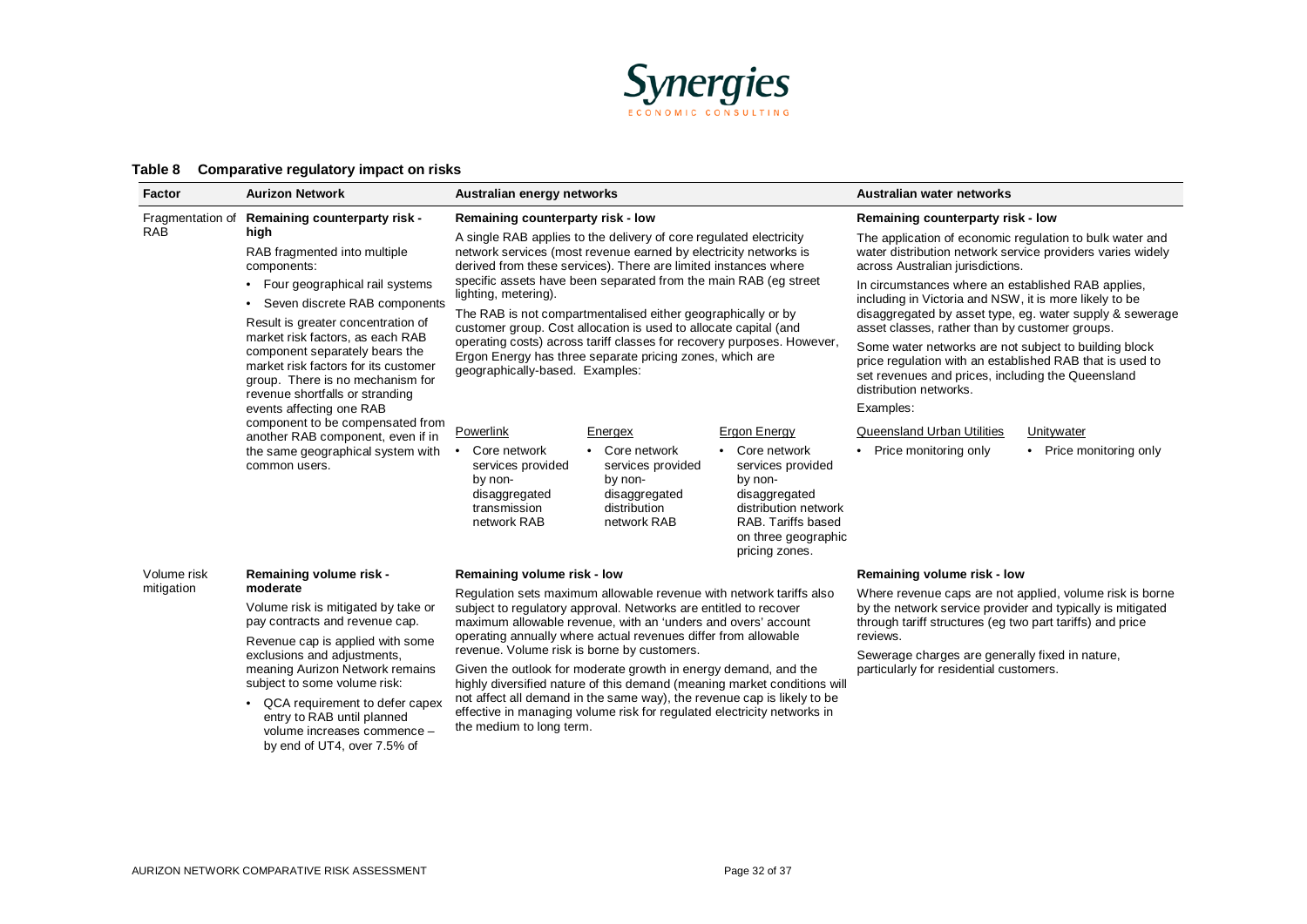<span id="page-32-0"></span>

| Factor                             | <b>Aurizon Network</b>                                                                                                                                                                                                                                                                                                                                                                                                                                                                                                | Australian energy networks                                                                                                                                                                                                                                                                                                                                                                                                                                                                                                                                                                                                                                                                                                                                                                                                                                                                                                                                                                                                                    | Australian water networks                                                                                                                                                                                                                                                                                                                                                                                                                                                                                                                                                                                      |
|------------------------------------|-----------------------------------------------------------------------------------------------------------------------------------------------------------------------------------------------------------------------------------------------------------------------------------------------------------------------------------------------------------------------------------------------------------------------------------------------------------------------------------------------------------------------|-----------------------------------------------------------------------------------------------------------------------------------------------------------------------------------------------------------------------------------------------------------------------------------------------------------------------------------------------------------------------------------------------------------------------------------------------------------------------------------------------------------------------------------------------------------------------------------------------------------------------------------------------------------------------------------------------------------------------------------------------------------------------------------------------------------------------------------------------------------------------------------------------------------------------------------------------------------------------------------------------------------------------------------------------|----------------------------------------------------------------------------------------------------------------------------------------------------------------------------------------------------------------------------------------------------------------------------------------------------------------------------------------------------------------------------------------------------------------------------------------------------------------------------------------------------------------------------------------------------------------------------------------------------------------|
|                                    | RAB deferred contingent on<br>future volumes<br>• AT1 excluded from revenue cap                                                                                                                                                                                                                                                                                                                                                                                                                                       | Examples:                                                                                                                                                                                                                                                                                                                                                                                                                                                                                                                                                                                                                                                                                                                                                                                                                                                                                                                                                                                                                                     | Examples:                                                                                                                                                                                                                                                                                                                                                                                                                                                                                                                                                                                                      |
|                                    | Capacity to pay risk if volumes<br>materially reduce due to poor<br>market conditions<br>• Applies within each customer<br>group – no ability to moderate<br>price increases by averaging risk<br>across customer groups<br>Regulation will generally mitigate<br>minor variations in volume, but not<br>likely to be effective in mitigating<br>risk associated with a substantial<br>reduction in volume within a<br>customer group.                                                                                | Powerlink<br>Ergon Energy<br>Energex<br>Single revenue<br>• Single revenue<br>Single revenue cap<br>cap for prescribed<br>cap for standard<br>for standard control<br>transmission<br>control (core)<br>(core) network<br>services provided<br>network services<br>services provided<br>provided by non-<br>by non-<br>by non-<br>disaggregated<br>disaggregated<br>disaggregated<br>distribution network<br>transmission<br>distribution<br>network<br>network<br>• No exclusions of<br>• No exclusions of<br>No exclusions of<br>tariff components or<br>nominated services<br>tariff components<br>tariff components<br>or nominated<br>or nominated<br>from the revenue<br>services from the<br>services from the<br>cap<br>revenue cap<br>revenue cap                                                                                                                                                                                                                                                                                    | Queensland Urban Utilities<br>Unitywater<br>Price monitoring only<br>• Price monitoring only<br>Two part tariff moderates<br>Two part tariff moderates<br>volume risk, including<br>volume risk, including<br>relatively high fixed<br>relatively high fixed<br>charge component<br>charge component<br>QUU notifies customers<br>Unitywater notifies<br>of revised prices on an<br>customers of revised<br>annual basis, providing<br>prices on an annual<br>some opportunity to<br>basis, providing some<br>adjust prices for changing<br>opportunity to adjust<br>volumes<br>prices for changing<br>volumes |
| Asset stranding<br>risk mitigation | Remaining asset stranding risk -<br>variable (high to low)<br>Asset stranding risk varies across<br>different systems, ranging from high<br>(electric network) to low (Goonyella<br>system).<br>Regulatory framework allows<br>accelerated depreciation of new<br>investments to mitigate stranding<br>risk. Opportunity for socialisation of<br>stranding risk within RAB group, but<br>no stranding protection between<br>RAB groups<br>Additional regulatory stranding risks<br>also apply:<br>• Network condition | Remaining asset stranding risk - low<br>Asset stranding risk generally low given the essential nature of the<br>transmission and distribution services, the highly diversified customer<br>base and the limited bypass options.<br>The treatment of stranded assets for distribution and transmission<br>networks is somewhat different, although the national electricity<br>regulatory framework provides a high degree of protection from asset<br>stranding risk. This reflects the intent of the then Ministerial Council on<br>Energy (now COAG Energy Council) and AEMC in 2007-08 to provide<br>relatively strong incentives for efficient network capital expenditure in<br>the National Electricity Market<br>A transmission network's RAB can be reduced subject to certain<br>prescribed conditions being met. <sup>28</sup> However, we are not aware of this<br>ever happening.<br>In contrast, the regulatory framework is silent regarding stranding of<br>distribution network assets. It has been assumed that this silence | Remaining asset stranding risk - low<br>Most water networks manage asset stranding risks for<br>customer connection assets through a requirement for<br>upfront capital contributions.<br>Otherwise stranding risks are generally socialised across<br>network customers with price impacts managed through<br>annual price reviews.<br>Asset stranding risk is very low given the essential nature<br>of the water and sewerage services, the highly diversified<br>customer base and the limited bypass options.                                                                                             |

<sup>&</sup>lt;sup>28</sup> These conditions are: the asset is dedicated to one or more transmission network users (not being a DNSP) and the value of the asset in the RAB at the beginning of the current regulatory control period exceeds the indexed amount, as at the time of the AER's determination, of \$10 million; the AER determines that the asset is no longer contributing to the provision of prescribed transmission services; and the AER determines that the TNSP has not adequately sought to manage the risk of the asset that is no longer contributing to the provision of prescribed transmission services.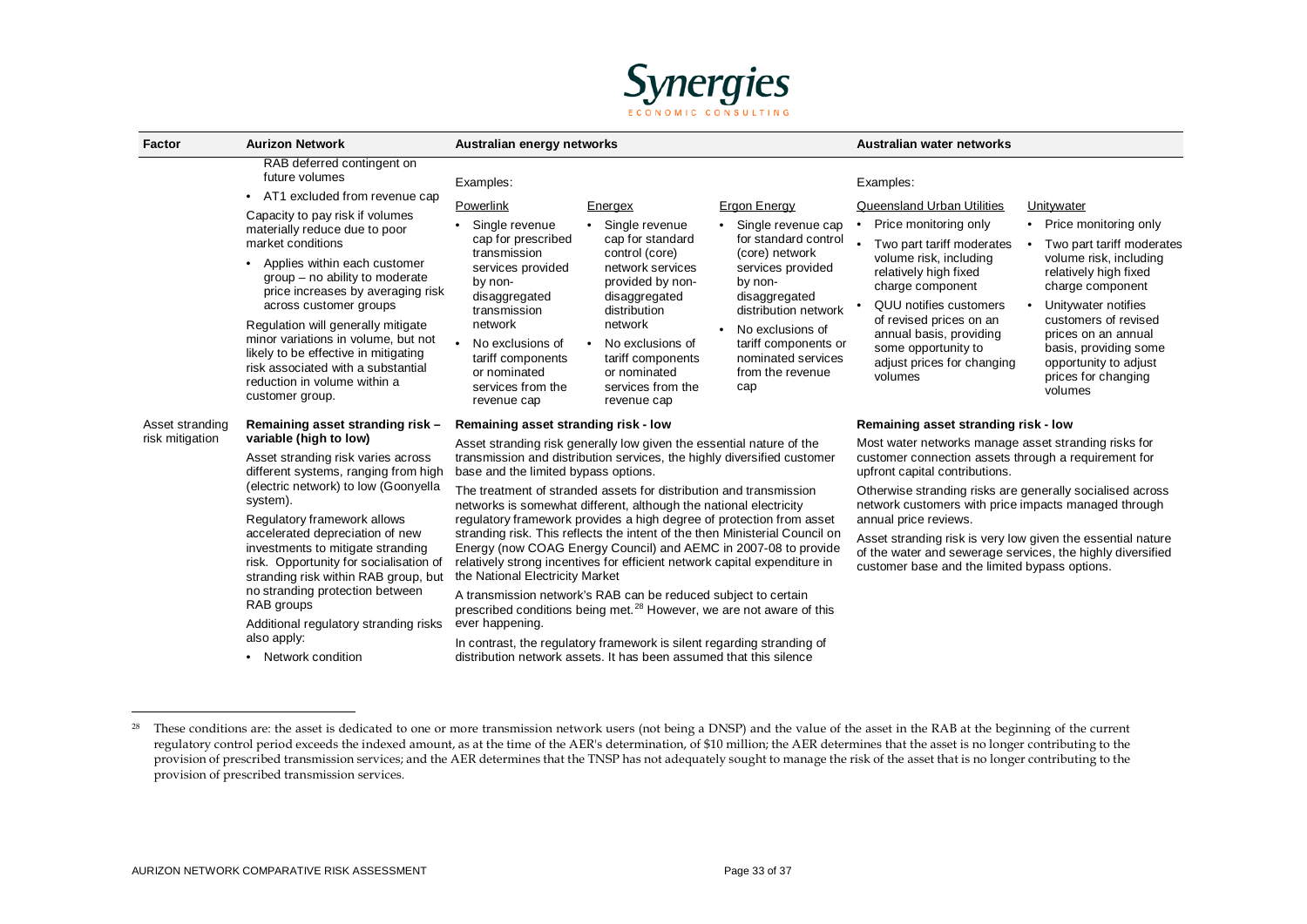

| Factor                   | <b>Aurizon Network</b>                                                                                                                                                                                                                                                             | Australian energy networks                                                                                                                                                                                                                                                | Australian water networks                                                                                                                                                                                           |
|--------------------------|------------------------------------------------------------------------------------------------------------------------------------------------------------------------------------------------------------------------------------------------------------------------------------|---------------------------------------------------------------------------------------------------------------------------------------------------------------------------------------------------------------------------------------------------------------------------|---------------------------------------------------------------------------------------------------------------------------------------------------------------------------------------------------------------------|
|                          | • Prudency of capex<br>Regulation will generally mitigate                                                                                                                                                                                                                          | means that once assets are incorporated in the RAB, a return on and of<br>capital can be earned on these assets for the remainder of their lives                                                                                                                          |                                                                                                                                                                                                                     |
|                          | stranding risk associated with<br>individual branch lines, but will not<br>be effective in mitigating risks that<br>apply across a whole RAB segment<br>(noting some groups have only 2<br>customers)                                                                              | These provisions effectively provide an opportunity for socialisation of<br>stranding risk within the whole customer base.                                                                                                                                                |                                                                                                                                                                                                                     |
|                          |                                                                                                                                                                                                                                                                                    | Additional regulatory asset stranding risk under the regulatory<br>framework stem from:                                                                                                                                                                                   |                                                                                                                                                                                                                     |
|                          |                                                                                                                                                                                                                                                                                    | Ex-post review by economic regulator of prudency and efficiency of<br>capex incurred during previous regulatory period - review process<br>applies only if there is an aggregate capex overspend (not individual<br>program over-spends).                                 |                                                                                                                                                                                                                     |
|                          |                                                                                                                                                                                                                                                                                    | • Additional capex incurred re an eligible cost pass-through event that<br>is not subsequently recognised by the economic regulator.                                                                                                                                      |                                                                                                                                                                                                                     |
| Operating and            | Remaining opex risk - low                                                                                                                                                                                                                                                          | Remaining opex risk - low                                                                                                                                                                                                                                                 | Remaining opex risk - low                                                                                                                                                                                           |
| maintenance<br>cost risk | Operating and maintenance costs<br>are a relatively low proportion of<br>revenue base.                                                                                                                                                                                             | Operating and maintenance costs are a relatively low proportion of<br>revenue base.                                                                                                                                                                                       | Operating and maintenance costs are a relatively low<br>proportion of revenue base.                                                                                                                                 |
| mitigation               |                                                                                                                                                                                                                                                                                    | Operating and maintenance cost reviewed for prudency/efficiency at                                                                                                                                                                                                        | Water network service providers in NSW, Victoria and SA                                                                                                                                                             |
|                          | Operating and maintenance cost<br>reviewed for prudency/efficiency at<br>requlatory reset, with reopeners<br>during the regulatory period<br>permitted if relevant conditions are<br>met. Risk that economic regulator<br>will approve opex allowance below<br>an efficient level. | regulatory reset, with certain re-openers during the regulatory period<br>permitted, if relevant conditions are met. Regulatory risk that economic<br>operating and maintenance costs are reviewed for<br>regulator will approve opex allowance below an efficient level. | are subject to building block economic regulation where<br>prudency/efficiency at each regulatory reset.                                                                                                            |
|                          |                                                                                                                                                                                                                                                                                    | The nature of the reopeners permitted under the regulatory framework<br>means that economic regulation is likely to partly mitigate operating<br>and maintenance cost risk associated with major unexpected events<br>that occur during a regulatory period.              | For water networks not subject to building block<br>regulation, operating and maintenance cost risks will be<br>managed through annual internal price reviews rather than<br>being subject to regulatory oversight. |
|                          | The nature of the reopeners<br>permitted under the regulatory<br>framework means that economic<br>regulation is likely to partly mitigate<br>operating and maintenance cost risk<br>associated with major unexpected<br>events that occur during a<br>regulatory period.           |                                                                                                                                                                                                                                                                           |                                                                                                                                                                                                                     |
|                          | Performance risk Remaining performance risk - low                                                                                                                                                                                                                                  | Remaining performance risk - moderate                                                                                                                                                                                                                                     | Remaining performance risk - moderate                                                                                                                                                                               |
|                          | Aurizon Network bears liabilities for<br>performance under contracts.                                                                                                                                                                                                              | Electricity networks subject to strict legislative performance<br>requirements re the provision of a safe and reliable supply of electricity.                                                                                                                             | Water networks are subject to strict legislative<br>performance requirements re the provision of a safe and<br>reliable supply of water and removal of sewerage.                                                    |
|                          | Regulation unlikely to have material<br>impact on performance risk.                                                                                                                                                                                                                | Electricity networks are also subject to a service performance incentive<br>regime approved by the economic regulator, which imposes<br>rewards/penalties for actual service performance relative to target<br>performance.                                               |                                                                                                                                                                                                                     |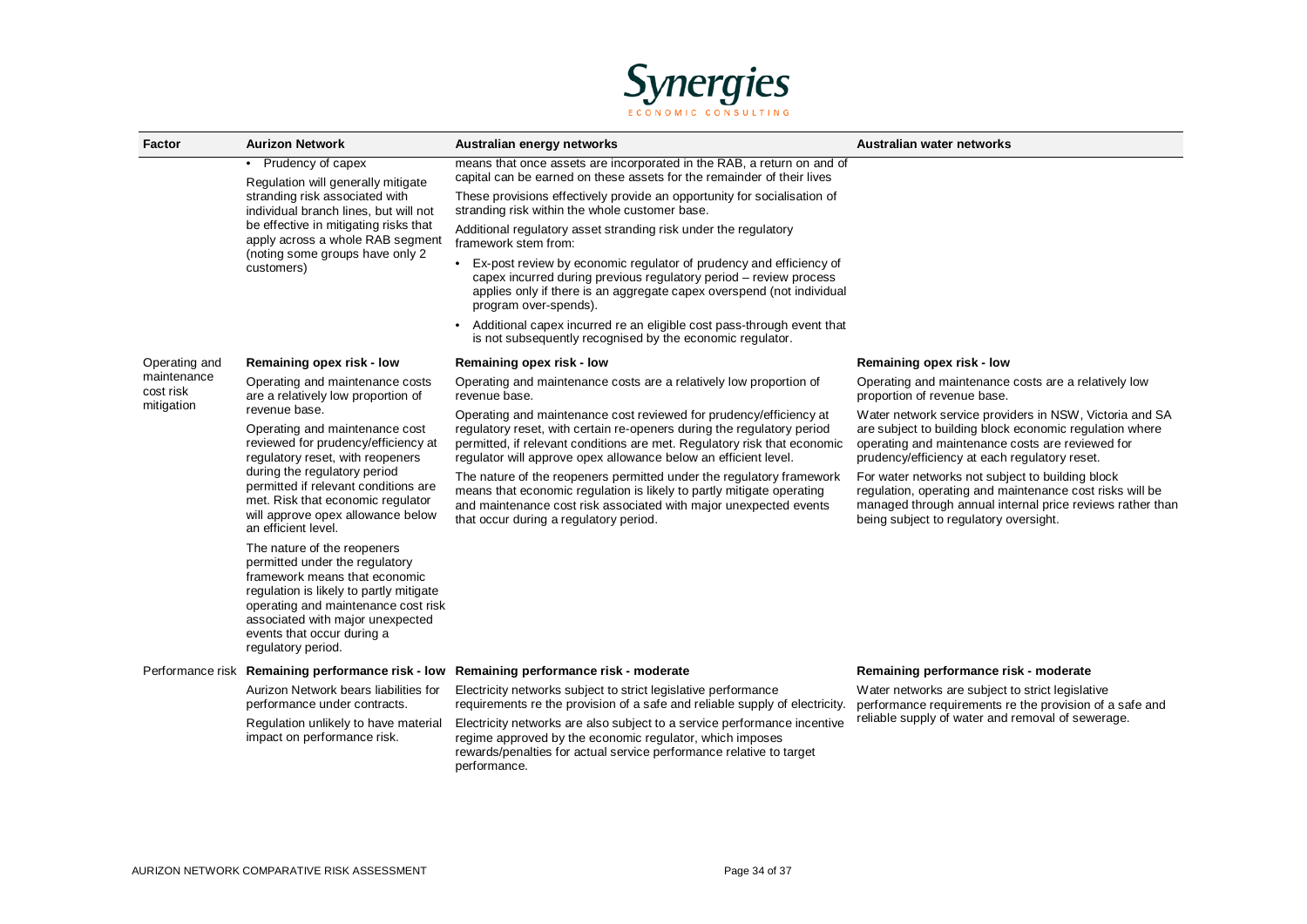<span id="page-34-0"></span>

| Factor                 | <b>Aurizon Network</b>                                                                                                                                                                                                                                                                                                                                                                                                                                                                                              | Australian energy networks                                                                                                                                                                                                                                                                                                                                                                                         | Australian water networks                                                                                                                                                                                                                 |
|------------------------|---------------------------------------------------------------------------------------------------------------------------------------------------------------------------------------------------------------------------------------------------------------------------------------------------------------------------------------------------------------------------------------------------------------------------------------------------------------------------------------------------------------------|--------------------------------------------------------------------------------------------------------------------------------------------------------------------------------------------------------------------------------------------------------------------------------------------------------------------------------------------------------------------------------------------------------------------|-------------------------------------------------------------------------------------------------------------------------------------------------------------------------------------------------------------------------------------------|
| Financing risk         | Remaining financing risk -<br>moderate to high<br>The allowable return on assets for<br>pricing purposes is fixed for the                                                                                                                                                                                                                                                                                                                                                                                           | Remaining financing risk - moderate<br>The allowable rate of return on equity for pricing purposes is fixed for<br>the regulatory period. However, the allowable rate of return on debt is<br>updated annually and reflected in network tariffs. <sup>29</sup>                                                                                                                                                     | Remaining financing risk - moderate<br>For water networks subject to building block economic<br>regulation, the allowable rate of return for pricing purposes<br>is fixed for the regulatory period.                                      |
|                        | regulatory period.<br>Regulation changes the way in<br>which Aurizon Network must<br>manage its financing requirements,<br>with risk that market changes mean<br>that new investment cannot be<br>financed at that rate. Access to debt<br>capital is more constrained given<br>reluctance of debt financiers to                                                                                                                                                                                                    | Regulation changes the way in which the energy networks must<br>manage their financing requirements, and there is a risk that changes<br>in market conditions mean that new investment cannot be financed at<br>the regulated rate of return, particularly the return on equity.<br>Networks are subject to the uncertainty of a new WACC approved by<br>the economic regulator applying at each regulatory reset. | This changes the way in which the water networks must<br>manage their financing requirements, and there is a risk<br>that changes in market conditions mean that new<br>investment cannot be financed at the regulated rate of<br>return. |
|                        |                                                                                                                                                                                                                                                                                                                                                                                                                                                                                                                     |                                                                                                                                                                                                                                                                                                                                                                                                                    | Networks are subject to the uncertainty of a new WACC<br>approved by the regulator applying at each regulatory<br>reset.                                                                                                                  |
|                        | finance coal related industries.<br>Aurizon Network is subject to the<br>uncertainty of a new WACC<br>approved by the economic regulator<br>applying at each regulatory reset.                                                                                                                                                                                                                                                                                                                                      |                                                                                                                                                                                                                                                                                                                                                                                                                    | For water networks not subject to building block<br>regulation, financing risks are managed internally through<br>annual price reviews with no regulatory oversight.                                                                      |
| Regulatory             | Remaining regulatory risk -                                                                                                                                                                                                                                                                                                                                                                                                                                                                                         | Remaining regulatory risk - moderate                                                                                                                                                                                                                                                                                                                                                                               | Remaining regulatory risk – moderate to low                                                                                                                                                                                               |
| discretion at<br>reset | moderate to high<br>The economic regulator has high<br>discretion at regulatory resets in<br>relation to most aspects of the<br>regulatory framework, including<br>policy aspects of access<br>undertaking, setting of reference<br>tariffs including expenditure<br>assessment and setting of an<br>approved WACC. The regulatory<br>outcomes at reset alter both terms<br>upon which new contracts are set<br>as well as terms of existing<br>contracts which are linked to the<br>regulatory framework outcomes. | The economic regulator has high discretion at regulatory resets, which<br>primarily relates to expenditure assessments and the setting of an<br>approved WACC. This affects each networks' maximum allowable<br>revenues in the next regulatory period.                                                                                                                                                            | For water networks subject to building block economic<br>regulation, there is high regulatory discretion at regulatory<br>resets, which primarily relates to expenditure assessments<br>and the setting of an approved WACC.              |
|                        |                                                                                                                                                                                                                                                                                                                                                                                                                                                                                                                     | The supply of electricity for most customers is not subject to contractual<br>arrangements beyond a connection agreement. Hence, regulatory<br>resets may impact on the terms of new connection agreements given<br>these are subject to regulatory oversight. However, the terms of<br>existing connection agreements would be unaffected.                                                                        | For water networks that are not subject to building bock<br>economic regulation, this is not generally a relevant issue<br>or a risk factor.                                                                                              |

 $\ddot{\phantom{a}}$ 

 $29$  The implementation of this annual updating process for the return on debt is subject to a 10-year transitional arrangement, with most networks around half way through the transitional period.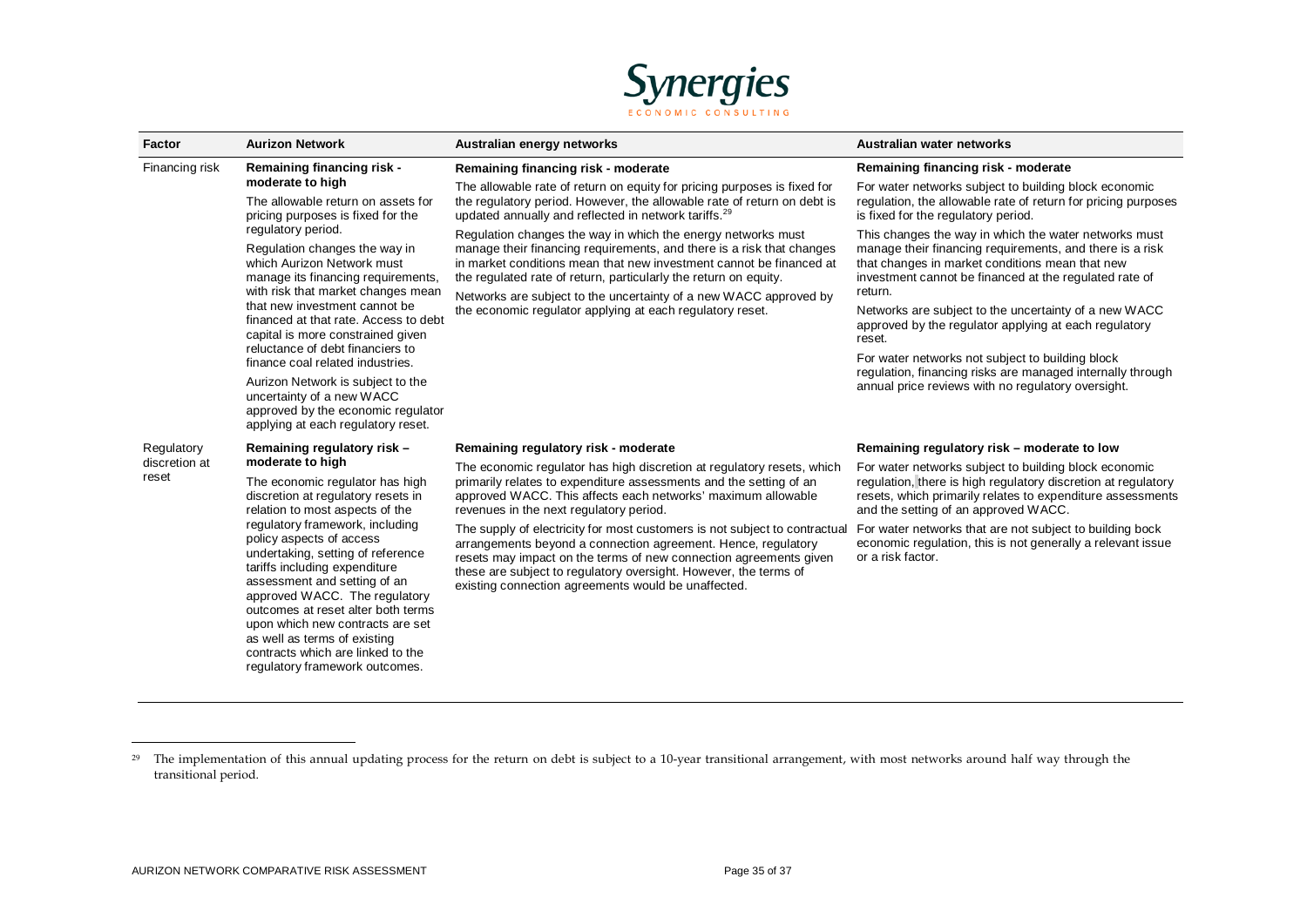

The analysis in Table 10 indicates that electricity and urban water networks face a somewhat different regulatory impact on their commercial risks compared to Aurizon Network, including in regards to:

- Fragmentation of RAB, with the electricity and water networks generally maintaining aggregated RABs rather than customer segmented RABs as is the case for Aurizon Network.
	- For Aurizon Network, the fragmented RABs cause even greater customer concentration, with the recovery of some RAB components being subject to the performance of only two customers;
- While revenue caps are used for mitigation of volume risk for both Aurizon Network and electricity networks, this is likely to be more effective for electricity networks given their broadly diversified demand base and the limited impact that changes in demand of a single user will have on the price overall.
	- In contrast, Aurizon Network has concentrated exposure to the coal market, increases or decreases in demand are likely to affect all users in a similar way. While the revenue cap passes volume risk to customers, where market circumstances result in a significant loss in demand, the capacity of remaining users to pay revenue cap-induced price rises is uncertain.
	- − For water networks, volume risk is generally low given the essential nature of the service;
- The electricity regulatory framework provides strong protection against asset stranding risk for the electricity networks. Water networks generally do not receive this level of regulatory protection but asset stranding risk is low given their very large and highly diversified customer bases and the essential nature of the service which means that volume risk is negligible.
	- This compares to Aurizon Network, which only has the opportunity under the regulatory framework for socialisation of stranding risk within segmented RAB groups, with no specific stranding protection between RAB groups, together with a highly concentrated market and customer exposure leading to significant stranding risk for some segmented RAB groups;
- Operating and maintenance risk, which is generally low across each of the businesses, given their capital intensive nature. In particular, the risk for electricity networks and Aurizon Network are broadly comparable given the high degree of regulator discretion in assessing expenditure proposals at each regulatory reset.